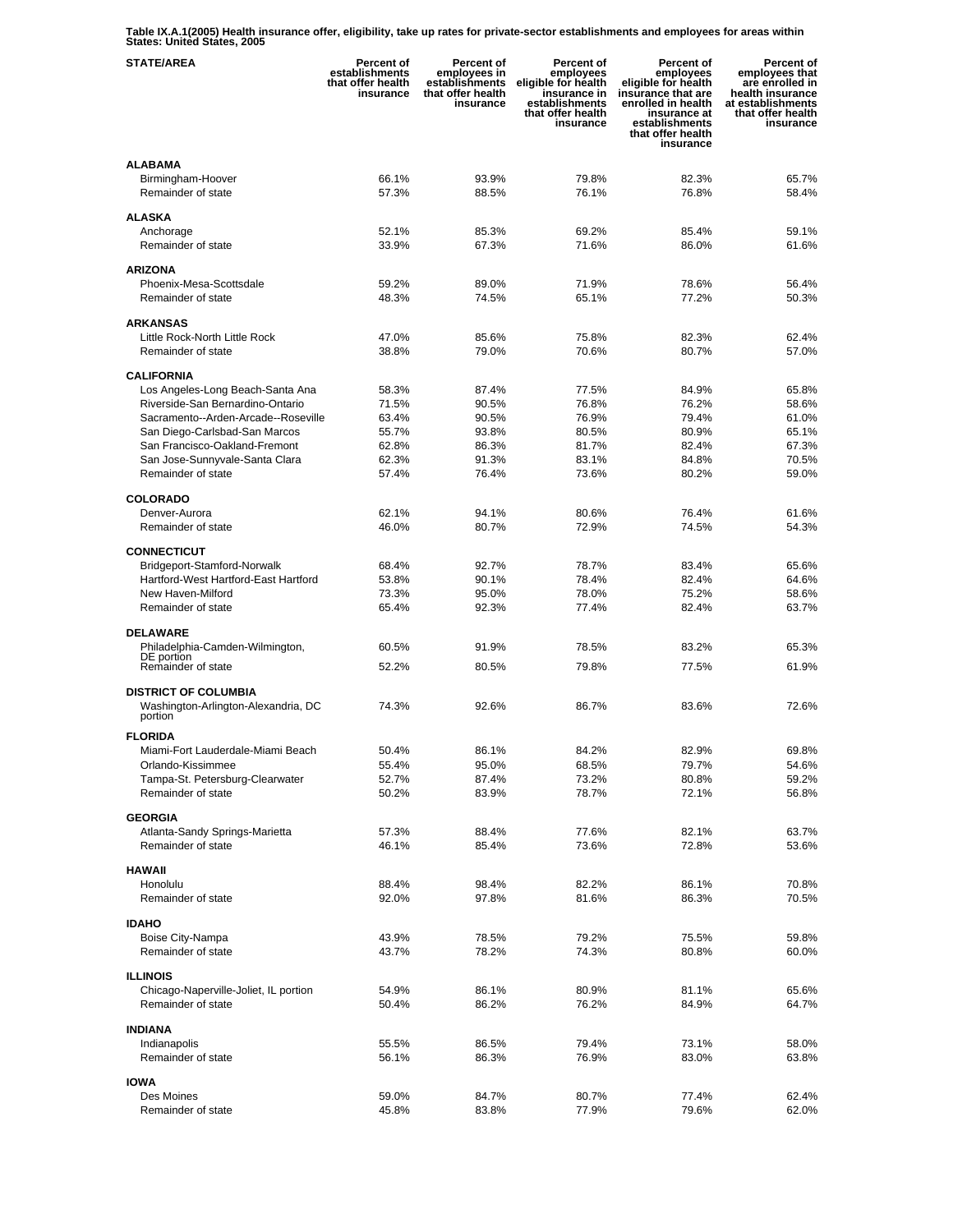**Table IX.A.1(2005) Health insurance offer, eligibility, take up rates for private-sector establishments and employees for areas within States: United States, 2005 (cont.)** 

| <b>STATE/AREA</b>                                       | <b>Percent of</b><br>establishments<br>that offer health<br>insurance | <b>Percent of</b><br>employees in<br>establishments<br>that offer health<br>insurance | Percent of<br>employees<br>eligible for health<br>insurance in<br>establishments<br>that offer health<br>insurance | <b>Percent of</b><br>employees<br>eligible for health<br>insurance that are<br>enrolled in health<br>insurance at<br>establishments<br>that offer health<br>insurance | Percent of<br>employees that<br>are enrolled in<br>health insurance<br>at establishments<br>that offer health<br>insurance |
|---------------------------------------------------------|-----------------------------------------------------------------------|---------------------------------------------------------------------------------------|--------------------------------------------------------------------------------------------------------------------|-----------------------------------------------------------------------------------------------------------------------------------------------------------------------|----------------------------------------------------------------------------------------------------------------------------|
| <b>KANSAS</b>                                           |                                                                       |                                                                                       |                                                                                                                    |                                                                                                                                                                       |                                                                                                                            |
| Kansas City, KS portion                                 | 61.3%                                                                 | 93.4%                                                                                 | 76.1%                                                                                                              | 75.5%                                                                                                                                                                 | 57.5%                                                                                                                      |
| Wichita                                                 | 62.5%                                                                 | 91.5%                                                                                 | 67.6%                                                                                                              | 75.4%                                                                                                                                                                 | 51.0%                                                                                                                      |
| Remainder of state                                      | 42.4%                                                                 | 78.3%                                                                                 | 79.3%                                                                                                              | 72.6%                                                                                                                                                                 | 57.5%                                                                                                                      |
| <b>KENTUCKY</b>                                         |                                                                       |                                                                                       |                                                                                                                    |                                                                                                                                                                       |                                                                                                                            |
| Louisville, KY portion                                  | 56.6%                                                                 | 84.8%                                                                                 | 78.8%                                                                                                              | 81.2%                                                                                                                                                                 | 64.0%                                                                                                                      |
| Remainder of state                                      | 57.3%                                                                 | 88.9%                                                                                 | 76.2%                                                                                                              | 80.8%                                                                                                                                                                 | 61.6%                                                                                                                      |
|                                                         |                                                                       |                                                                                       |                                                                                                                    |                                                                                                                                                                       |                                                                                                                            |
| LOUISIANA<br>New Orleans-Metairie-Kenner                | 58.9%                                                                 | 85.6%                                                                                 | 80.9%                                                                                                              | 73.7%                                                                                                                                                                 | 59.6%                                                                                                                      |
| Remainder of state                                      | 50.2%                                                                 | 81.6%                                                                                 | 75.8%                                                                                                              | 73.6%                                                                                                                                                                 | 55.8%                                                                                                                      |
|                                                         |                                                                       |                                                                                       |                                                                                                                    |                                                                                                                                                                       |                                                                                                                            |
| <b>MAINE</b>                                            |                                                                       |                                                                                       |                                                                                                                    |                                                                                                                                                                       |                                                                                                                            |
| Portland-South Portland-Biddeford                       | 59.3%                                                                 | 91.5%                                                                                 | 75.8%                                                                                                              | 79.9%                                                                                                                                                                 | 60.6%                                                                                                                      |
| Remainder of state                                      | 52.7%                                                                 | 82.5%                                                                                 | 79.4%                                                                                                              | 74.8%                                                                                                                                                                 | 59.4%                                                                                                                      |
| <b>MARYLAND</b>                                         |                                                                       |                                                                                       |                                                                                                                    |                                                                                                                                                                       |                                                                                                                            |
| Baltimore-Towson                                        | 66.8%                                                                 | 90.6%                                                                                 | 80.4%                                                                                                              | 79.2%                                                                                                                                                                 | 63.7%                                                                                                                      |
| Washington-Arlington-Alexandria,                        | 60.7%                                                                 | 84.0%                                                                                 | 87.1%                                                                                                              | 79.8%                                                                                                                                                                 | 69.5%                                                                                                                      |
| MD portion<br>Remainder of state                        | 63.7%                                                                 | 87.0%                                                                                 | 84.1%                                                                                                              | 84.5%                                                                                                                                                                 | 71.1%                                                                                                                      |
|                                                         |                                                                       |                                                                                       |                                                                                                                    |                                                                                                                                                                       |                                                                                                                            |
| <b>MASSACHUSETTS</b>                                    |                                                                       |                                                                                       |                                                                                                                    |                                                                                                                                                                       |                                                                                                                            |
| Boston-Cambridge-Quincy, MA<br>portion                  | 68.1%                                                                 | 92.4%                                                                                 | 83.4%                                                                                                              | 76.1%                                                                                                                                                                 | 63.4%                                                                                                                      |
| Remainder of state                                      | 55.5%                                                                 | 85.9%                                                                                 | 76.2%                                                                                                              | 73.5%                                                                                                                                                                 | 56.0%                                                                                                                      |
| <b>MICHIGAN</b>                                         |                                                                       |                                                                                       |                                                                                                                    |                                                                                                                                                                       |                                                                                                                            |
| Detroit-Warren-Livonia                                  | 62.8%                                                                 | 88.0%                                                                                 | 85.8%                                                                                                              | 80.5%                                                                                                                                                                 | 69.1%                                                                                                                      |
| Remainder of state                                      | 57.8%                                                                 | 85.2%                                                                                 | 78.9%                                                                                                              | 80.4%                                                                                                                                                                 | 63.4%                                                                                                                      |
|                                                         |                                                                       |                                                                                       |                                                                                                                    |                                                                                                                                                                       |                                                                                                                            |
| <b>MINNESOTA</b>                                        |                                                                       | 92.4%                                                                                 | 74.1%                                                                                                              | 78.2%                                                                                                                                                                 | 57.9%                                                                                                                      |
| Minneapolis-St. Paul-Bloomington,<br>MN portion         | 59.8%                                                                 |                                                                                       |                                                                                                                    |                                                                                                                                                                       |                                                                                                                            |
| Remainder of state                                      | 47.6%                                                                 | 82.2%                                                                                 | 75.9%                                                                                                              | 78.1%                                                                                                                                                                 | 59.3%                                                                                                                      |
| <b>MISSISSIPPI</b>                                      |                                                                       |                                                                                       |                                                                                                                    |                                                                                                                                                                       |                                                                                                                            |
| Jackson                                                 | 48.9%                                                                 | 88.5%                                                                                 | 58.2%                                                                                                              | 81.1%                                                                                                                                                                 | 47.2%                                                                                                                      |
| Remainder of state                                      | 44.5%                                                                 | 78.3%                                                                                 | 79.6%                                                                                                              | 78.5%                                                                                                                                                                 | 62.5%                                                                                                                      |
| <b>MISSOURI</b>                                         |                                                                       |                                                                                       |                                                                                                                    |                                                                                                                                                                       |                                                                                                                            |
| Kansas City, MO portion                                 | 53.6%                                                                 | 91.8%                                                                                 | 88.0%                                                                                                              | 81.0%                                                                                                                                                                 | 71.3%                                                                                                                      |
| St. Louis, MO portion                                   | 59.5%                                                                 | 92.9%                                                                                 | 85.8%                                                                                                              | 84.2%                                                                                                                                                                 | 72.2%                                                                                                                      |
| Remainder of state                                      | 42.5%                                                                 | 78.4%                                                                                 | 76.7%                                                                                                              | 83.5%                                                                                                                                                                 | 64.0%                                                                                                                      |
|                                                         |                                                                       |                                                                                       |                                                                                                                    |                                                                                                                                                                       |                                                                                                                            |
| <b>MONTANA</b><br><b>Billings</b>                       | 52.6%                                                                 | 86.5%                                                                                 | 80.2%                                                                                                              | 78.4%                                                                                                                                                                 | 62.9%                                                                                                                      |
| Remainder of state                                      | 37.2%                                                                 | 68.5%                                                                                 | 66.0%                                                                                                              | 77.9%                                                                                                                                                                 | 51.4%                                                                                                                      |
|                                                         |                                                                       |                                                                                       |                                                                                                                    |                                                                                                                                                                       |                                                                                                                            |
| NEBRASKA                                                |                                                                       |                                                                                       |                                                                                                                    |                                                                                                                                                                       |                                                                                                                            |
| Omaha-Council Bluffs, NE portion<br>Remainder of state  | 50.1%<br>42.6%                                                        | 91.1%<br>80.6%                                                                        | 85.5%<br>76.4%                                                                                                     | 79.8%<br>83.0%                                                                                                                                                        | 68.2%<br>63.4%                                                                                                             |
|                                                         |                                                                       |                                                                                       |                                                                                                                    |                                                                                                                                                                       |                                                                                                                            |
| <b>NEVADA</b>                                           |                                                                       |                                                                                       |                                                                                                                    |                                                                                                                                                                       |                                                                                                                            |
| Las Vegas-Paradise                                      | 53.9%                                                                 | 90.7%                                                                                 | 78.0%                                                                                                              | 78.5%                                                                                                                                                                 | 61.2%                                                                                                                      |
| Remainder of state                                      | 51.2%                                                                 | 86.4%                                                                                 | 78.3%                                                                                                              | 81.9%                                                                                                                                                                 | 64.1%                                                                                                                      |
| <b>NEW HAMPSHIRE</b>                                    |                                                                       |                                                                                       |                                                                                                                    |                                                                                                                                                                       |                                                                                                                            |
| Boston-Cambridge-Quincy, NH                             | 56.1%                                                                 | 89.2%                                                                                 | 77.8%                                                                                                              | 78.3%                                                                                                                                                                 | 60.9%                                                                                                                      |
| portion<br>Manchester-Nashua                            | 70.8%                                                                 | 95.0%                                                                                 | 72.2%                                                                                                              | 76.8%                                                                                                                                                                 | 55.4%                                                                                                                      |
| Remainder of state                                      | 60.8%                                                                 | 88.6%                                                                                 | 73.2%                                                                                                              | 75.7%                                                                                                                                                                 | 55.5%                                                                                                                      |
|                                                         |                                                                       |                                                                                       |                                                                                                                    |                                                                                                                                                                       |                                                                                                                            |
| <b>NEW JERSEY</b>                                       |                                                                       |                                                                                       |                                                                                                                    |                                                                                                                                                                       | 64.3%                                                                                                                      |
| New York-Northern New Jersey-Long<br>Island, NJ portion | 71.3%                                                                 | 87.6%                                                                                 | 81.0%                                                                                                              | 79.4%                                                                                                                                                                 |                                                                                                                            |
| Remainder of state                                      | 61.9%                                                                 | 94.6%                                                                                 | 68.3%                                                                                                              | 76.4%                                                                                                                                                                 | 52.2%                                                                                                                      |
| <b>NEW MEXICO</b>                                       |                                                                       |                                                                                       |                                                                                                                    |                                                                                                                                                                       |                                                                                                                            |
| Albuquerque                                             | 60.9%                                                                 | 87.6%                                                                                 | 76.5%                                                                                                              | 81.1%                                                                                                                                                                 | 62.0%                                                                                                                      |
| Remainder of state                                      | 44.9%                                                                 | 72.5%                                                                                 | 64.7%                                                                                                              | 75.8%                                                                                                                                                                 | 49.0%                                                                                                                      |
|                                                         |                                                                       |                                                                                       |                                                                                                                    |                                                                                                                                                                       |                                                                                                                            |
| <b>NEW YORK</b><br>New York-Northern New Jersey-Long    | 60.7%                                                                 | 84.3%                                                                                 | 80.5%                                                                                                              | 78.1%                                                                                                                                                                 | 62.8%                                                                                                                      |
| Island, NY portion                                      |                                                                       |                                                                                       |                                                                                                                    |                                                                                                                                                                       |                                                                                                                            |
| Remainder of state                                      | 59.2%                                                                 | 89.7%                                                                                 | 78.3%                                                                                                              | 73.7%                                                                                                                                                                 | 57.7%                                                                                                                      |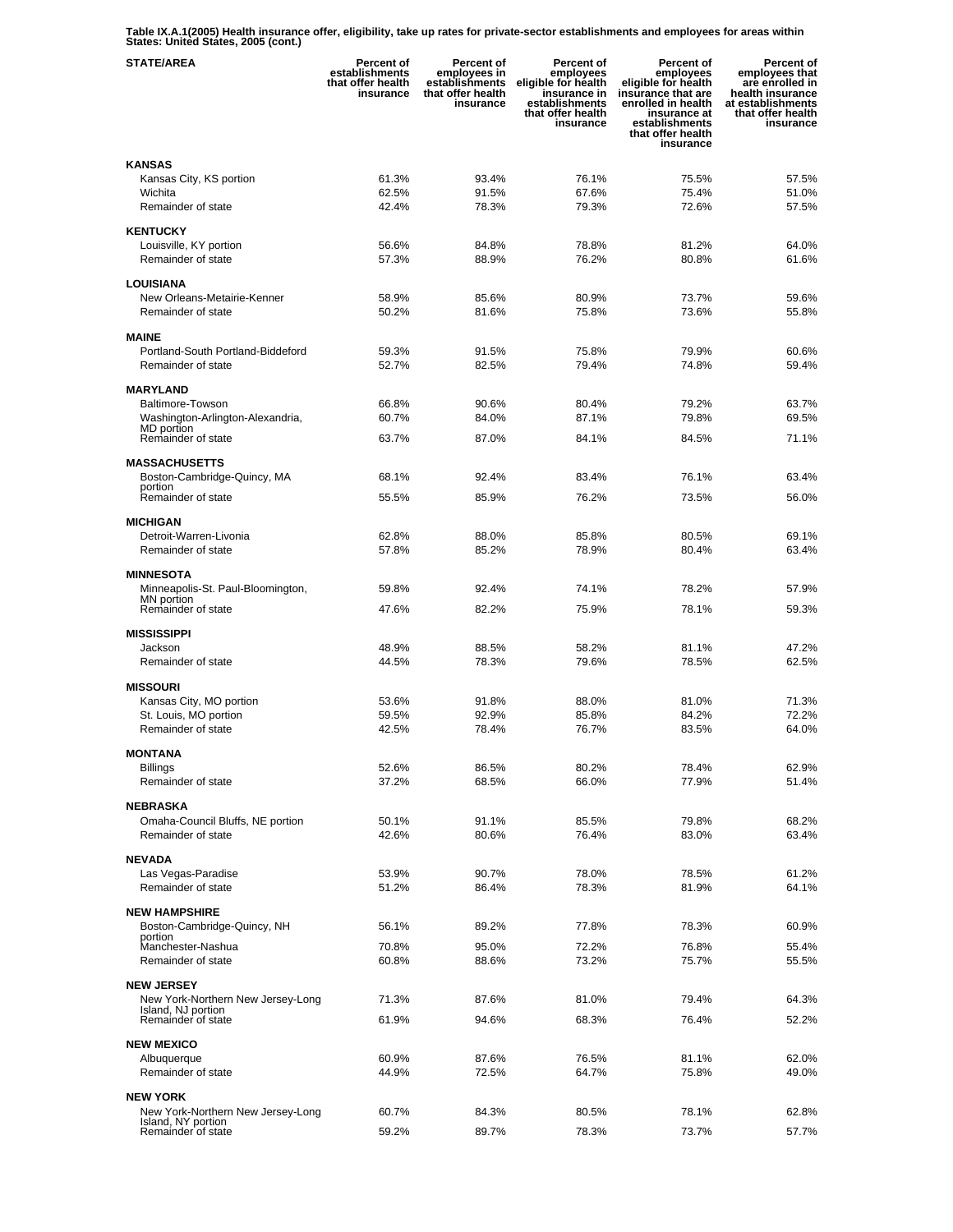**Table IX.A.1(2005) Health insurance offer, eligibility, take up rates for private-sector establishments and employees for areas within States: United States, 2005 (cont.)** 

| <b>STATE/AREA</b>                                            | Percent of<br>establishments<br>that offer health<br>insurance | Percent of<br>employees in<br>establishments<br>that offer health<br>insurance | Percent of<br>employees<br>eligible for health<br>insurance in<br>establishments<br>that offer health<br>insurance | <b>Percent of</b><br>employees<br>eligible for health<br>insurance that are<br>enrolled in health<br>insurance at<br>establishments<br>that offer health<br>insurance | Percent of<br>employees that<br>are enrolled in<br>health insurance<br>at establishments<br>that offer health<br>insurance |
|--------------------------------------------------------------|----------------------------------------------------------------|--------------------------------------------------------------------------------|--------------------------------------------------------------------------------------------------------------------|-----------------------------------------------------------------------------------------------------------------------------------------------------------------------|----------------------------------------------------------------------------------------------------------------------------|
| <b>NORTH CAROLINA</b>                                        |                                                                |                                                                                |                                                                                                                    |                                                                                                                                                                       |                                                                                                                            |
| Charlotte-Gastonia-Concord, NC<br>portion                    | 61.5%                                                          | 93.9%                                                                          | 84.1%                                                                                                              | 84.5%                                                                                                                                                                 | 71.1%                                                                                                                      |
| Remainder of state                                           | 55.7%                                                          | 85.6%                                                                          | 81.9%                                                                                                              | 77.7%                                                                                                                                                                 | 63.6%                                                                                                                      |
| <b>NORTH DAKOTA</b>                                          |                                                                |                                                                                |                                                                                                                    |                                                                                                                                                                       |                                                                                                                            |
| Fargo, ND portion                                            | 56.8%                                                          | 88.3%                                                                          | 68.2%                                                                                                              | 79.7%                                                                                                                                                                 | 54.3%                                                                                                                      |
| Remainder of state                                           | 47.3%                                                          | 79.6%                                                                          | 78.5%                                                                                                              | 78.4%                                                                                                                                                                 | 61.6%                                                                                                                      |
| OHIO                                                         |                                                                |                                                                                |                                                                                                                    |                                                                                                                                                                       |                                                                                                                            |
| Cincinnati-Middletown, OH portion<br>Cleveland-Elyria-Mentor | 61.9%<br>69.6%                                                 | 91.9%<br>88.1%                                                                 | 77.2%<br>74.4%                                                                                                     | 80.2%<br>78.3%                                                                                                                                                        | 61.9%<br>58.2%                                                                                                             |
| Columbus                                                     | 73.8%                                                          | 93.5%                                                                          | 80.3%                                                                                                              | 82.1%                                                                                                                                                                 | 66.0%                                                                                                                      |
| Remainder of state                                           | 58.0%                                                          | 89.6%                                                                          | 83.2%                                                                                                              | 81.1%                                                                                                                                                                 | 67.5%                                                                                                                      |
| <b>OKLAHOMA</b>                                              |                                                                |                                                                                |                                                                                                                    |                                                                                                                                                                       |                                                                                                                            |
| Oklahoma City                                                | 50.6%                                                          | 85.0%                                                                          | 71.3%                                                                                                              | 77.0%                                                                                                                                                                 | 54.9%                                                                                                                      |
| Tulsa                                                        | 57.6%                                                          | 87.2%                                                                          | 81.2%                                                                                                              | 80.9%                                                                                                                                                                 | 65.7%                                                                                                                      |
| Remainder of state                                           | 40.9%                                                          | 70.1%                                                                          | 75.4%                                                                                                              | 82.4%                                                                                                                                                                 | 62.1%                                                                                                                      |
| <b>OREGON</b>                                                |                                                                |                                                                                |                                                                                                                    |                                                                                                                                                                       |                                                                                                                            |
| Portland-Vancouver-Beaverton, OR<br>portion                  | 65.2%                                                          | 91.5%                                                                          | 80.0%                                                                                                              | 84.4%                                                                                                                                                                 | 67.6%                                                                                                                      |
| Remainder of state                                           | 49.0%                                                          | 78.3%                                                                          | 63.9%                                                                                                              | 82.6%                                                                                                                                                                 | 52.8%                                                                                                                      |
| <b>PENNSYLVANIA</b>                                          |                                                                |                                                                                |                                                                                                                    |                                                                                                                                                                       |                                                                                                                            |
| Philadelphia-Camden-Wilmington,<br>PA portion                | 69.6%                                                          | 93.6%                                                                          | 79.5%                                                                                                              | 84.0%                                                                                                                                                                 | 66.8%                                                                                                                      |
| Pittsburgh                                                   | 60.6%                                                          | 87.5%                                                                          | 79.3%                                                                                                              | 81.8%                                                                                                                                                                 | 64.9%                                                                                                                      |
| Remainder of state                                           | 57.0%                                                          | 89.1%                                                                          | 80.4%                                                                                                              | 83.2%                                                                                                                                                                 | 66.9%                                                                                                                      |
| <b>RHODE ISLAND</b>                                          |                                                                |                                                                                |                                                                                                                    |                                                                                                                                                                       |                                                                                                                            |
| Providence-New Bedford-Fall River,<br>RI portion             | 59.5%                                                          | 89.4%                                                                          | 78.9%                                                                                                              | 78.7%                                                                                                                                                                 | 62.1%                                                                                                                      |
| <b>SOUTH CAROLINA</b>                                        |                                                                |                                                                                |                                                                                                                    |                                                                                                                                                                       |                                                                                                                            |
| Columbia                                                     | 60.9%                                                          | 91.9%                                                                          | 77.3%                                                                                                              | 81.6%                                                                                                                                                                 | 63.1%                                                                                                                      |
| Remainder of state                                           | 51.6%                                                          | 85.0%                                                                          | 83.7%                                                                                                              | 76.9%                                                                                                                                                                 | 64.4%                                                                                                                      |
| <b>SOUTH DAKOTA</b>                                          |                                                                |                                                                                |                                                                                                                    |                                                                                                                                                                       |                                                                                                                            |
| Sioux Falls                                                  | 66.3%                                                          | 94.6%                                                                          | 76.5%                                                                                                              | 76.1%                                                                                                                                                                 | 58.3%                                                                                                                      |
| Remainder of state                                           | 41.6%                                                          | 74.9%                                                                          | 76.2%                                                                                                              | 78.0%                                                                                                                                                                 | 59.4%                                                                                                                      |
| <b>TENNESSEE</b>                                             |                                                                |                                                                                |                                                                                                                    |                                                                                                                                                                       |                                                                                                                            |
| Memphis, TN portion                                          | 64.4%                                                          | 93.2%                                                                          | 83.4%                                                                                                              | 79.8%                                                                                                                                                                 | 66.5%                                                                                                                      |
| Nashville-Davidson--Murfreesboro<br>Remainder of state       | 60.1%<br>49.9%                                                 | 90.6%<br>84.4%                                                                 | 72.8%<br>79.3%                                                                                                     | 86.2%<br>78.6%                                                                                                                                                        | 62.8%<br>62.3%                                                                                                             |
|                                                              |                                                                |                                                                                |                                                                                                                    |                                                                                                                                                                       |                                                                                                                            |
| <b>TEXAS</b><br>Dallas-Fort Worth-Arlington                  | 55.3%                                                          | 87.9%                                                                          | 79.4%                                                                                                              | 80.0%                                                                                                                                                                 | 63.5%                                                                                                                      |
| Houston-Sugar Land-Baytown                                   | 53.3%                                                          | 86.0%                                                                          | 85.6%                                                                                                              | 71.8%                                                                                                                                                                 | 61.5%                                                                                                                      |
| San Antonio                                                  | 51.9%                                                          | 86.3%                                                                          | 77.9%                                                                                                              | 80.5%                                                                                                                                                                 | 62.8%                                                                                                                      |
| Remainder of state                                           | 44.9%                                                          | 81.5%                                                                          | 74.1%                                                                                                              | 78.9%                                                                                                                                                                 | 58.5%                                                                                                                      |
| <b>UTAH</b>                                                  |                                                                |                                                                                |                                                                                                                    |                                                                                                                                                                       |                                                                                                                            |
| Ogden-Clearfield                                             | 48.1%                                                          | 79.9%                                                                          | 77.4%                                                                                                              | 76.6%                                                                                                                                                                 | 59.3%                                                                                                                      |
| Provo-Orem                                                   | 39.5%                                                          | 83.2%                                                                          | 56.7%<br>84.6%                                                                                                     | 86.5%                                                                                                                                                                 | 49.1%                                                                                                                      |
| Salt Lake City<br>Remainder of state                         | 51.0%<br>31.2%                                                 | 85.2%<br>78.9%                                                                 | 72.1%                                                                                                              | 77.8%<br>75.6%                                                                                                                                                        | 65.8%<br>54.5%                                                                                                             |
| <b>VERMONT</b>                                               |                                                                |                                                                                |                                                                                                                    |                                                                                                                                                                       |                                                                                                                            |
| Burlington-South Burlington                                  | 65.5%                                                          | 92.7%                                                                          | 84.9%                                                                                                              | 67.2%                                                                                                                                                                 | 57.1%                                                                                                                      |
| Remainder of state                                           | 53.4%                                                          | 82.6%                                                                          | 79.0%                                                                                                              | 73.9%                                                                                                                                                                 | 58.4%                                                                                                                      |
| VIRGINIA                                                     |                                                                |                                                                                |                                                                                                                    |                                                                                                                                                                       |                                                                                                                            |
| Virginia Beach-Norfolk-Newport                               | 65.7%                                                          | 91.6%                                                                          | 78.5%                                                                                                              | 77.7%                                                                                                                                                                 | 61.0%                                                                                                                      |
| News, VA portion<br>Washington-Arlington-Alexandria, VA      | 57.3%                                                          | 85.2%                                                                          | 85.7%                                                                                                              | 79.6%                                                                                                                                                                 | 68.2%                                                                                                                      |
| portion<br>Remainder of state                                | 53.3%                                                          | 88.4%                                                                          | 79.5%                                                                                                              | 76.6%                                                                                                                                                                 | 60.9%                                                                                                                      |
|                                                              |                                                                |                                                                                |                                                                                                                    |                                                                                                                                                                       |                                                                                                                            |
| <b>WASHINGTON</b><br>Seattle-Tacoma-Bellevue                 | 62.8%                                                          | 90.8%                                                                          | 80.8%                                                                                                              | 89.6%                                                                                                                                                                 | 72.5%                                                                                                                      |
| Remainder of state                                           | 45.6%                                                          | 80.8%                                                                          | 75.3%                                                                                                              | 81.8%                                                                                                                                                                 | 61.6%                                                                                                                      |
| <b>WEST VIRGINIA</b>                                         |                                                                |                                                                                |                                                                                                                    |                                                                                                                                                                       |                                                                                                                            |
| Charleston                                                   | 46.7%                                                          | 85.3%                                                                          | 66.5%                                                                                                              | 83.5%                                                                                                                                                                 | 55.5%                                                                                                                      |
| Remainder of state                                           | 49.4%                                                          | 83.1%                                                                          | 79.3%                                                                                                              | 75.7%                                                                                                                                                                 | 60.1%                                                                                                                      |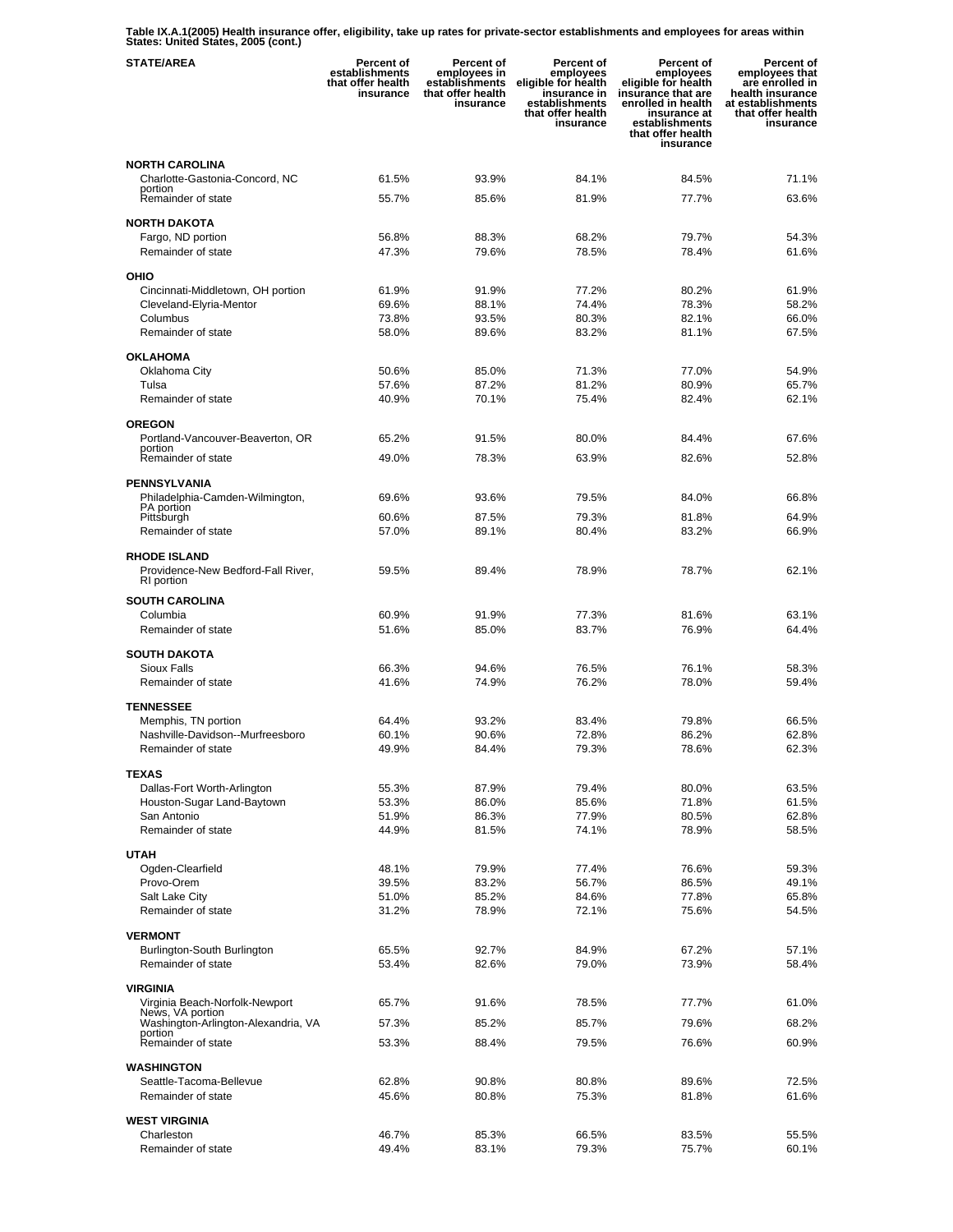**Table IX.A.1(2005) Health insurance offer, eligibility, take up rates for private-sector establishments and employees for areas within States: United States, 2005 (cont.)** 

| <b>STATE/AREA</b>             | Percent of<br>establishments<br>that offer health<br>insurance | Percent of<br>employees in<br>establishments<br>that offer health<br>insurance | Percent of<br>employees<br>eligible for health<br>insurance in<br>establishments<br>that offer health<br>insurance | Percent of<br>employees<br>eligible for health<br>insurance that are<br>enrolled in health<br>insurance at<br>establishments<br>that offer health<br>insurance | Percent of<br>employees that<br>are enrolled in<br>health insurance<br>at establishments<br>that offer health<br>insurance |
|-------------------------------|----------------------------------------------------------------|--------------------------------------------------------------------------------|--------------------------------------------------------------------------------------------------------------------|----------------------------------------------------------------------------------------------------------------------------------------------------------------|----------------------------------------------------------------------------------------------------------------------------|
| <b>WISCONSIN</b>              |                                                                |                                                                                |                                                                                                                    |                                                                                                                                                                |                                                                                                                            |
| Milwaukee-Waukesha-West Allis | 67.9%                                                          | 95.3%                                                                          | 79.3%                                                                                                              | 81.3%                                                                                                                                                          | 64.5%                                                                                                                      |
| Remainder of state            | 56.8%                                                          | 86.4%                                                                          | 75.2%                                                                                                              | 77.6%                                                                                                                                                          | 58.4%                                                                                                                      |
| <b>WYOMING</b>                |                                                                |                                                                                |                                                                                                                    |                                                                                                                                                                |                                                                                                                            |
| Cheyenne                      | 42.4%                                                          | 74.9%                                                                          | 74.5%                                                                                                              | 81.2%                                                                                                                                                          | 60.5%                                                                                                                      |
| Remainder of state            | 38.1%                                                          | 70.6%                                                                          | 78.2%                                                                                                              | 86.1%                                                                                                                                                          | 67.4%                                                                                                                      |

Source: Agency for Healthcare Research and Quality, Center for Financing, Access and Cost Trends. 2005 Medical Expenditure Panel Survey-Insurance Component.

Note: Definition of each area can be found in the Technical Notes and Survey Documentation.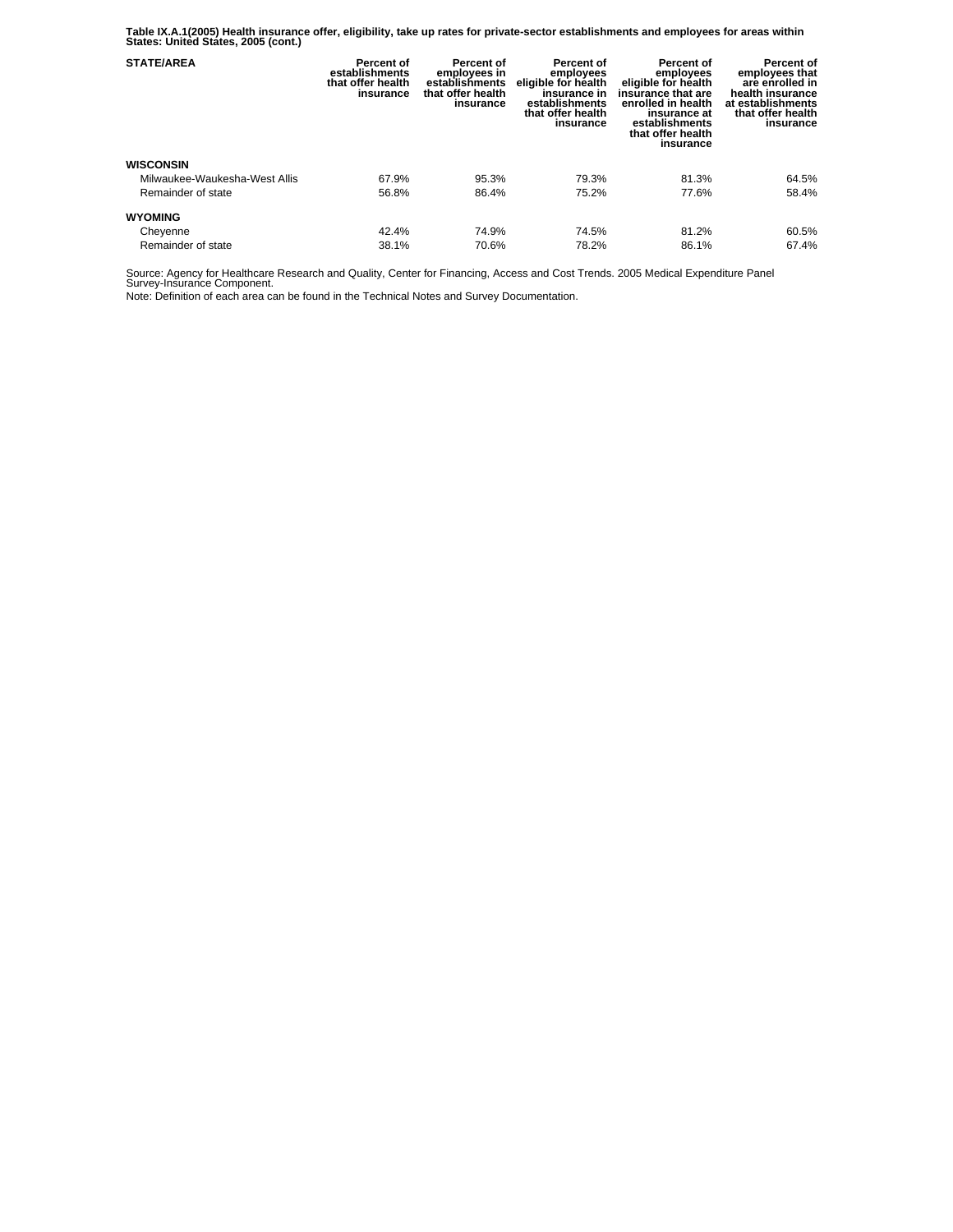**Table IX.A.1(2005) Standard errors for health insurance offer, eligibility, take up rates for private-sector establishments and employees for areas within States: United States, 2005** 

| <b>STATE/AREA</b>                              | <b>Percent of</b><br>establishments<br>that offer health<br>insurance | <b>Percent of</b><br>employees in<br>establishments<br>that offer health<br>insurance | Percent of<br>employees<br>eligible for health<br>insurance in<br>establishments<br>that offer health<br>insurance | <b>Percent of</b><br>employees<br>eligible for health<br>insurance that are<br>enrolled in health<br>insurance at<br>establishments<br>that offer health<br>insurance | Percent of<br>employees that<br>are enrolled in<br>health insurance<br>at establishments<br>that offer health<br>insurance |
|------------------------------------------------|-----------------------------------------------------------------------|---------------------------------------------------------------------------------------|--------------------------------------------------------------------------------------------------------------------|-----------------------------------------------------------------------------------------------------------------------------------------------------------------------|----------------------------------------------------------------------------------------------------------------------------|
| <b>ALABAMA</b>                                 |                                                                       |                                                                                       |                                                                                                                    |                                                                                                                                                                       |                                                                                                                            |
| Birmingham-Hoover<br>Remainder of state        | 5.64%<br>1.73%                                                        | 1.28%<br>0.97%                                                                        | 4.20%<br>4.40%                                                                                                     | 2.69%<br>2.08%                                                                                                                                                        | 3.88%<br>3.75%                                                                                                             |
| <b>ALASKA</b>                                  |                                                                       |                                                                                       |                                                                                                                    |                                                                                                                                                                       |                                                                                                                            |
| Anchorage                                      | 3.61%                                                                 | 2.92%                                                                                 | 5.76%                                                                                                              | 1.72%                                                                                                                                                                 | 5.42%                                                                                                                      |
| Remainder of state                             | 3.63%                                                                 | 4.47%                                                                                 | 5.34%                                                                                                              | 3.86%                                                                                                                                                                 | 5.30%                                                                                                                      |
| <b>ARIZONA</b>                                 |                                                                       |                                                                                       |                                                                                                                    |                                                                                                                                                                       |                                                                                                                            |
| Phoenix-Mesa-Scottsdale                        | 2.59%                                                                 | 2.56%                                                                                 | 3.42%                                                                                                              | 2.42%                                                                                                                                                                 | 3.71%                                                                                                                      |
| Remainder of state                             | 4.13%                                                                 | 5.71%                                                                                 | 5.00%                                                                                                              | 3.12%                                                                                                                                                                 | 4.18%                                                                                                                      |
| <b>ARKANSAS</b>                                |                                                                       |                                                                                       |                                                                                                                    |                                                                                                                                                                       |                                                                                                                            |
| Little Rock-North Little Rock                  | 3.83%                                                                 | 3.38%                                                                                 | 5.01%                                                                                                              | 3.69%                                                                                                                                                                 | 4.79%                                                                                                                      |
| Remainder of state                             | 3.08%                                                                 | 2.79%                                                                                 | 5.33%                                                                                                              | 2.48%                                                                                                                                                                 | 5.15%                                                                                                                      |
| <b>CALIFORNIA</b>                              |                                                                       |                                                                                       |                                                                                                                    |                                                                                                                                                                       |                                                                                                                            |
| Los Angeles-Long Beach-Santa Ana               | 2.46%                                                                 | 1.83%                                                                                 | 2.17%                                                                                                              | 1.51%                                                                                                                                                                 | 2.43%                                                                                                                      |
| Riverside-San Bernardino-Ontario               | 6.66%                                                                 | 2.15%                                                                                 | 6.29%                                                                                                              | 3.46%                                                                                                                                                                 | 6.34%                                                                                                                      |
| Sacramento--Arden-Arcade--Roseville            | 4.63%                                                                 | 3.03%                                                                                 | 6.51%                                                                                                              | 3.04%                                                                                                                                                                 | 5.22%                                                                                                                      |
| San Diego-Carlsbad-San Marcos                  | 4.31%                                                                 | 1.85%                                                                                 | 6.30%                                                                                                              | 6.12%                                                                                                                                                                 | 6.75%                                                                                                                      |
| San Francisco-Oakland-Fremont                  | 2.37%                                                                 | 2.21%                                                                                 | 3.66%                                                                                                              | 1.73%                                                                                                                                                                 | 3.64%                                                                                                                      |
| San Jose-Sunnyvale-Santa Clara                 | 5.09%                                                                 | 2.16%                                                                                 | 4.32%                                                                                                              | 1.82%                                                                                                                                                                 | 3.86%                                                                                                                      |
| Remainder of state                             | 2.69%                                                                 | 4.16%                                                                                 | 2.81%                                                                                                              | 1.59%                                                                                                                                                                 | 2.64%                                                                                                                      |
| <b>COLORADO</b>                                |                                                                       |                                                                                       |                                                                                                                    |                                                                                                                                                                       |                                                                                                                            |
| Denver-Aurora<br>Remainder of state            | 4.44%<br>2.51%                                                        | 1.40%<br>2.38%                                                                        | 2.66%<br>4.31%                                                                                                     | 2.37%<br>2.53%                                                                                                                                                        | 3.41%<br>3.41%                                                                                                             |
|                                                |                                                                       |                                                                                       |                                                                                                                    |                                                                                                                                                                       |                                                                                                                            |
| <b>CONNECTICUT</b>                             |                                                                       |                                                                                       |                                                                                                                    |                                                                                                                                                                       |                                                                                                                            |
| Bridgeport-Stamford-Norwalk                    | 2.21%                                                                 | 1.70%                                                                                 | 3.93%                                                                                                              | 1.30%                                                                                                                                                                 | 3.76%                                                                                                                      |
| Hartford-West Hartford-East Hartford           | 6.17%                                                                 | 2.52%                                                                                 | 6.11%                                                                                                              | 3.61%                                                                                                                                                                 | 6.56%                                                                                                                      |
| New Haven-Milford<br>Remainder of state        | 4.67%<br>6.57%                                                        | 1.78%<br>3.93%                                                                        | 4.33%<br>4.12%                                                                                                     | 3.44%<br>3.65%                                                                                                                                                        | 4.36%<br>3.76%                                                                                                             |
| <b>DELAWARE</b>                                |                                                                       |                                                                                       |                                                                                                                    |                                                                                                                                                                       |                                                                                                                            |
| Philadelphia-Camden-Wilmington,<br>DE portion  | 2.60%                                                                 | 1.96%                                                                                 | 2.22%                                                                                                              | 1.48%                                                                                                                                                                 | 2.27%                                                                                                                      |
| Remainder of state                             | 5.27%                                                                 | 3.31%                                                                                 | 3.37%                                                                                                              | 3.03%                                                                                                                                                                 | 3.58%                                                                                                                      |
| <b>DISTRICT OF COLUMBIA</b>                    |                                                                       |                                                                                       |                                                                                                                    |                                                                                                                                                                       |                                                                                                                            |
| Washington-Arlington-Alexandria, DC<br>portion | 1.57%                                                                 | 0.93%                                                                                 | 1.27%                                                                                                              | 1.01%                                                                                                                                                                 | 1.00%                                                                                                                      |
| <b>FLORIDA</b>                                 |                                                                       |                                                                                       |                                                                                                                    |                                                                                                                                                                       |                                                                                                                            |
| Miami-Fort Lauderdale-Miami Beach              | 2.86%                                                                 | 2.71%                                                                                 | 3.12%                                                                                                              | 2.47%                                                                                                                                                                 | 3.52%                                                                                                                      |
| Orlando-Kissimmee                              | 7.85%                                                                 | 2.34%                                                                                 | 7.11%                                                                                                              | 5.92%                                                                                                                                                                 | 5.68%                                                                                                                      |
| Tampa-St. Petersburg-Clearwater                | 7.04%                                                                 | 4.99%                                                                                 | 5.81%                                                                                                              | 3.14%                                                                                                                                                                 | 5.51%                                                                                                                      |
| Remainder of state                             | 2.95%                                                                 | 4.33%                                                                                 | 2.68%                                                                                                              | 3.64%                                                                                                                                                                 | 3.48%                                                                                                                      |
| <b>GEORGIA</b>                                 |                                                                       |                                                                                       |                                                                                                                    |                                                                                                                                                                       |                                                                                                                            |
| Atlanta-Sandy Springs-Marietta                 | 4.65%                                                                 | 3.32%                                                                                 | 4.13%                                                                                                              | 2.67%                                                                                                                                                                 | 4.76%                                                                                                                      |
| Remainder of state                             | 5.44%                                                                 | 2.61%                                                                                 | 3.90%                                                                                                              | 4.81%                                                                                                                                                                 | 4.23%                                                                                                                      |
| <b>HAWAII</b>                                  |                                                                       |                                                                                       |                                                                                                                    |                                                                                                                                                                       |                                                                                                                            |
| Honolulu                                       | 2.76%                                                                 | 0.44%                                                                                 | 2.48%                                                                                                              | 1.33%                                                                                                                                                                 | 2.16%                                                                                                                      |
| Remainder of state                             | 1.98%                                                                 | 0.73%                                                                                 | 2.43%                                                                                                              | 1.74%                                                                                                                                                                 | 2.66%                                                                                                                      |
| <b>IDAHO</b>                                   |                                                                       |                                                                                       |                                                                                                                    |                                                                                                                                                                       |                                                                                                                            |
| Boise City-Nampa                               | 3.42%                                                                 | 3.35%                                                                                 | 4.92%                                                                                                              | 6.27%                                                                                                                                                                 | 5.58%                                                                                                                      |
| Remainder of state                             | 2.94%                                                                 | 3.99%                                                                                 | 3.19%                                                                                                              | 2.17%                                                                                                                                                                 | 3.63%                                                                                                                      |
| <b>ILLINOIS</b>                                |                                                                       |                                                                                       |                                                                                                                    |                                                                                                                                                                       |                                                                                                                            |
| Chicago-Naperville-Joliet, IL portion          | 2.99%                                                                 | 2.39%                                                                                 | 1.91%                                                                                                              | 2.12%                                                                                                                                                                 | 2.63%                                                                                                                      |
| Remainder of state                             | 3.82%                                                                 | 2.22%                                                                                 | 3.49%                                                                                                              | 2.35%                                                                                                                                                                 | 4.29%                                                                                                                      |
| <b>INDIANA</b>                                 |                                                                       |                                                                                       |                                                                                                                    |                                                                                                                                                                       |                                                                                                                            |
| Indianapolis                                   | 4.24%                                                                 | 3.02%                                                                                 | 2.07%                                                                                                              | 4.05%                                                                                                                                                                 | 3.67%                                                                                                                      |
| Remainder of state                             | 2.47%                                                                 | 1.25%                                                                                 | 2.39%                                                                                                              | 1.15%                                                                                                                                                                 | 2.76%                                                                                                                      |
| <b>IOWA</b>                                    |                                                                       |                                                                                       |                                                                                                                    |                                                                                                                                                                       |                                                                                                                            |
| Des Moines                                     | 3.77%                                                                 | 7.37%                                                                                 | 5.81%                                                                                                              | 3.95%                                                                                                                                                                 | 5.59%                                                                                                                      |
| Remainder of state                             | 1.52%                                                                 | 1.15%                                                                                 | 3.66%                                                                                                              | 1.49%                                                                                                                                                                 | 2.60%                                                                                                                      |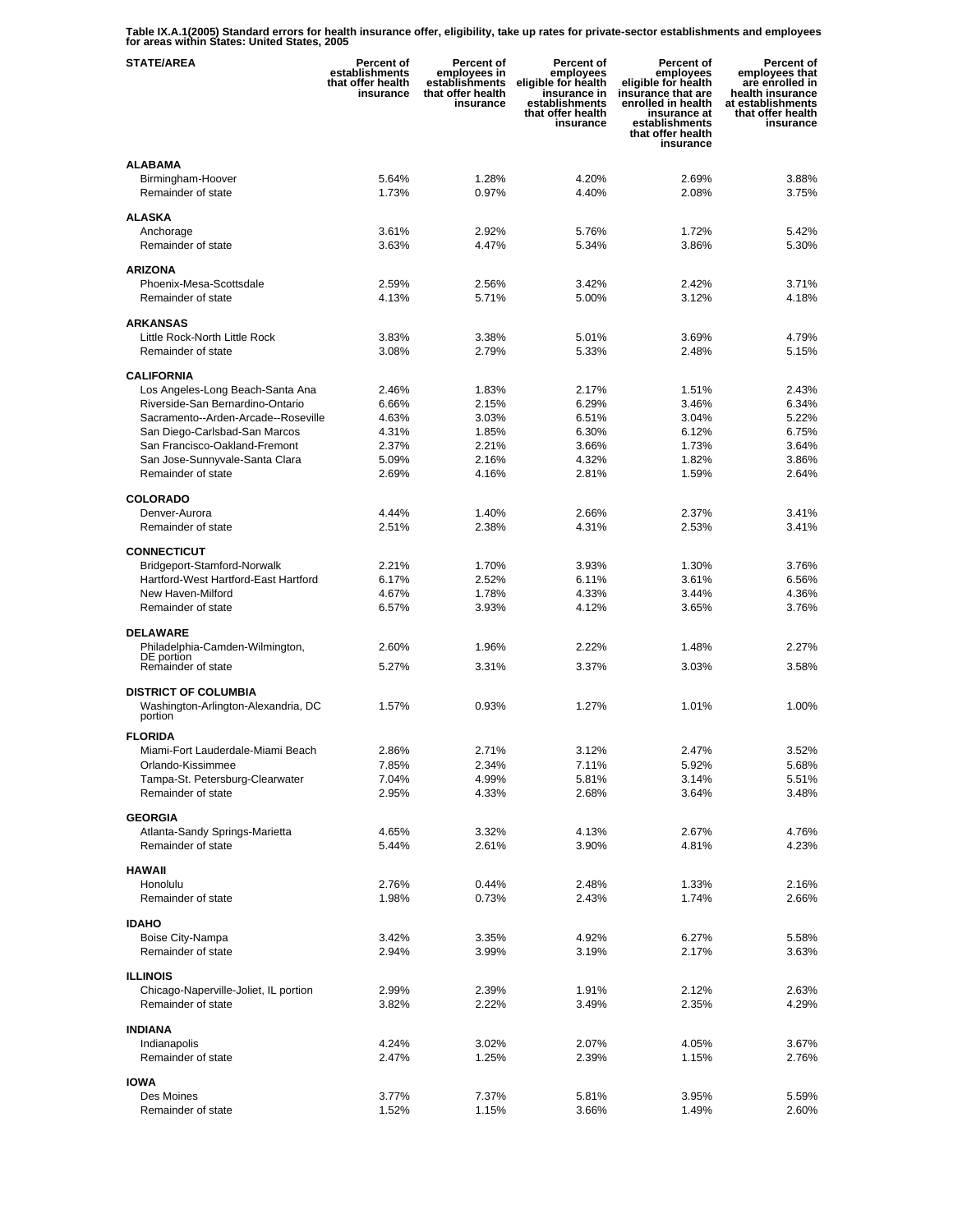**Table IX.A.1(2005) Standard errors for health insurance offer, eligibility, take up rates for private-sector establishments and employees for areas within States: United States, 2005 (cont.)** 

| <b>STATE/AREA</b>                                       | Percent of<br>establishments<br>that offer health<br>insurance | Percent of<br>employees in<br>establishments<br>that offer health<br>insurance | Percent of<br>employees<br>eligible for health<br>insurance in<br>establishments<br>that offer health<br>insurance | <b>Percent of</b><br>employees<br>eligible for health<br>insurance that are<br>enrolled in health<br>insurance at<br>establishments<br>that offer health<br>insurance | Percent of<br>employees that<br>are enrolled in<br>health insurance<br>at establishments<br>that offer health<br>insurance |
|---------------------------------------------------------|----------------------------------------------------------------|--------------------------------------------------------------------------------|--------------------------------------------------------------------------------------------------------------------|-----------------------------------------------------------------------------------------------------------------------------------------------------------------------|----------------------------------------------------------------------------------------------------------------------------|
| <b>KANSAS</b>                                           |                                                                |                                                                                |                                                                                                                    |                                                                                                                                                                       |                                                                                                                            |
| Kansas City, KS portion                                 | 4.18%                                                          | 1.34%                                                                          | 3.76%                                                                                                              | 3.98%                                                                                                                                                                 | 3.53%                                                                                                                      |
| Wichita                                                 | 3.66%                                                          | 2.44%                                                                          | 4.86%                                                                                                              | 3.83%                                                                                                                                                                 | 5.76%                                                                                                                      |
| Remainder of state                                      | 3.18%                                                          | 3.66%                                                                          | 2.29%                                                                                                              | 3.62%                                                                                                                                                                 | 3.46%                                                                                                                      |
| <b>KENTUCKY</b>                                         |                                                                |                                                                                |                                                                                                                    |                                                                                                                                                                       |                                                                                                                            |
| Louisville, KY portion                                  | 7.33%                                                          | 4.05%                                                                          | 4.16%                                                                                                              | 2.37%                                                                                                                                                                 | 4.25%                                                                                                                      |
| Remainder of state                                      | 2.52%                                                          | 1.14%                                                                          | 4.09%                                                                                                              | 2.28%                                                                                                                                                                 | 4.07%                                                                                                                      |
| LOUISIANA                                               |                                                                |                                                                                |                                                                                                                    |                                                                                                                                                                       |                                                                                                                            |
| New Orleans-Metairie-Kenner                             | 3.10%                                                          | 2.60%                                                                          | 3.43%                                                                                                              | 4.49%                                                                                                                                                                 | 3.33%                                                                                                                      |
| Remainder of state                                      | 2.08%                                                          | 1.59%                                                                          | 2.81%                                                                                                              | 2.53%                                                                                                                                                                 | 3.06%                                                                                                                      |
| <b>MAINE</b>                                            |                                                                |                                                                                |                                                                                                                    |                                                                                                                                                                       |                                                                                                                            |
| Portland-South Portland-Biddeford                       | 4.83%                                                          | 1.98%                                                                          | 2.63%                                                                                                              | 1.93%                                                                                                                                                                 | 2.11%                                                                                                                      |
| Remainder of state                                      | 4.31%                                                          | 2.40%                                                                          | 2.07%                                                                                                              | 2.30%                                                                                                                                                                 | 2.83%                                                                                                                      |
| <b>MARYLAND</b>                                         |                                                                |                                                                                |                                                                                                                    |                                                                                                                                                                       |                                                                                                                            |
| Baltimore-Towson                                        | 5.23%                                                          | 1.94%                                                                          | 2.57%                                                                                                              | 1.50%                                                                                                                                                                 | 2.87%                                                                                                                      |
| Washington-Arlington-Alexandria,<br>MD portion          | 6.18%                                                          | 3.12%                                                                          | 3.42%                                                                                                              | 3.58%                                                                                                                                                                 | 4.38%                                                                                                                      |
| Remainder of state                                      | 9.43%                                                          | 4.31%                                                                          | 3.16%                                                                                                              | 2.50%                                                                                                                                                                 | 2.67%                                                                                                                      |
| <b>MASSACHUSETTS</b>                                    |                                                                |                                                                                |                                                                                                                    |                                                                                                                                                                       |                                                                                                                            |
| Boston-Cambridge-Quincy, MA                             | 2.30%                                                          | 2.00%                                                                          | 2.76%                                                                                                              | 2.35%                                                                                                                                                                 | 3.12%                                                                                                                      |
| portion<br>Remainder of state                           | 4.67%                                                          | 3.44%                                                                          | 3.08%                                                                                                              | 2.51%                                                                                                                                                                 | 3.38%                                                                                                                      |
|                                                         |                                                                |                                                                                |                                                                                                                    |                                                                                                                                                                       |                                                                                                                            |
| <b>MICHIGAN</b>                                         |                                                                |                                                                                |                                                                                                                    |                                                                                                                                                                       |                                                                                                                            |
| Detroit-Warren-Livonia                                  | 4.20%                                                          | 2.07%                                                                          | 2.30%                                                                                                              | 4.97%                                                                                                                                                                 | 5.23%                                                                                                                      |
| Remainder of state                                      | 2.76%                                                          | 3.09%                                                                          | 3.11%                                                                                                              | 2.48%                                                                                                                                                                 | 3.53%                                                                                                                      |
| <b>MINNESOTA</b>                                        |                                                                |                                                                                |                                                                                                                    |                                                                                                                                                                       |                                                                                                                            |
| Minneapolis-St. Paul-Bloomington,<br>MN portion         | 3.10%                                                          | 1.64%                                                                          | 3.26%                                                                                                              | 2.03%                                                                                                                                                                 | 2.93%                                                                                                                      |
| Remainder of state                                      | 4.24%                                                          | 2.19%                                                                          | 3.67%                                                                                                              | 3.51%                                                                                                                                                                 | 4.21%                                                                                                                      |
| <b>MISSISSIPPI</b>                                      |                                                                |                                                                                |                                                                                                                    |                                                                                                                                                                       |                                                                                                                            |
| Jackson                                                 | 5.71%                                                          | 5.36%                                                                          | 9.05%                                                                                                              | 3.77%                                                                                                                                                                 | 7.89%                                                                                                                      |
| Remainder of state                                      | 2.26%                                                          | 2.11%                                                                          | 2.74%                                                                                                              | 2.84%                                                                                                                                                                 | 3.33%                                                                                                                      |
| <b>MISSOURI</b>                                         |                                                                |                                                                                |                                                                                                                    |                                                                                                                                                                       |                                                                                                                            |
| Kansas City, MO portion                                 | 5.31%                                                          | 2.65%                                                                          | 4.47%                                                                                                              | 3.49%                                                                                                                                                                 | 5.36%                                                                                                                      |
| St. Louis, MO portion                                   | 3.54%                                                          | 1.35%                                                                          | 1.33%                                                                                                              | 3.38%                                                                                                                                                                 | 3.23%                                                                                                                      |
| Remainder of state                                      | 2.59%                                                          | 1.87%                                                                          | 3.28%                                                                                                              | 2.46%                                                                                                                                                                 | 2.57%                                                                                                                      |
| <b>MONTANA</b>                                          |                                                                |                                                                                |                                                                                                                    |                                                                                                                                                                       |                                                                                                                            |
| <b>Billings</b>                                         | 9.39%                                                          | 10.16%                                                                         | 9.53%                                                                                                              | 9.20%                                                                                                                                                                 | 8.92%                                                                                                                      |
| Remainder of state                                      | 2.45%                                                          | 3.64%                                                                          | 5.50%                                                                                                              | 2.72%                                                                                                                                                                 | 5.30%                                                                                                                      |
| <b>NEBRASKA</b>                                         |                                                                |                                                                                |                                                                                                                    |                                                                                                                                                                       |                                                                                                                            |
| Omaha-Council Bluffs, NE portion                        | 4.16%                                                          | 2.33%                                                                          | 3.12%                                                                                                              | 2.91%                                                                                                                                                                 | 3.28%                                                                                                                      |
| Remainder of state                                      | 2.53%                                                          | 2.15%                                                                          | 3.33%                                                                                                              | 2.21%                                                                                                                                                                 | 3.04%                                                                                                                      |
| <b>NEVADA</b>                                           |                                                                |                                                                                |                                                                                                                    |                                                                                                                                                                       |                                                                                                                            |
| Las Vegas-Paradise                                      | 5.37%                                                          | 2.74%                                                                          | 2.54%                                                                                                              | 2.64%                                                                                                                                                                 | 2.24%                                                                                                                      |
| Remainder of state                                      | 3.64%                                                          | 2.33%                                                                          | 3.44%                                                                                                              | 2.46%                                                                                                                                                                 | 3.68%                                                                                                                      |
| <b>NEW HAMPSHIRE</b>                                    |                                                                |                                                                                |                                                                                                                    |                                                                                                                                                                       |                                                                                                                            |
| Boston-Cambridge-Quincy, NH                             | 7.43%                                                          | 4.43%                                                                          | 4.06%                                                                                                              | 1.83%                                                                                                                                                                 | 3.92%                                                                                                                      |
| portion<br>Manchester-Nashua                            | 3.43%                                                          | 1.97%                                                                          | 4.53%                                                                                                              | 2.15%                                                                                                                                                                 | 3.01%                                                                                                                      |
| Remainder of state                                      | 3.44%                                                          | 1.17%                                                                          | 3.56%                                                                                                              | 4.05%                                                                                                                                                                 | 3.74%                                                                                                                      |
|                                                         |                                                                |                                                                                |                                                                                                                    |                                                                                                                                                                       |                                                                                                                            |
| <b>NEW JERSEY</b><br>New York-Northern New Jersey-Long  | 2.97%                                                          | 2.79%                                                                          | 2.00%                                                                                                              | 2.60%                                                                                                                                                                 | 2.41%                                                                                                                      |
| Island, NJ portion<br>Remainder of state                |                                                                | 1.81%                                                                          | 6.06%                                                                                                              | 2.75%                                                                                                                                                                 | 4.84%                                                                                                                      |
|                                                         | 7.88%                                                          |                                                                                |                                                                                                                    |                                                                                                                                                                       |                                                                                                                            |
| <b>NEW MEXICO</b>                                       |                                                                |                                                                                |                                                                                                                    |                                                                                                                                                                       |                                                                                                                            |
| Albuquerque                                             | 4.20%                                                          | 1.71%                                                                          | 3.35%                                                                                                              | 2.52%                                                                                                                                                                 | 2.81%                                                                                                                      |
| Remainder of state                                      | 2.55%                                                          | 3.38%                                                                          | 4.47%                                                                                                              | 2.89%                                                                                                                                                                 | 3.58%                                                                                                                      |
| <b>NEW YORK</b>                                         |                                                                |                                                                                |                                                                                                                    |                                                                                                                                                                       |                                                                                                                            |
| New York-Northern New Jersey-Long<br>Island, NY portion | 2.26%                                                          | 3.78%                                                                          | 1.66%                                                                                                              | 1.64%                                                                                                                                                                 | 1.55%                                                                                                                      |
| Remainder of state                                      | 2.26%                                                          | 1.28%                                                                          | 1.60%                                                                                                              | 1.85%                                                                                                                                                                 | 1.35%                                                                                                                      |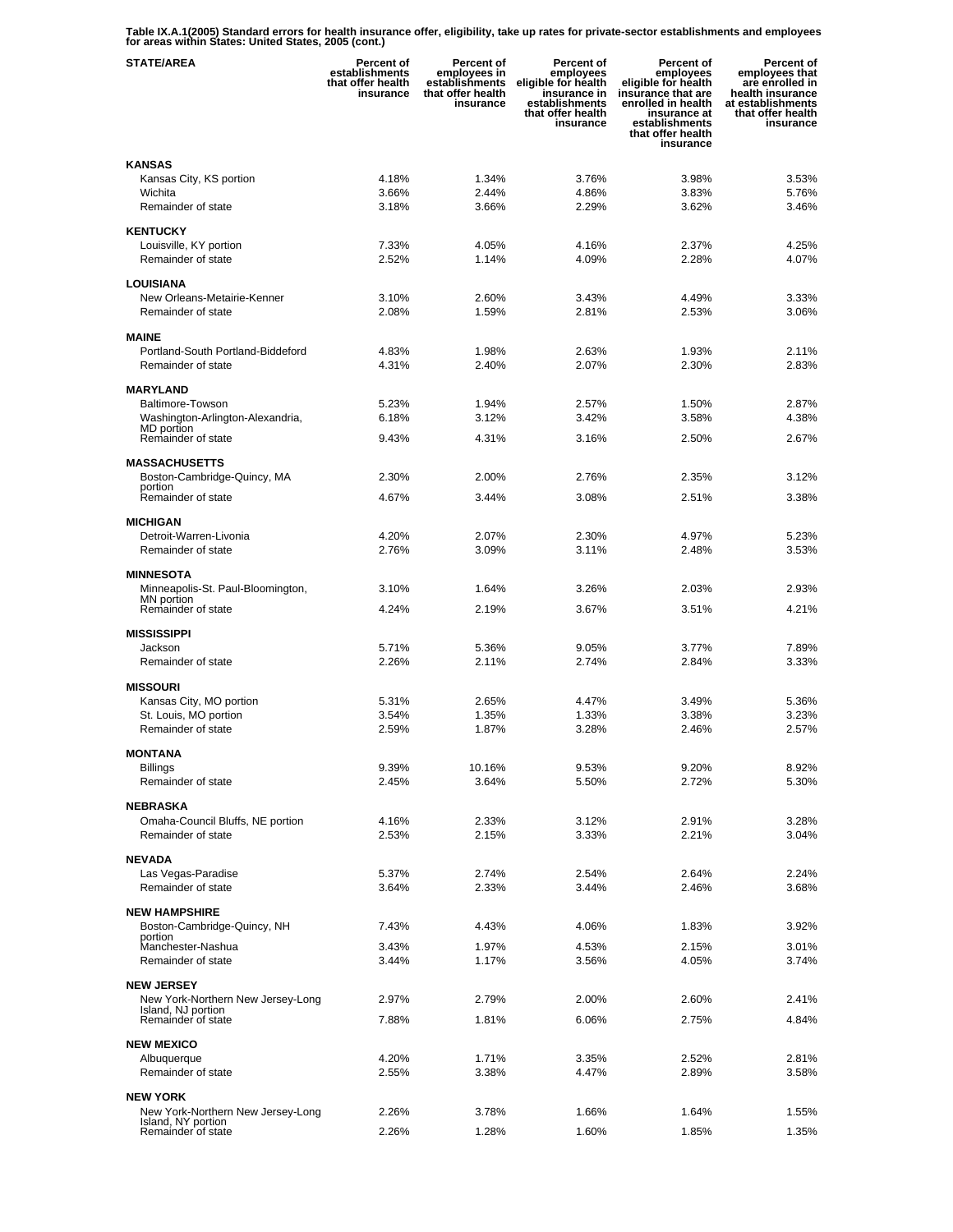**Table IX.A.1(2005) Standard errors for health insurance offer, eligibility, take up rates for private-sector establishments and employees for areas within States: United States, 2005 (cont.)** 

| <b>STATE/AREA</b>                                       | <b>Percent of</b><br>establishments<br>that offer health<br>insurance | Percent of<br>employees in<br>establishments<br>that offer health<br>insurance | Percent of<br>employees<br>eligible for health<br>insurance in<br>establishments<br>that offer health<br>insurance | <b>Percent of</b><br>employees<br>eligible for health<br>insurance that are<br>enrolled in health<br>insurance at<br>establishments<br>that offer health<br>insurance | Percent of<br>employees that<br>are enrolled in<br>health insurance<br>at establishments<br>that offer health<br>insurance |
|---------------------------------------------------------|-----------------------------------------------------------------------|--------------------------------------------------------------------------------|--------------------------------------------------------------------------------------------------------------------|-----------------------------------------------------------------------------------------------------------------------------------------------------------------------|----------------------------------------------------------------------------------------------------------------------------|
| <b>NORTH CAROLINA</b>                                   |                                                                       |                                                                                |                                                                                                                    |                                                                                                                                                                       |                                                                                                                            |
| Charlotte-Gastonia-Concord, NC<br>portion               | 3.83%                                                                 | 1.87%                                                                          | 4.23%                                                                                                              | 1.71%                                                                                                                                                                 | 3.43%                                                                                                                      |
| Remainder of state                                      | 1.81%                                                                 | 1.91%                                                                          | 2.43%                                                                                                              | 2.90%                                                                                                                                                                 | 2.43%                                                                                                                      |
| <b>NORTH DAKOTA</b>                                     |                                                                       |                                                                                |                                                                                                                    |                                                                                                                                                                       |                                                                                                                            |
| Fargo, ND portion                                       | 5.42%                                                                 | 7.13%                                                                          | 5.44%                                                                                                              | 3.70%                                                                                                                                                                 | 3.93%                                                                                                                      |
| Remainder of state                                      | 2.04%                                                                 | 2.53%                                                                          | 3.30%                                                                                                              | 2.41%                                                                                                                                                                 | 3.31%                                                                                                                      |
| OHIO                                                    |                                                                       |                                                                                |                                                                                                                    |                                                                                                                                                                       |                                                                                                                            |
| Cincinnati-Middletown, OH portion                       | 5.86%                                                                 | 1.80%                                                                          | 6.25%                                                                                                              | 3.28%                                                                                                                                                                 | 4.98%                                                                                                                      |
| Cleveland-Elyria-Mentor<br>Columbus                     | 3.71%<br>4.99%                                                        | 6.58%<br>3.51%                                                                 | 5.04%<br>3.94%                                                                                                     | 2.99%<br>2.55%                                                                                                                                                        | 4.24%<br>4.37%                                                                                                             |
| Remainder of state                                      | 1.64%                                                                 | 1.83%                                                                          | 1.91%                                                                                                              | 1.59%                                                                                                                                                                 | 2.11%                                                                                                                      |
| <b>OKLAHOMA</b>                                         |                                                                       |                                                                                |                                                                                                                    |                                                                                                                                                                       |                                                                                                                            |
| Oklahoma City                                           | 4.47%                                                                 | 3.15%                                                                          | 5.06%                                                                                                              | 4.12%                                                                                                                                                                 | 4.15%                                                                                                                      |
| Tulsa                                                   | 4.99%                                                                 | 2.83%                                                                          | 4.36%                                                                                                              | 3.39%                                                                                                                                                                 | 5.59%                                                                                                                      |
| Remainder of state                                      | 3.50%                                                                 | 4.79%                                                                          | 5.07%                                                                                                              | 2.91%                                                                                                                                                                 | 4.17%                                                                                                                      |
| <b>OREGON</b>                                           |                                                                       |                                                                                |                                                                                                                    |                                                                                                                                                                       |                                                                                                                            |
| Portland-Vancouver-Beaverton, OR<br>portion             | 2.77%                                                                 | 1.76%                                                                          | 2.83%                                                                                                              | 3.02%                                                                                                                                                                 | 3.88%                                                                                                                      |
| Remainder of state                                      | 3.03%                                                                 | 3.21%                                                                          | 5.77%                                                                                                              | 1.83%                                                                                                                                                                 | 5.06%                                                                                                                      |
| PENNSYLVANIA                                            |                                                                       |                                                                                |                                                                                                                    |                                                                                                                                                                       |                                                                                                                            |
| Philadelphia-Camden-Wilmington,<br>PA portion           | 2.52%                                                                 | 1.44%                                                                          | 2.81%                                                                                                              | 1.44%                                                                                                                                                                 | 2.91%                                                                                                                      |
| Pittsburgh                                              | 4.00%                                                                 | 2.63%                                                                          | 2.24%                                                                                                              | 3.26%                                                                                                                                                                 | 2.56%                                                                                                                      |
| Remainder of state                                      | 3.88%                                                                 | 1.15%                                                                          | 2.40%                                                                                                              | 1.27%                                                                                                                                                                 | 2.21%                                                                                                                      |
| <b>RHODE ISLAND</b>                                     |                                                                       |                                                                                |                                                                                                                    |                                                                                                                                                                       |                                                                                                                            |
| Providence-New Bedford-Fall River,<br>RI portion        | 3.95%                                                                 | 1.72%                                                                          | 2.85%                                                                                                              | 2.37%                                                                                                                                                                 | 2.94%                                                                                                                      |
| <b>SOUTH CAROLINA</b>                                   |                                                                       |                                                                                |                                                                                                                    |                                                                                                                                                                       |                                                                                                                            |
| Columbia                                                | 4.12%                                                                 | 2.84%                                                                          | 3.99%                                                                                                              | 1.57%                                                                                                                                                                 | 3.95%                                                                                                                      |
| Remainder of state                                      | 2.77%                                                                 | 2.70%                                                                          | 2.02%                                                                                                              | 3.09%                                                                                                                                                                 | 2.61%                                                                                                                      |
| <b>SOUTH DAKOTA</b>                                     |                                                                       |                                                                                |                                                                                                                    |                                                                                                                                                                       |                                                                                                                            |
| <b>Sioux Falls</b>                                      | 4.01%                                                                 | 1.03%                                                                          | 2.88%                                                                                                              | 2.70%                                                                                                                                                                 | 3.26%                                                                                                                      |
| Remainder of state                                      | 3.19%                                                                 | 2.05%                                                                          | 3.01%                                                                                                              | 3.70%                                                                                                                                                                 | 3.22%                                                                                                                      |
| <b>TENNESSEE</b>                                        |                                                                       |                                                                                |                                                                                                                    |                                                                                                                                                                       |                                                                                                                            |
| Memphis, TN portion<br>Nashville-Davidson--Murfreesboro | 6.56%<br>3.62%                                                        | 1.84%<br>2.46%                                                                 | 4.64%<br>5.43%                                                                                                     | 4.25%<br>2.21%                                                                                                                                                        | 5.19%<br>5.01%                                                                                                             |
| Remainder of state                                      | 2.81%                                                                 | 2.15%                                                                          | 2.71%                                                                                                              | 2.69%                                                                                                                                                                 | 2.99%                                                                                                                      |
| <b>TEXAS</b>                                            |                                                                       |                                                                                |                                                                                                                    |                                                                                                                                                                       |                                                                                                                            |
| Dallas-Fort Worth-Arlington                             | 3.46%                                                                 | 2.86%                                                                          | 2.94%                                                                                                              | 2.19%                                                                                                                                                                 | 3.20%                                                                                                                      |
| Houston-Sugar Land-Baytown                              | 3.82%                                                                 | 3.32%                                                                          | 3.14%                                                                                                              | 4.07%                                                                                                                                                                 | 4.62%                                                                                                                      |
| San Antonio                                             | 5.74%                                                                 | 7.95%                                                                          | 5.23%                                                                                                              | 5.69%                                                                                                                                                                 | 5.87%                                                                                                                      |
| Remainder of state                                      | 3.46%                                                                 | 2.58%                                                                          | 3.84%                                                                                                              | 3.55%                                                                                                                                                                 | 4.16%                                                                                                                      |
| <b>UTAH</b>                                             |                                                                       |                                                                                |                                                                                                                    |                                                                                                                                                                       |                                                                                                                            |
| Ogden-Clearfield<br>Provo-Orem                          | 3.93%<br>8.77%                                                        | 4.93%<br>6.15%                                                                 | 4.70%<br>8.39%                                                                                                     | 4.72%<br>2.82%                                                                                                                                                        | 5.05%<br>7.27%                                                                                                             |
| Salt Lake City                                          | 2.10%                                                                 | 2.59%                                                                          | 2.48%                                                                                                              | 1.89%                                                                                                                                                                 | 2.36%                                                                                                                      |
| Remainder of state                                      | 3.06%                                                                 | 4.48%                                                                          | 4.52%                                                                                                              | 4.24%                                                                                                                                                                 | 4.32%                                                                                                                      |
| <b>VERMONT</b>                                          |                                                                       |                                                                                |                                                                                                                    |                                                                                                                                                                       |                                                                                                                            |
| Burlington-South Burlington                             | 4.85%                                                                 | 3.54%                                                                          | 2.60%                                                                                                              | 5.43%                                                                                                                                                                 | 4.58%                                                                                                                      |
| Remainder of state                                      | 1.50%                                                                 | 1.84%                                                                          | 2.68%                                                                                                              | 2.34%                                                                                                                                                                 | 2.66%                                                                                                                      |
| VIRGINIA                                                |                                                                       |                                                                                |                                                                                                                    |                                                                                                                                                                       |                                                                                                                            |
| Virginia Beach-Norfolk-Newport<br>News, VA portion      | 6.30%                                                                 | 3.90%                                                                          | 5.60%                                                                                                              | 3.93%                                                                                                                                                                 | 5.77%                                                                                                                      |
| Washington-Arlington-Alexandria, VA<br>portion          | 4.82%                                                                 | 4.11%                                                                          | 2.77%                                                                                                              | 2.10%                                                                                                                                                                 | 3.04%                                                                                                                      |
| Remainder of state                                      | 3.36%                                                                 | 1.82%                                                                          | 1.76%                                                                                                              | 2.92%                                                                                                                                                                 | 3.37%                                                                                                                      |
| <b>WASHINGTON</b>                                       |                                                                       |                                                                                |                                                                                                                    |                                                                                                                                                                       |                                                                                                                            |
| Seattle-Tacoma-Bellevue                                 | 3.17%                                                                 | 2.03%                                                                          | 3.74%                                                                                                              | 2.04%                                                                                                                                                                 | 3.64%                                                                                                                      |
| Remainder of state                                      | 2.72%                                                                 | 2.43%                                                                          | 3.48%                                                                                                              | 3.82%                                                                                                                                                                 | 3.94%                                                                                                                      |
| <b>WEST VIRGINIA</b>                                    |                                                                       |                                                                                |                                                                                                                    |                                                                                                                                                                       |                                                                                                                            |
| Charleston<br>Remainder of state                        | 6.44%<br>1.60%                                                        | 7.13%<br>1.09%                                                                 | 7.47%<br>1.57%                                                                                                     | 2.77%<br>2.02%                                                                                                                                                        | 6.92%<br>1.60%                                                                                                             |
|                                                         |                                                                       |                                                                                |                                                                                                                    |                                                                                                                                                                       |                                                                                                                            |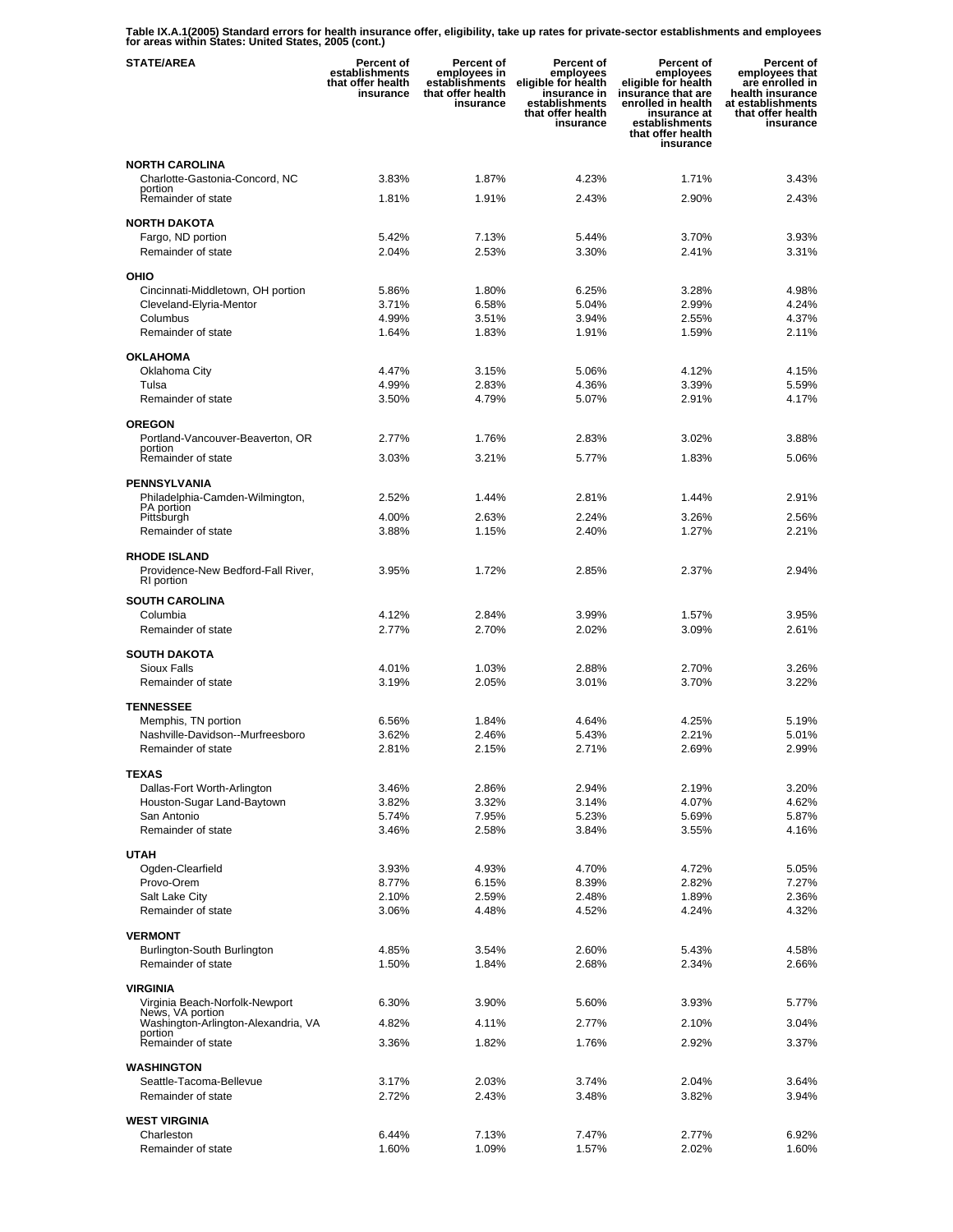**Table IX.A.1(2005) Standard errors for health insurance offer, eligibility, take up rates for private-sector establishments and employees for areas within States: United States, 2005 (cont.)** 

| <b>STATE/AREA</b>             | Percent of<br>establishments<br>that offer health<br>insurance | Percent of<br>employees in<br>establishments<br>that offer health<br>insurance | Percent of<br>employees<br>eligible for health<br>insurance in<br>establishments<br>that offer health<br>insurance | <b>Percent of</b><br>employees<br>eligible for health<br>insurance that are<br>enrolled in health<br>insurance at<br>establishments<br>that offer health<br>insurance | Percent of<br>employees that<br>are enrolled in<br>health insurance<br>at establishments<br>that offer health<br>insurance |
|-------------------------------|----------------------------------------------------------------|--------------------------------------------------------------------------------|--------------------------------------------------------------------------------------------------------------------|-----------------------------------------------------------------------------------------------------------------------------------------------------------------------|----------------------------------------------------------------------------------------------------------------------------|
| <b>WISCONSIN</b>              |                                                                |                                                                                |                                                                                                                    |                                                                                                                                                                       |                                                                                                                            |
| Milwaukee-Waukesha-West Allis | 5.21%                                                          | 1.53%                                                                          | 3.62%                                                                                                              | 2.39%                                                                                                                                                                 | 4.05%                                                                                                                      |
| Remainder of state            | 3.10%                                                          | 2.39%                                                                          | 3.95%                                                                                                              | 1.86%                                                                                                                                                                 | 3.79%                                                                                                                      |
| <b>WYOMING</b>                |                                                                |                                                                                |                                                                                                                    |                                                                                                                                                                       |                                                                                                                            |
| Cheyenne                      | 9.53%                                                          | 10.13%                                                                         | 4.26%                                                                                                              | 4.48%                                                                                                                                                                 | 4.48%                                                                                                                      |
| Remainder of state            | 2.16%                                                          | 3.17%                                                                          | 2.94%                                                                                                              | 2.20%                                                                                                                                                                 | 3.63%                                                                                                                      |

Source: Agency for Healthcare Research and Quality, Center for Financing, Access and Cost Trends. 2005 Medical Expenditure Panel Survey-Insurance Component.

Note: Definition of each area can be found in the Technical Notes and Survey Documentation.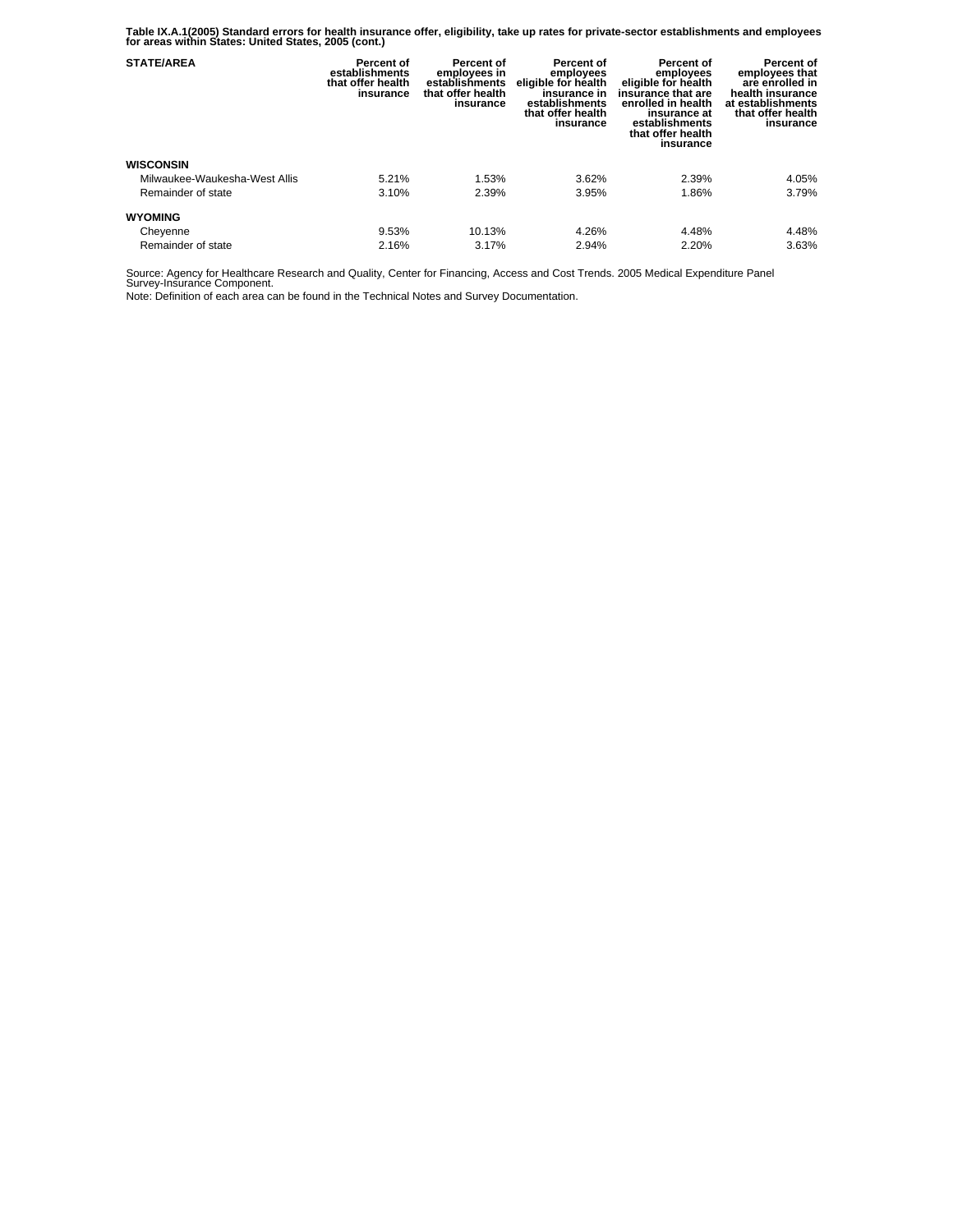**Table IX.A.2(2005) Average total premiums and employee contributions (in dollars) for private-sector establishments for areas within States: United States, 2005** 

| <b>STATE/AREA</b>                              | Single<br>premium | Single<br>contribution | <b>Employee-</b><br>plus-one<br>contribution | Employee-<br>plus-one<br>contribution | Family<br>premium | Family<br>contribution |
|------------------------------------------------|-------------------|------------------------|----------------------------------------------|---------------------------------------|-------------------|------------------------|
| <b>ALABAMA</b>                                 |                   |                        |                                              |                                       |                   |                        |
| Birmingham-Hoover<br>Remainder of state        | 3,711<br>3,289    | 898<br>811             | 7,059<br>6,204                               | 1,701<br>1,963                        | 9,935<br>9,170    | 2,879<br>2,641         |
| <b>ALASKA</b>                                  |                   |                        |                                              |                                       |                   |                        |
| Anchorage                                      | 5,255             | 973                    | 9,334                                        | 2,553                                 | 11,835            | 3,162                  |
| Remainder of state                             | 4,714             | 720                    | 7,879                                        | 1,845                                 | 11,099            | 2,378                  |
| <b>ARIZONA</b>                                 |                   |                        |                                              |                                       |                   |                        |
| Phoenix-Mesa-Scottsdale                        | 4,378             | 752                    | 7,626                                        | 1,844                                 | 10,259            | 2,839                  |
| Remainder of state                             | 3,950             | 755                    | 8,035                                        | 2,351                                 | 10,332            | 3,113                  |
| <b>ARKANSAS</b>                                |                   |                        |                                              |                                       |                   |                        |
| Little Rock-North Little Rock                  | 3,617             | 830                    | 5,925                                        | 1,830                                 | 9,096             | 2,648                  |
| Remainder of state                             | 3,578             | 782                    | 6,861                                        | 1,896                                 | 9,216             | 2,487                  |
| <b>CALIFORNIA</b>                              |                   |                        |                                              |                                       |                   |                        |
| Los Angeles-Long Beach-Santa Ana               | 3,838             | 632                    | 7,139                                        | 1,574                                 | 10,122            | 2,386                  |
| Riverside-San Bernardino-Ontario               | 2,829             | 561                    | 6,658                                        | 1,764                                 | 10,196            | 3,528                  |
| Sacramento--Arden-Arcade--Roseville            | 3,975             | 477                    | 7,447                                        | 1,453                                 | 11,279            | 2,295                  |
| San Diego-Carlsbad-San Marcos                  | 4,040             | 637                    | 8,430                                        | 1,686                                 | 11,880            | 2,232                  |
| San Francisco-Oakland-Fremont                  | 3,739             | 535                    | 7,787                                        | 1,693                                 | 11,061            | 1,888                  |
| San Jose-Sunnyvale-Santa Clara                 | 3,986             | 378                    | 7,236                                        | 1,637                                 | 10,279            | 2,405                  |
| Remainder of state                             | 3,933             | 645                    | 7,254                                        | 2,046                                 | 10,338            | 2,571                  |
| <b>COLORADO</b>                                |                   |                        |                                              |                                       |                   |                        |
| Denver-Aurora                                  | 3,808             | 732                    | 7,435                                        | 2,332                                 | 10,839            | 2,750                  |
| Remainder of state                             | 4,040             | 755                    | 7,893                                        | 1,810                                 | 10,873            | 3,042                  |
| <b>CONNECTICUT</b>                             |                   |                        |                                              |                                       |                   |                        |
| Bridgeport-Stamford-Norwalk                    | 4,269             | 776                    | 9,001                                        | 1,760                                 | 11,703            | 2,610                  |
| Hartford-West Hartford-East Hartford           | 4,289             | 771                    | 8,225                                        | 1,665                                 | 11,158            | 2,354                  |
| New Haven-Milford                              | 4,661             | 731                    | 8,515                                        | 1,857                                 | 11,728            | 2,822                  |
| Remainder of state                             | 4,433             | 673                    | 9,810                                        | 1,107                                 | 13,587            | 1,811                  |
| <b>DELAWARE</b>                                |                   |                        |                                              |                                       |                   |                        |
| Philadelphia-Camden-Wilmington,<br>DE portion  | 4,631             | 757                    | 7,890                                        | 1,378                                 | 10,850            | 2,226                  |
| Remainder of state                             | 4,596             | 1,360                  | 9,212                                        | 2,052                                 | 11,482            | 2,770                  |
| <b>DISTRICT OF COLUMBIA</b>                    |                   |                        |                                              |                                       |                   |                        |
| Washington-Arlington-Alexandria, DC<br>portion | 4,220             | 765                    | 8,118                                        | 2,180                                 | 11,623            | 3,701                  |
| <b>FLORIDA</b>                                 |                   |                        |                                              |                                       |                   |                        |
| Miami-Fort Lauderdale-Miami Beach              | 3,841             | 950                    | 7.147                                        | 2,147                                 | 10,535            | 3,559                  |
| Orlando-Kissimmee                              | 3,935             | 717                    | 7,522                                        | 1,907                                 | 10,366            | 3,768                  |
| Tampa-St. Petersburg-Clearwater                | 4,483             | 909                    | 8,805                                        | 2,179                                 | 12,090            | 2,642                  |
| Remainder of state                             | 3,991             | 911                    | 7,517                                        | 2,113                                 | 10,915            | 3,677                  |
| <b>GEORGIA</b>                                 |                   |                        |                                              |                                       |                   |                        |
| Atlanta-Sandy Springs-Marietta                 | 3,725             | 658                    | 6,926                                        | 1,651                                 | 10,246            | 2,739                  |
| Remainder of state                             | 4,067             | 781                    | 7,173                                        | 1,838                                 | 10,291            | 2,999                  |
| <b>HAWAII</b>                                  |                   |                        |                                              |                                       |                   |                        |
| Honolulu                                       | 3,383             | 314                    | 6,679                                        | 1,508                                 | 9,748             | 2,268                  |
| Remainder of state                             | 3,248             | 276                    | 6,904                                        | 1,818                                 | 8,498             | 2,004                  |
| <b>IDAHO</b>                                   |                   |                        |                                              |                                       |                   |                        |
| Boise City-Nampa                               | 3,827             | 622                    | 7,454                                        | 1,780                                 | 10,113            | 2,728                  |
| Remainder of state                             | 4,197             | 791                    | 7,541                                        | 1,644                                 | 10,567            | 2,725                  |
| <b>ILLINOIS</b>                                |                   |                        |                                              |                                       |                   |                        |
| Chicago-Naperville-Joliet, IL portion          | 4,060             | 903                    | 8,029                                        | 1,606                                 | 10,692            | 2,230                  |
| Remainder of state                             | 3,998             | 669                    | 7,700                                        | 1,742                                 | 10,244            | 2,358                  |
| <b>INDIANA</b>                                 |                   |                        |                                              |                                       |                   |                        |
| Indianapolis                                   | 4,097             | 750                    | 8,486                                        | 1,705                                 | 11,481            | 2,428                  |
| Remainder of state                             | 4,018             | 678                    | 7,866                                        | 1,518                                 | 10,333            | 2,084                  |
| <b>IOWA</b>                                    |                   |                        |                                              |                                       |                   |                        |
| Des Moines                                     | 3,732             | 837                    | 7,225                                        | 1,913                                 | 10,467            | 2,679                  |
| Remainder of state                             | 3,669             | 734                    | 7,062                                        | 1,973                                 | 9,003             | 2,357                  |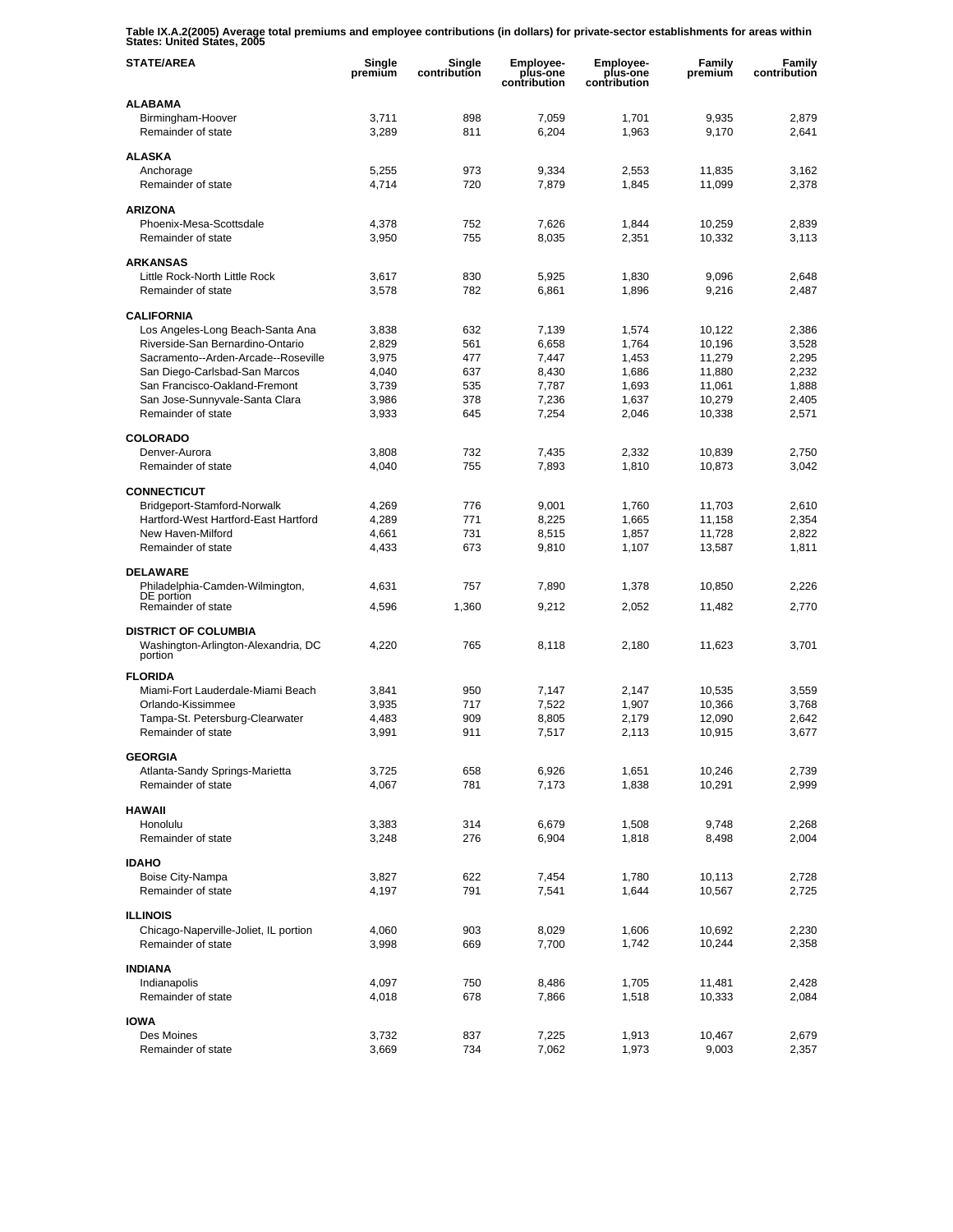**Table IX.A.2(2005) Average total premiums and employee contributions (in dollars) for private-sector establishments for areas within States: United States, 2005 (cont.)** 

| <b>STATE/AREA</b>                                       | Single<br>premium | Single<br>contribution | <b>Employee-</b><br>plus-one<br>contribution | <b>Employee-</b><br>plus-one<br>contribution | Family<br>premium | Family<br>contribution |
|---------------------------------------------------------|-------------------|------------------------|----------------------------------------------|----------------------------------------------|-------------------|------------------------|
| <b>KANSAS</b>                                           |                   |                        |                                              |                                              |                   |                        |
| Kansas City, KS portion                                 | 3,762             | 715                    | 6,745                                        | 1,792                                        | 10,029            | 2,448                  |
| Wichita<br>Remainder of state                           | 3,993<br>3,589    | 899<br>604             | 7,842<br>6,522                               | 2,092<br>1,958                               | 10,999<br>8,689   | 2,759<br>2,224         |
|                                                         |                   |                        |                                              |                                              |                   |                        |
| <b>KENTUCKY</b>                                         |                   |                        |                                              |                                              |                   |                        |
| Louisville, KY portion<br>Remainder of state            | 4,092<br>3,737    | 826<br>700             | 8,716<br>6,863                               | 2,321<br>1,512                               | 11,187<br>10,513  | 3,287<br>2,169         |
|                                                         |                   |                        |                                              |                                              |                   |                        |
| <b>LOUISIANA</b>                                        |                   |                        |                                              |                                              |                   |                        |
| New Orleans-Metairie-Kenner<br>Remainder of state       | 3,981             | 875                    | 7,402                                        | 2,334                                        | 11,479            | 3,566                  |
|                                                         | 3,906             | 766                    | 7,215                                        | 2,055                                        | 10,201            | 2,974                  |
| <b>MAINE</b>                                            |                   |                        |                                              |                                              |                   |                        |
| Portland-South Portland-Biddeford                       | 4,260             | 856                    | 7,975                                        | 2,355                                        | 11,678            | 3,461                  |
| Remainder of state                                      | 4,317             | 734                    | 7,895                                        | 2,040                                        | 10,804            | 3,106                  |
| <b>MARYLAND</b>                                         |                   |                        |                                              |                                              |                   |                        |
| Baltimore-Towson                                        | 3,657             | 1,009                  | 6,638                                        | 1,927                                        | 10,035            | 3,190                  |
| Washington-Arlington-Alexandria,<br>MD portion          | 4,269             | 923                    | 7,360                                        | 1,498                                        | 11,285            | 3,155                  |
| Remainder of state                                      | 3,287             | 471                    | 6,244                                        | 931                                          | 10,092            | 1,973                  |
| <b>MASSACHUSETTS</b>                                    |                   |                        |                                              |                                              |                   |                        |
| Boston-Cambridge-Quincy, MA                             | 4,259             | 872                    | 8,004                                        | 1,844                                        | 11,376            | 3,027                  |
| portion<br>Remainder of state                           | 4,169             | 1,042                  | 7,647                                        | 1,970                                        | 11,609            | 3,077                  |
|                                                         |                   |                        |                                              |                                              |                   |                        |
| <b>MICHIGAN</b><br>Detroit-Warren-Livonia               | 4,236             | 770                    | 8,125                                        | 1,342                                        | 10,877            | 1,937                  |
| Remainder of state                                      | 4,339             | 636                    | 8,843                                        | 1,390                                        | 11,143            | 1,841                  |
|                                                         |                   |                        |                                              |                                              |                   |                        |
| <b>MINNESOTA</b><br>Minneapolis-St. Paul-Bloomington,   | 3,966             | 885                    | 7,856                                        | 2,010                                        | 10,786            | 2,773                  |
| MN portion                                              |                   |                        |                                              |                                              |                   |                        |
| Remainder of state                                      | 3,861             | 653                    | 7,601                                        | 1,506                                        | 10,993            | 2,636                  |
| <b>MISSISSIPPI</b>                                      |                   |                        |                                              |                                              |                   |                        |
| Jackson                                                 | 3,444             | 646                    | 7,438                                        | 1,800                                        | 11,130            | 3,050                  |
| Remainder of state                                      | 3,388             | 649                    | 6,626                                        | 2,010                                        | 9,502             | 2,709                  |
| <b>MISSOURI</b>                                         |                   |                        |                                              |                                              |                   |                        |
| Kansas City, MO portion                                 | 3,810             | 672                    | 7,711                                        | 1,540                                        | 10,612            | 2,478                  |
| St. Louis, MO portion<br>Remainder of state             | 3,921<br>3,450    | 675<br>644             | 7,228<br>6,790                               | 1,708<br>1,814                               | 9,813<br>9,517    | 2,331<br>2,551         |
|                                                         |                   |                        |                                              |                                              |                   |                        |
| <b>MONTANA</b>                                          |                   |                        |                                              |                                              |                   |                        |
| <b>Billings</b><br>Remainder of state                   | 4,253<br>3,791    | 601<br>532             | 8,990<br>7,108                               | 2,165<br>2.013                               | 11,441<br>9,663   | 1,987<br>2,189         |
|                                                         |                   |                        |                                              |                                              |                   |                        |
| <b>NEBRASKA</b>                                         |                   |                        |                                              |                                              |                   |                        |
| Omaha-Council Bluffs, NE portion<br>Remainder of state  | 3,172<br>4,053    | 694<br>738             | 6,868<br>7,491                               | 1,747<br>1,628                               | 8,525<br>10,255   | 2,104<br>2,516         |
|                                                         |                   |                        |                                              |                                              |                   |                        |
| <b>NEVADA</b>                                           |                   |                        |                                              |                                              |                   |                        |
| Las Vegas-Paradise<br>Remainder of state                | 3,675<br>3,943    | 662<br>763             | 6,994                                        | 1,611                                        | 9,988<br>10,051   | 2,421<br>3,459         |
|                                                         |                   |                        | 7,352                                        | 1,740                                        |                   |                        |
| <b>NEW HAMPSHIRE</b>                                    |                   |                        |                                              |                                              |                   |                        |
| Boston-Cambridge-Quincy, NH<br>portion                  | 4,242             | 1,078                  | 8,425                                        | 2,202                                        | 11,186            | 3,001                  |
| Manchester-Nashua                                       | 3,968             | 1,015                  | 7,857                                        | 2,085                                        | 11,433            | 3,055                  |
| Remainder of state                                      | 4,307             | 790                    | 9,040                                        | 2,113                                        | 12,717            | 2,628                  |
| <b>NEW JERSEY</b>                                       |                   |                        |                                              |                                              |                   |                        |
| New York-Northern New Jersey-Long<br>Island, NJ portion | 4,401             | 799                    | 8,845                                        | 1,793                                        | 11,357            | 2,726                  |
| Remainder of state                                      | 4,144             | 975                    | 7,295                                        | 1,691                                        | 11,567            | 2,799                  |
| <b>NEW MEXICO</b>                                       |                   |                        |                                              |                                              |                   |                        |
| Albuquerque                                             | 3,853             | 777                    | 7,650                                        | 2,029                                        | 10,645            | 2,469                  |
| Remainder of state                                      | 3,748             | 820                    | 7,545                                        | 2,239                                        | 10,625            | 3,086                  |
| <b>NEW YORK</b>                                         |                   |                        |                                              |                                              |                   |                        |
| New York-Northern New Jersey-Long                       | 4,577             | 694                    | 8,595                                        | 1,783                                        | 12,105            | 2,463                  |
| Island, NY portion<br>Remainder of state                | 3,690             | 923                    | 7,242                                        | 1,742                                        | 9,903             | 2,853                  |
|                                                         |                   |                        |                                              |                                              |                   |                        |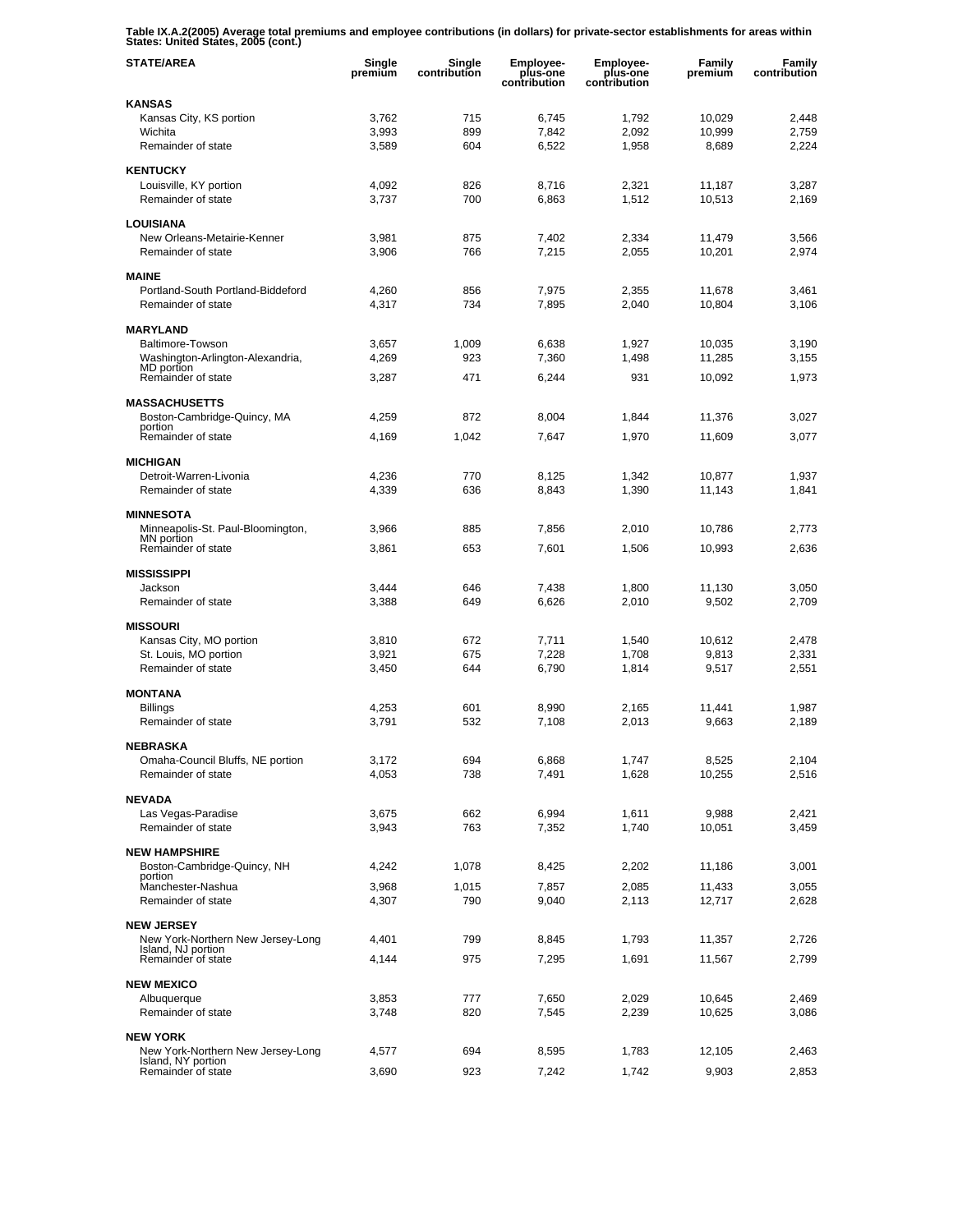**Table IX.A.2(2005) Average total premiums and employee contributions (in dollars) for private-sector establishments for areas within States: United States, 2005 (cont.)** 

| <b>STATE/AREA</b>                                                       | Single<br>premium | Single<br>contribution | <b>Employee-</b><br>plus-one<br>contribution | <b>Employee-</b><br>plus-one<br>contribution | <b>Family</b><br>premium | Family<br>contribution |
|-------------------------------------------------------------------------|-------------------|------------------------|----------------------------------------------|----------------------------------------------|--------------------------|------------------------|
| <b>NORTH CAROLINA</b>                                                   |                   |                        |                                              |                                              |                          |                        |
| Charlotte-Gastonia-Concord, NC<br>portion                               | 3,859             | 668                    | 7,557                                        | 1,894                                        | 10,757                   | 3,140                  |
| Remainder of state                                                      | 3,785             | 685                    | 7,470                                        | 2,096                                        | 9,301                    | 2,503                  |
| <b>NORTH DAKOTA</b>                                                     |                   |                        |                                              |                                              |                          |                        |
| Fargo, ND portion                                                       | 3,489             | 536                    | 5,622                                        | 1,878                                        | 8,528                    | 2,527                  |
| Remainder of state                                                      | 3,415             | 803                    | 5,804                                        | 1,539                                        | 8,275                    | 2,782                  |
| OHIO                                                                    |                   |                        |                                              |                                              |                          |                        |
| Cincinnati-Middletown, OH portion<br>Cleveland-Elyria-Mentor            | 4.247<br>3.897    | 722<br>850             | 7,551<br>7,680                               | 1,506<br>1,593                               | 11,296<br>10,058         | 2,297<br>2,178         |
| Columbus                                                                | 3,831             | 639                    | 6,404                                        | 1,413                                        | 10,059                   | 2,610                  |
| Remainder of state                                                      | 3,874             | 612                    | 7,102                                        | 1,251                                        | 10,906                   | 2,069                  |
| <b>OKLAHOMA</b>                                                         |                   |                        |                                              |                                              |                          |                        |
| Oklahoma City                                                           | 4,434             | 630                    | 8,130                                        | 2,146                                        | 11,491                   | 3,052                  |
| Tulsa                                                                   | 3,928             | 649                    | 7,516                                        | 1,740                                        | 10,900                   | 2,874                  |
| Remainder of state                                                      | 3,828             | 776                    | 7,774                                        | 1,684                                        | 10,505                   | 2,616                  |
| <b>OREGON</b>                                                           |                   |                        |                                              |                                              |                          |                        |
| Portland-Vancouver-Beaverton, OR<br>portion                             | 4,121             | 501                    | 7,672                                        | 1,817                                        | 11,434                   | 2,755                  |
| Remainder of state                                                      | 3,944             | 507                    | 7,312                                        | 2,273                                        | 9,925                    | 2,988                  |
| <b>PENNSYLVANIA</b>                                                     |                   |                        |                                              |                                              |                          |                        |
| Philadelphia-Camden-Wilmington,<br>PA portion                           | 4,282             | 668                    | 8,301                                        | 1,518                                        | 11,302                   | 2,437                  |
| Pittsburgh                                                              | 4,038             | 682                    | 8,125                                        | 1,782                                        | 10,621                   | 2,195                  |
| Remainder of state                                                      | 4,211             | 640                    | 8,069                                        | 1,437                                        | 11,239                   | 1,914                  |
| <b>RHODE ISLAND</b><br>Providence-New Bedford-Fall River,<br>RI portion | 4,417             | 840                    | 9,398                                        | 1,495                                        | 11,924                   | 2,581                  |
| <b>SOUTH CAROLINA</b>                                                   |                   |                        |                                              |                                              |                          |                        |
| Columbia                                                                | 3,979             | 706                    | 6,870                                        | 1,932                                        | 11,269                   | 2,424                  |
| Remainder of state                                                      | 3,933             | 796                    | 7,443                                        | 1,884                                        | 10,198                   | 2,022                  |
| <b>SOUTH DAKOTA</b>                                                     |                   |                        |                                              |                                              |                          |                        |
| <b>Sioux Falls</b>                                                      | 3,756             | 932                    | 7,708                                        | 2,107                                        | 10,863                   | 4,116                  |
| Remainder of state                                                      | 3,837             | 679                    | 7,616                                        | 1,742                                        | 9,804                    | 2,691                  |
| <b>TENNESSEE</b>                                                        |                   |                        |                                              |                                              |                          |                        |
| Memphis, TN portion<br>Nashville-Davidson--Murfreesboro                 | 3,703<br>3,749    | 869<br>647             | 6,336<br>6,880                               | 1,874<br>1,740                               | 10,571<br>10,091         | 2,760<br>2,627         |
| Remainder of state                                                      | 3,906             | 839                    | 7,479                                        | 1,737                                        | 10,385                   | 2,795                  |
| <b>TEXAS</b>                                                            |                   |                        |                                              |                                              |                          |                        |
| Dallas-Fort Worth-Arlington                                             | 4,094             | 627                    | 8,734                                        | 1,820                                        | 11,509                   | 2,624                  |
| Houston-Sugar Land-Baytown                                              | 4,181             | 647                    | 7,835                                        | 1,896                                        | 11,571                   | 3,067                  |
| San Antonio<br>Remainder of state                                       | 4,088<br>4,082    | 704<br>571             | 8,298<br>7,192                               | 2,202<br>2,005                               | 12,047<br>11,520         | 3,114<br>2,589         |
|                                                                         |                   |                        |                                              |                                              |                          |                        |
| <b>UTAH</b>                                                             |                   |                        |                                              |                                              |                          |                        |
| Ogden-Clearfield<br>Provo-Orem                                          | 3,145<br>3,558    | 744<br>804             | 6,587<br>7,711                               | 1,292<br>1,658                               | 8,919<br>11,262          | 2,039<br>3,649         |
| Salt Lake City                                                          | 3,748             | 786                    | 7,249                                        | 1,596                                        | 10,031                   | 2,428                  |
| Remainder of state                                                      | 3,724             | 876                    | 8,189                                        | 2,200                                        | 11,262                   | 2,493                  |
| <b>VERMONT</b>                                                          |                   |                        |                                              |                                              |                          |                        |
| Burlington-South Burlington                                             | 4,375             | 811                    | 7,771                                        | 1,835                                        | 11,142                   | 2,490                  |
| Remainder of state                                                      | 4,404             | 689                    | 9,161                                        | 1,763                                        | 11,565                   | 2,568                  |
| <b>VIRGINIA</b>                                                         |                   |                        |                                              |                                              |                          |                        |
| Virginia Beach-Norfolk-Newport<br>News, VA portion                      | 3,399             | 740                    | 6,380                                        | 1,626                                        | 10,163                   | 2,370                  |
| Washington-Arlington-Alexandria, VA<br>portion                          | 4,262             | 855                    | 7,948                                        | 1,665                                        | 11,038                   | 2,584                  |
| Remainder of state                                                      | 3,545             | 697                    | 7,299                                        | 1,710                                        | 10,092                   | 2,790                  |
| <b>WASHINGTON</b>                                                       |                   |                        |                                              |                                              |                          |                        |
| Seattle-Tacoma-Bellevue                                                 | 4,055             | 402                    | 7,782                                        | 1,454                                        | 10,898                   | 2,141                  |
| Remainder of state                                                      | 3,863             | 360                    | 7,722                                        | 1,696                                        | 11,337                   | 3,359                  |
| <b>WEST VIRGINIA</b>                                                    |                   |                        |                                              |                                              |                          |                        |
| Charleston<br>Remainder of state                                        | 4,176<br>4,114    | 728<br>634             | 7,244<br>7,537                               | 1,175<br>1,689                               | 11,520<br>10,687         | 1,976<br>1,934         |
|                                                                         |                   |                        |                                              |                                              |                          |                        |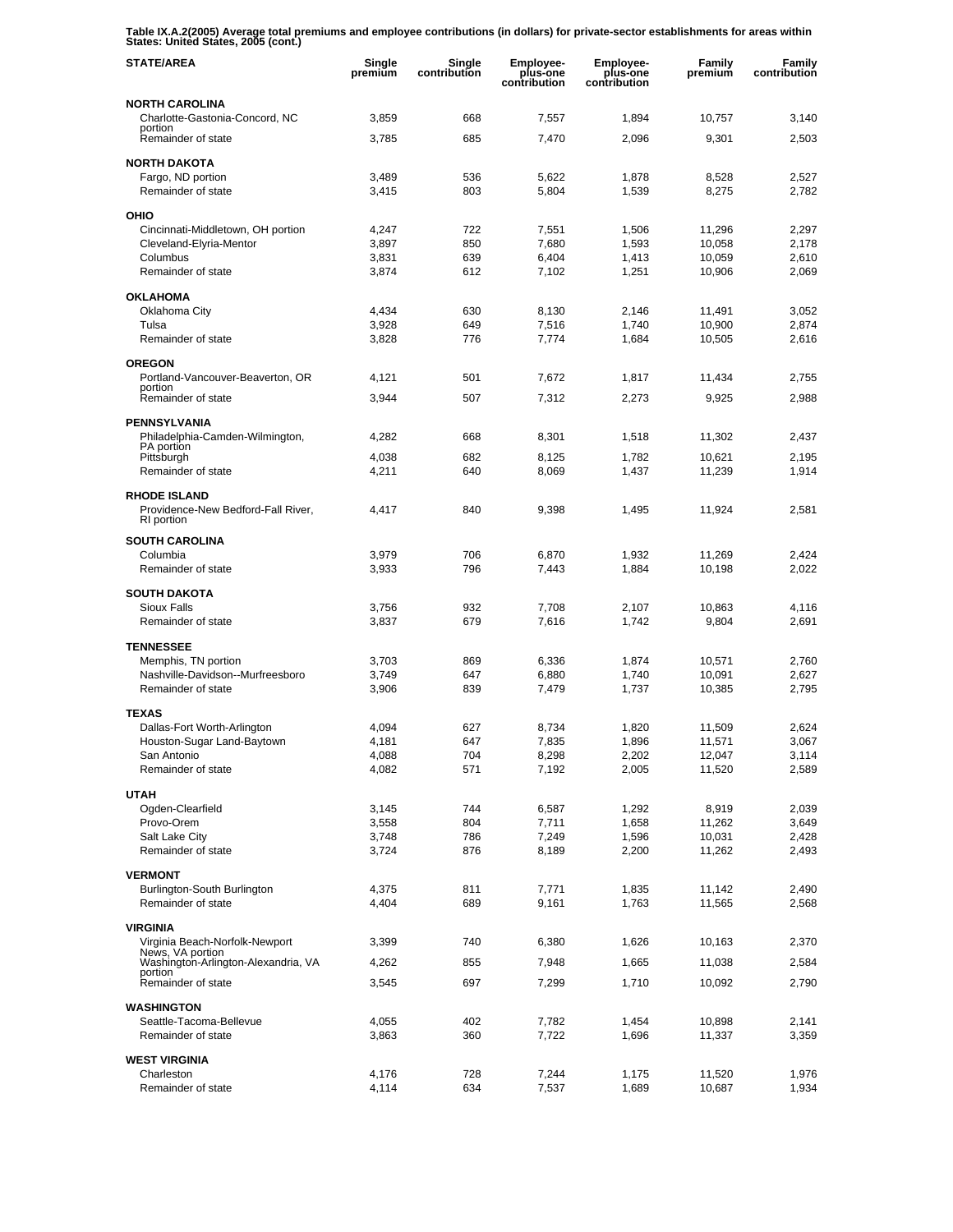**Table IX.A.2(2005) Average total premiums and employee contributions (in dollars) for private-sector establishments for areas within States: United States, 2005 (cont.)** 

| <b>STATE/AREA</b>             | Single<br>premium | Single<br>contribution | <b>Employee-</b><br>plus-one<br>contribution | <b>Employee-</b><br>plus-one<br>contribution | Family<br>premium | Family<br>contribution |
|-------------------------------|-------------------|------------------------|----------------------------------------------|----------------------------------------------|-------------------|------------------------|
| <b>WISCONSIN</b>              |                   |                        |                                              |                                              |                   |                        |
| Milwaukee-Waukesha-West Allis | 4.355             | 750                    | 8.582                                        | $1.680*$                                     | 12.001            | 1.972                  |
| Remainder of state            | 4.136             | 931                    | 7.691                                        | 1.694                                        | 10.404            | 2.410                  |
| <b>WYOMING</b>                |                   |                        |                                              |                                              |                   |                        |
| Cheyenne                      | 4.257             | 801                    | 7.053                                        | 1.341                                        | 11.722            | 2.548                  |
| Remainder of state            | 4.414             | 648                    | 8.080                                        | 1.593                                        | 11.435            | 2,180                  |

Source: Agency for Healthcare Research and Quality, Center for Financing, Access and Cost Trends. 2005 Medical Expenditure Panel Survey-Insurance Component.

Note: Definition of each area can be found in the Technical Notes and Survey Documentation.

\* Figure does not meet standard of reliability or precision.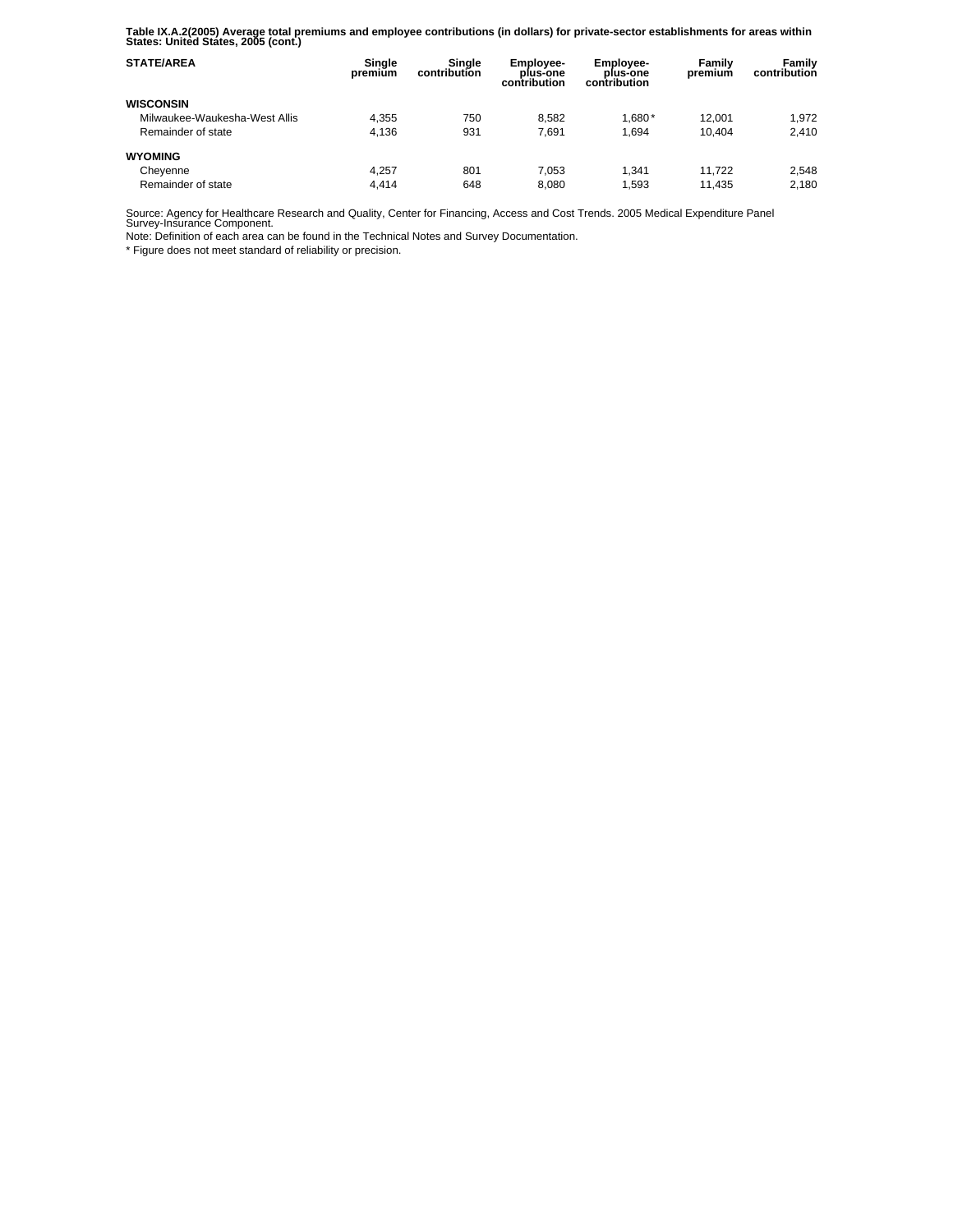**Table IX.A.2(2005) Standard errors for average total premiums and employee contributions (in dollars) for private-sector establishments for areas within States: United States, 2005** 

| <b>STATE/AREA</b>                                      | Single<br>premium | Single<br>contribution | <b>Employee-</b><br>plus-one<br>contribution | <b>Employee-</b><br>plus-one<br>contribution | Family<br>premium | Family<br>contribution |
|--------------------------------------------------------|-------------------|------------------------|----------------------------------------------|----------------------------------------------|-------------------|------------------------|
| <b>ALABAMA</b>                                         |                   |                        |                                              |                                              |                   |                        |
| Birmingham-Hoover                                      | 90                | 67                     | 487                                          | 288                                          | 340               | 301                    |
| Remainder of state                                     | 154               | 93                     | 465                                          | 227                                          | 457               | 189                    |
| <b>ALASKA</b>                                          |                   |                        |                                              |                                              |                   |                        |
| Anchorage                                              | 295               | 141                    | 444                                          | 283                                          | 601               | 346                    |
| Remainder of state                                     | 415               | 144                    | 518                                          | 225                                          | 611               | 477                    |
| <b>ARIZONA</b>                                         |                   |                        |                                              |                                              |                   |                        |
| Phoenix-Mesa-Scottsdale                                | 474               | 46                     | 392                                          | 159                                          | 269               | 230                    |
| Remainder of state                                     | 546               | 137                    | 547                                          | 449                                          | 710               | 477                    |
| <b>ARKANSAS</b>                                        |                   |                        |                                              |                                              |                   |                        |
| Little Rock-North Little Rock                          | 241               | 168                    | 746                                          | 517                                          | 535               | 266                    |
| Remainder of state                                     | 142               | 96                     | 210                                          | 219                                          | 377               | 268                    |
|                                                        |                   |                        |                                              |                                              |                   |                        |
| <b>CALIFORNIA</b><br>Los Angeles-Long Beach-Santa Ana  | 100               | 59                     | 177                                          | 125                                          | 179               | 146                    |
| Riverside-San Bernardino-Ontario                       | 345               | 127                    | 451                                          | 325                                          | 642               | 621                    |
| Sacramento--Arden-Arcade--Roseville                    | 223               | 91                     | 368                                          | 245                                          | 192               | 389                    |
| San Diego-Carlsbad-San Marcos                          | 279               | 89                     | 984                                          | 268                                          | 405               | 273                    |
| San Francisco-Oakland-Fremont                          | 201               | 61                     | 314                                          | 210                                          | 486               | 301                    |
| San Jose-Sunnyvale-Santa Clara                         | 207               | 37                     | 404                                          | 268                                          | 727               | 459                    |
| Remainder of state                                     | 140               | 38                     | 203                                          | 151                                          | 378               | 251                    |
| <b>COLORADO</b>                                        |                   |                        |                                              |                                              |                   |                        |
| Denver-Aurora                                          | 94                | 83                     | 158                                          | 208                                          | 256               | 369                    |
| Remainder of state                                     | 93                | 71                     | 245                                          | 312                                          | 446               | 322                    |
| <b>CONNECTICUT</b>                                     |                   |                        |                                              |                                              |                   |                        |
| Bridgeport-Stamford-Norwalk                            | 168               | 81                     | 411                                          | 244                                          | 358               | 257                    |
| Hartford-West Hartford-East Hartford                   | 146               | 78                     | 300                                          | 143                                          | 294               | 317                    |
| New Haven-Milford                                      | 191               | 167                    | 306                                          | 350                                          | 644               | 362                    |
| Remainder of state                                     | 319               | 95                     | 1,678                                        | 186                                          | 1,821             | 500                    |
| <b>DELAWARE</b>                                        |                   |                        |                                              |                                              |                   |                        |
| Philadelphia-Camden-Wilmington,                        | 229               | 79                     | 271                                          | 222                                          | 448               | 291                    |
| DE portion                                             |                   |                        |                                              |                                              |                   |                        |
| Remainder of state                                     | 267               | 280                    | 825                                          | 371                                          | 698               | 511                    |
| <b>DISTRICT OF COLUMBIA</b>                            |                   |                        |                                              |                                              |                   |                        |
| Washington-Arlington-Alexandria, DC<br>portion         | 95                | 87                     | 229                                          | 190                                          | 310               | 407                    |
|                                                        |                   |                        |                                              |                                              |                   |                        |
| <b>FLORIDA</b>                                         |                   |                        |                                              |                                              |                   |                        |
| Miami-Fort Lauderdale-Miami Beach<br>Orlando-Kissimmee | 166<br>54         | 110<br>110             | 251<br>562                                   | 164<br>403                                   | 480<br>860        | 311<br>707             |
| Tampa-St. Petersburg-Clearwater                        | 354               | 189                    | 708                                          | 421                                          | 717               | 364                    |
| Remainder of state                                     | 142               | 79                     | 278                                          | 183                                          | 328               | 335                    |
|                                                        |                   |                        |                                              |                                              |                   |                        |
| <b>GEORGIA</b>                                         |                   |                        |                                              |                                              |                   |                        |
| Atlanta-Sandy Springs-Marietta<br>Remainder of state   | 171<br>108        | 61<br>120              | 330<br>394                                   | 81<br>213                                    | 477<br>482        | 148<br>358             |
|                                                        |                   |                        |                                              |                                              |                   |                        |
| <b>HAWAII</b>                                          |                   |                        |                                              |                                              |                   |                        |
| Honolulu                                               | 77                | 32                     | 140                                          | 122                                          | 244               | 184                    |
| Remainder of state                                     | 155               | 26                     | 201                                          | 212                                          | 329               | 288                    |
| <b>IDAHO</b>                                           |                   |                        |                                              |                                              |                   |                        |
| Boise City-Nampa                                       | 232               | 136                    | 449                                          | 341                                          | 666               | 707                    |
| Remainder of state                                     | 289               | 123                    | 614                                          | 312                                          | 330               | 171                    |
| <b>ILLINOIS</b>                                        |                   |                        |                                              |                                              |                   |                        |
| Chicago-Naperville-Joliet, IL portion                  | 152               | 191                    | 212                                          | 156                                          | 340               | 165                    |
| Remainder of state                                     | 148               | 93                     | 251                                          | 241                                          | 305               | 276                    |
|                                                        |                   |                        |                                              |                                              |                   |                        |
| <b>INDIANA</b><br>Indianapolis                         | 186               | 51                     | 427                                          | 199                                          | 554               | 261                    |
| Remainder of state                                     | 90                | 45                     | 293                                          | 155                                          | 293               | 203                    |
|                                                        |                   |                        |                                              |                                              |                   |                        |
| <b>IOWA</b>                                            |                   |                        |                                              |                                              |                   |                        |
| Des Moines                                             | 218               | 64                     | 451                                          | 148                                          | 546               | 165                    |
| Remainder of state                                     | 146               | 53                     | 232                                          | 203                                          | 147               | 131                    |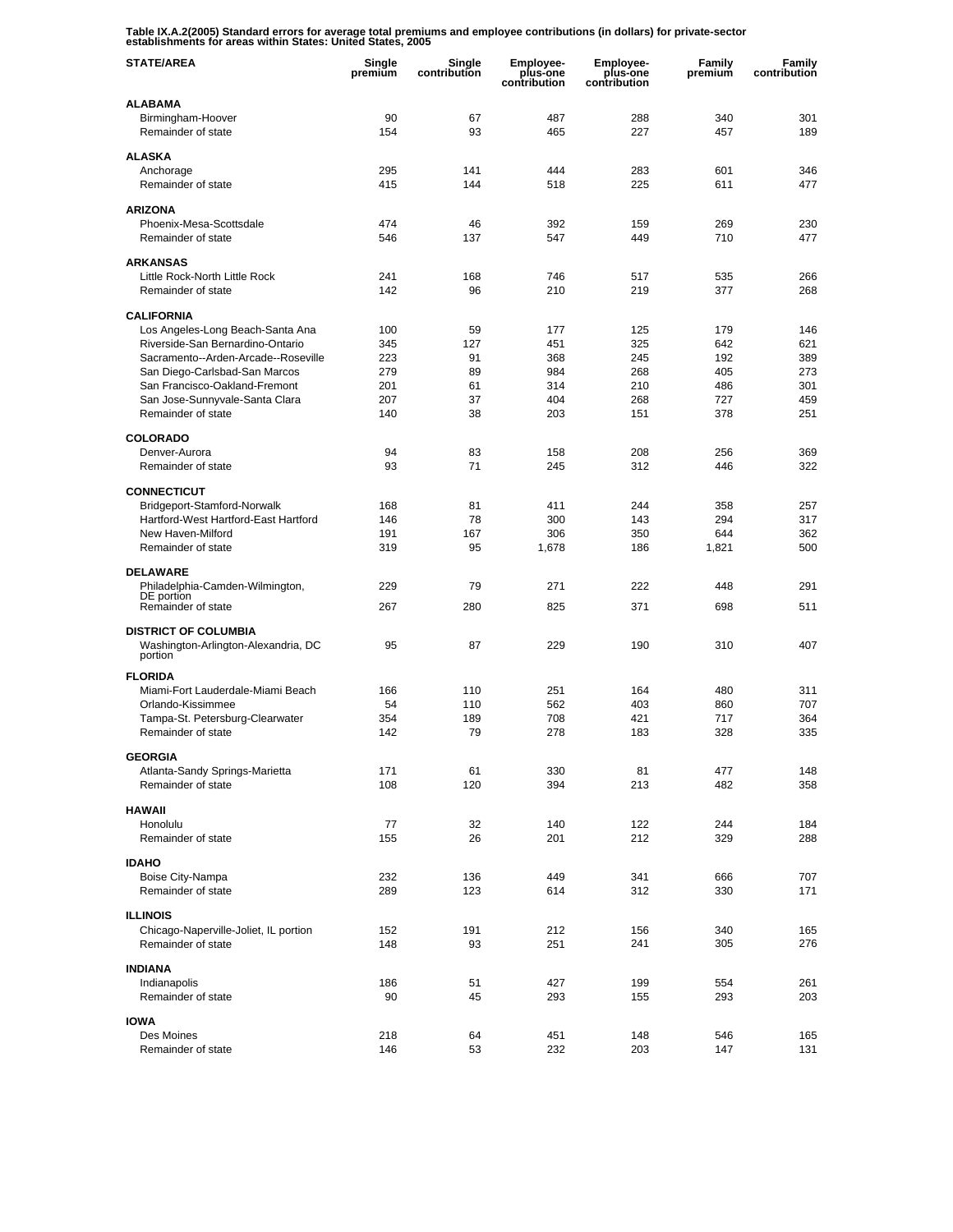**Table IX.A.2(2005) Standard errors for average total premiums and employee contributions (in dollars) for private-sector establishments for areas within States: United States, 2005 (cont.)** 

| <b>STATE/AREA</b>                                       | Single<br>premium | Single<br>contribution | <b>Employee-</b><br>plus-one<br>contribution | <b>Employee-</b><br>plus-one<br>contribution | Family<br>premium | Family<br>contribution |
|---------------------------------------------------------|-------------------|------------------------|----------------------------------------------|----------------------------------------------|-------------------|------------------------|
| <b>KANSAS</b>                                           |                   |                        |                                              |                                              |                   |                        |
| Kansas City, KS portion                                 | 189               | 73                     | 429                                          | 356                                          | 208               | 237                    |
| Wichita<br>Remainder of state                           | 165               | 165                    | 512                                          | 319                                          | 848               | 362<br>288             |
|                                                         | 142               | 62                     | 399                                          | 251                                          | 534               |                        |
| <b>KENTUCKY</b>                                         |                   |                        |                                              |                                              |                   |                        |
| Louisville, KY portion                                  | 104               | 151                    | 629                                          | 317                                          | 736               | 366                    |
| Remainder of state                                      | 157               | 26                     | 406                                          | 71                                           | 296               | 98                     |
| <b>LOUISIANA</b>                                        |                   |                        |                                              |                                              |                   |                        |
| New Orleans-Metairie-Kenner                             | 152               | 202                    | 246                                          | 345                                          | 479               | 350                    |
| Remainder of state                                      | 74                | 44                     | 351                                          | 234                                          | 293               | 217                    |
| <b>MAINE</b>                                            |                   |                        |                                              |                                              |                   |                        |
| Portland-South Portland-Biddeford                       | 266               | 160                    | 359                                          | 247                                          | 440               | 323                    |
| Remainder of state                                      | 152               | 43                     | 496                                          | 131                                          | 597               | 213                    |
| <b>MARYLAND</b>                                         |                   |                        |                                              |                                              |                   |                        |
| Baltimore-Towson                                        | 166               | 139                    | 479                                          | 254                                          | 645               | 395                    |
| Washington-Arlington-Alexandria,<br>MD portion          | 310               | 192                    | 352                                          | 262                                          | 677               | 435                    |
| Remainder of state                                      | 370               | 131                    | 1,070                                        | 205                                          | 1.041             | 388                    |
|                                                         |                   |                        |                                              |                                              |                   |                        |
| <b>MASSACHUSETTS</b><br>Boston-Cambridge-Quincy, MA     | 94                | 54                     | 403                                          | 256                                          | 252               | 321                    |
| portion                                                 |                   |                        |                                              |                                              |                   |                        |
| Remainder of state                                      | 98                | 91                     | 247                                          | 218                                          | 250               | 253                    |
| <b>MICHIGAN</b>                                         |                   |                        |                                              |                                              |                   |                        |
| Detroit-Warren-Livonia                                  | 139               | 141                    | 682                                          | 202                                          | 392               | 282                    |
| Remainder of state                                      | 170               | 73                     | 351                                          | 143                                          | 306               | 143                    |
| <b>MINNESOTA</b>                                        |                   |                        |                                              |                                              |                   |                        |
| Minneapolis-St. Paul-Bloomington,                       | 92                | 69                     | 191                                          | 201                                          | 213               | 138                    |
| MN portion<br>Remainder of state                        | 192               | 53                     | 516                                          | 244                                          | 457               | 276                    |
|                                                         |                   |                        |                                              |                                              |                   |                        |
| <b>MISSISSIPPI</b>                                      |                   |                        |                                              |                                              |                   |                        |
| Jackson<br>Remainder of state                           | 224<br>125        | 83<br>42               | 824<br>325                                   | 362<br>152                                   | 652<br>229        | 223<br>266             |
|                                                         |                   |                        |                                              |                                              |                   |                        |
| <b>MISSOURI</b>                                         |                   |                        |                                              |                                              |                   |                        |
| Kansas City, MO portion                                 | 262<br>286        | 166<br>51              | 402<br>398                                   | 169<br>225                                   | 540               | 228<br>202             |
| St. Louis, MO portion<br>Remainder of state             | 189               | 71                     | 463                                          | 154                                          | 500<br>413        | 253                    |
|                                                         |                   |                        |                                              |                                              |                   |                        |
| <b>MONTANA</b>                                          |                   |                        |                                              |                                              |                   |                        |
| <b>Billings</b><br>Remainder of state                   | 504<br>124        | 132<br>97              | 1,671<br>281                                 | 453<br>210                                   | 1,277<br>294      | 573<br>254             |
|                                                         |                   |                        |                                              |                                              |                   |                        |
| <b>NEBRASKA</b>                                         |                   |                        |                                              |                                              |                   |                        |
| Omaha-Council Bluffs, NE portion                        | 230               | 150                    | 377                                          | 166                                          | 575               | 347                    |
| Remainder of state                                      | 153               | 85                     | 234                                          | 86                                           | 372               | 182                    |
| <b>NEVADA</b>                                           |                   |                        |                                              |                                              |                   |                        |
| Las Vegas-Paradise                                      | 99                | 69                     | 154                                          | 214                                          | 350               | 242                    |
| Remainder of state                                      | 164               | 114                    | 524                                          | 286                                          | 460               | 517                    |
| <b>NEW HAMPSHIRE</b>                                    |                   |                        |                                              |                                              |                   |                        |
| Boston-Cambridge-Quincy, NH                             | 189               | 169                    | 445                                          | 232                                          | 440               | 347                    |
| portion<br>Manchester-Nashua                            | 138               | 94                     | 343                                          | 163                                          | 379               | 177                    |
| Remainder of state                                      | 225               | 66                     | 347                                          | 219                                          | 533               | 199                    |
| <b>NEW JERSEY</b>                                       |                   |                        |                                              |                                              |                   |                        |
| New York-Northern New Jersey-Long                       | 163               | 55                     | 592                                          | 164                                          | 694               | 254                    |
| Island, NJ portion<br>Remainder of state                | 160               | 146                    | 170                                          | 240                                          | 427               | 345                    |
|                                                         |                   |                        |                                              |                                              |                   |                        |
| <b>NEW MEXICO</b>                                       |                   |                        |                                              |                                              |                   |                        |
| Albuquerque                                             | 123               | 83                     | 184                                          | 234                                          | 380               | 221                    |
| Remainder of state                                      | 208               | 94                     | 406                                          | 315                                          | 704               | 583                    |
| <b>NEW YORK</b>                                         |                   |                        |                                              |                                              |                   |                        |
| New York-Northern New Jersey-Long<br>Island, NY portion | 87                | 72                     | 306                                          | 236                                          | 257               | 234                    |
| Remainder of state                                      | 111               | 106                    | 145                                          | 122                                          | 365               | 280                    |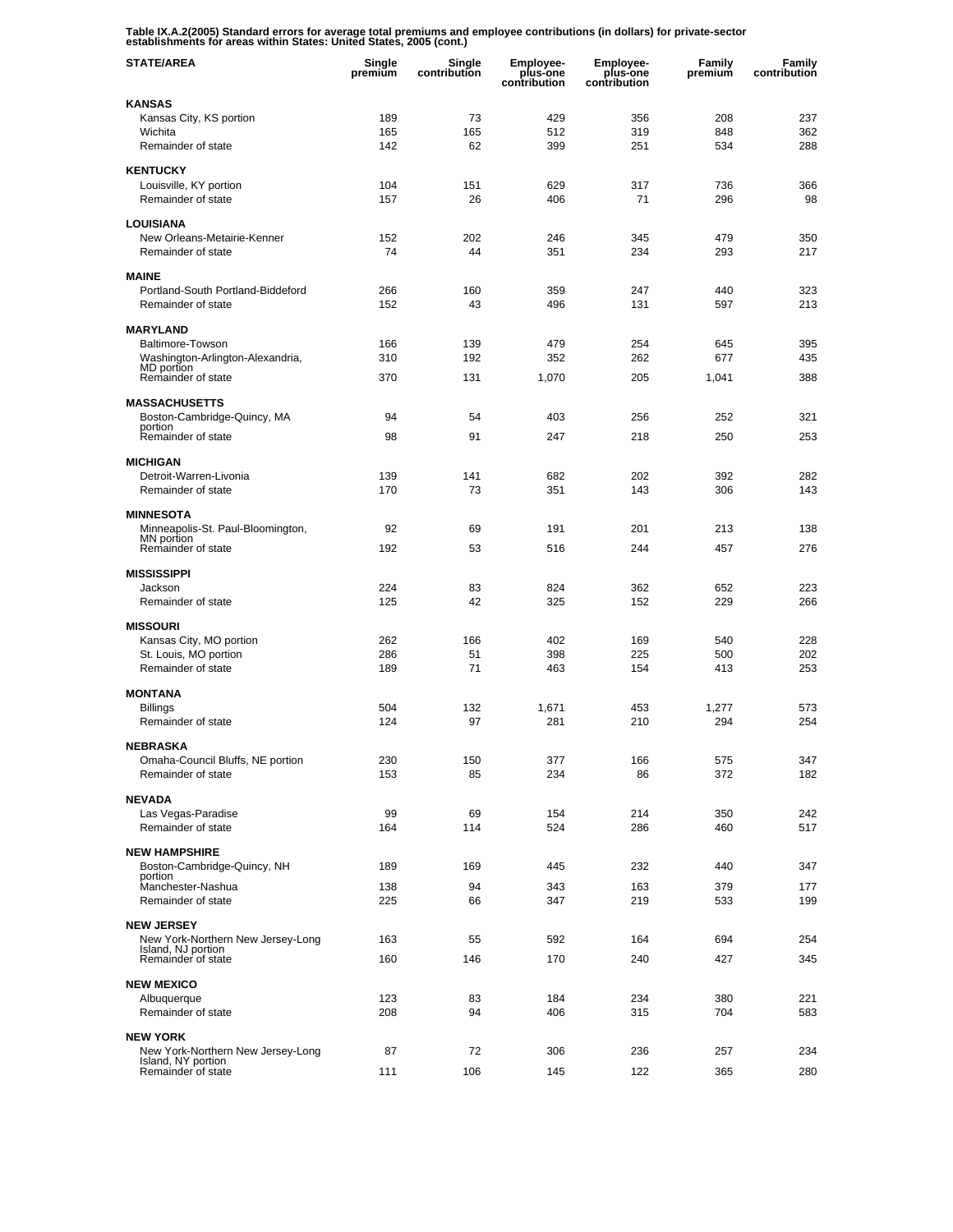**Table IX.A.2(2005) Standard errors for average total premiums and employee contributions (in dollars) for private-sector establishments for areas within States: United States, 2005 (cont.)** 

| <b>STATE/AREA</b>                                  | Single<br>premium | Single<br>contribution | <b>Employee-</b><br>plus-one<br>contribution | <b>Employee-</b><br>plus-one<br>contribution | Family<br>premium | Family<br>contribution |
|----------------------------------------------------|-------------------|------------------------|----------------------------------------------|----------------------------------------------|-------------------|------------------------|
| <b>NORTH CAROLINA</b>                              |                   |                        |                                              |                                              |                   |                        |
| Charlotte-Gastonia-Concord, NC                     | 172               | 81                     | 287                                          | 201                                          | 394               | 343                    |
| portion<br>Remainder of state                      | 111               | 52                     | 439                                          | 187                                          | 441               | 229                    |
| <b>NORTH DAKOTA</b>                                |                   |                        |                                              |                                              |                   |                        |
| Fargo, ND portion                                  | 233               | 102                    | 648                                          | 262                                          | 328               | 373                    |
| Remainder of state                                 | 152               | 126                    | 355                                          | 171                                          | 494               | 389                    |
| OHIO                                               |                   |                        |                                              |                                              |                   |                        |
| Cincinnati-Middletown, OH portion                  | 238               | 74                     | 297                                          | 126                                          | 650               | 351                    |
| Cleveland-Elyria-Mentor                            | 231               | 110                    | 534                                          | 223                                          | 892               | 400                    |
| Columbus                                           | 214               | 53                     | 483                                          | 143                                          | 886               | 336                    |
| Remainder of state                                 | 185               | 49                     | 250                                          | 96                                           | 358               | 397                    |
| <b>OKLAHOMA</b>                                    |                   |                        |                                              |                                              |                   |                        |
| Oklahoma City                                      | 258               | 83                     | 537                                          | 275                                          | 575               | 311                    |
| Tulsa                                              | 114               | 49                     | 306                                          | 196                                          | 310               | 335                    |
| Remainder of state                                 | 212               | 121                    | 403                                          | 249                                          | 648               | 231                    |
| <b>OREGON</b>                                      |                   |                        |                                              |                                              |                   |                        |
| Portland-Vancouver-Beaverton, OR<br>portion        | 255               | 64                     | 400                                          | 121                                          | 543               | 316                    |
| Remainder of state                                 | 212               | 96                     | 210                                          | 285                                          | 305               | 489                    |
| PENNSYLVANIA                                       |                   |                        |                                              |                                              |                   |                        |
| Philadelphia-Camden-Wilmington,                    | 223               | 118                    | 329                                          | 155                                          | 297               | 238                    |
| PA portion<br>Pittsburgh                           | 143               | 88                     | 298                                          | 375                                          | 495               | 554                    |
| Remainder of state                                 | 234               | 68                     | 242                                          | 137                                          | 487               | 124                    |
| <b>RHODE ISLAND</b>                                |                   |                        |                                              |                                              |                   |                        |
| Providence-New Bedford-Fall River,<br>RI portion   | 155               | 66                     | 304                                          | 171                                          | 582               | 472                    |
| <b>SOUTH CAROLINA</b>                              |                   |                        |                                              |                                              |                   |                        |
| Columbia                                           | 160               | 108                    | 597                                          | 330                                          | 720               | 274                    |
| Remainder of state                                 | 107               | 59                     | 178                                          | 147                                          | 317               | 281                    |
| <b>SOUTH DAKOTA</b>                                |                   |                        |                                              |                                              |                   |                        |
| Sioux Falls                                        | 135               | 94                     | 496                                          | 252                                          | 552               | 722                    |
| Remainder of state                                 | 213               | 96                     | 353                                          | 205                                          | 374               | 242                    |
| <b>TENNESSEE</b>                                   |                   |                        |                                              |                                              |                   |                        |
| Memphis, TN portion                                | 419               | 159                    | 956                                          | 530                                          | 1,095             | 372                    |
| Nashville-Davidson--Murfreesboro                   | 215               | 102                    | 419                                          | 89                                           | 429               | 274                    |
| Remainder of state                                 | 126               | 82                     | 225                                          | 178                                          | 314               | 239                    |
| <b>TEXAS</b>                                       |                   |                        |                                              |                                              |                   |                        |
| Dallas-Fort Worth-Arlington                        | 174               | 63                     | 540                                          | 83                                           | 384               | 263                    |
| Houston-Sugar Land-Baytown                         | 131               | 59                     | 177                                          | 282                                          | 424               | 334                    |
| San Antonio                                        | 484               | 107                    | 874                                          | 512                                          | 791               | 531                    |
| Remainder of state                                 | 260               | 56                     | 302                                          | 225                                          | 472               | 523                    |
| <b>UTAH</b>                                        |                   |                        |                                              |                                              |                   |                        |
| Ogden-Clearfield                                   | 293               | 91                     | 852                                          | 254                                          | 701               | 400                    |
| Provo-Orem<br>Salt Lake City                       | 301<br>201        | 56<br>58               | 472<br>239                                   | 236<br>173                                   | 1,064<br>248      | 592<br>133             |
| Remainder of state                                 | 410               | 147                    | 1,065                                        | 452                                          | 719               | 265                    |
|                                                    |                   |                        |                                              |                                              |                   |                        |
| <b>VERMONT</b><br>Burlington-South Burlington      | 240               | 97                     | 520                                          | 333                                          | 504               | 316                    |
| Remainder of state                                 | 232               | 69                     | 441                                          | 214                                          | 669               | 357                    |
|                                                    |                   |                        |                                              |                                              |                   |                        |
| <b>VIRGINIA</b>                                    |                   |                        |                                              |                                              |                   |                        |
| Virginia Beach-Norfolk-Newport<br>News, VA portion | 94                | 63                     | 412                                          | 134                                          | 523               | 505                    |
| Washington-Arlington-Alexandria, VA<br>portion     | 318               | 110                    | 514                                          | 221                                          | 626               | 227                    |
| Remainder of state                                 | 132               | 62                     | 215                                          | 207                                          | 313               | 129                    |
| <b>WASHINGTON</b>                                  |                   |                        |                                              |                                              |                   |                        |
| Seattle-Tacoma-Bellevue                            | 134               | 38                     | 360                                          | 87                                           | 412               | 302                    |
| Remainder of state                                 | 234               | 58                     | 665                                          | 212                                          | 360               | 287                    |
| <b>WEST VIRGINIA</b>                               |                   |                        |                                              |                                              |                   |                        |
| Charleston                                         | 318               | 86                     | 1,263                                        | 168                                          | 771               | 257                    |
| Remainder of state                                 | 150               | 51                     | 361                                          | 154                                          | 334               | 183                    |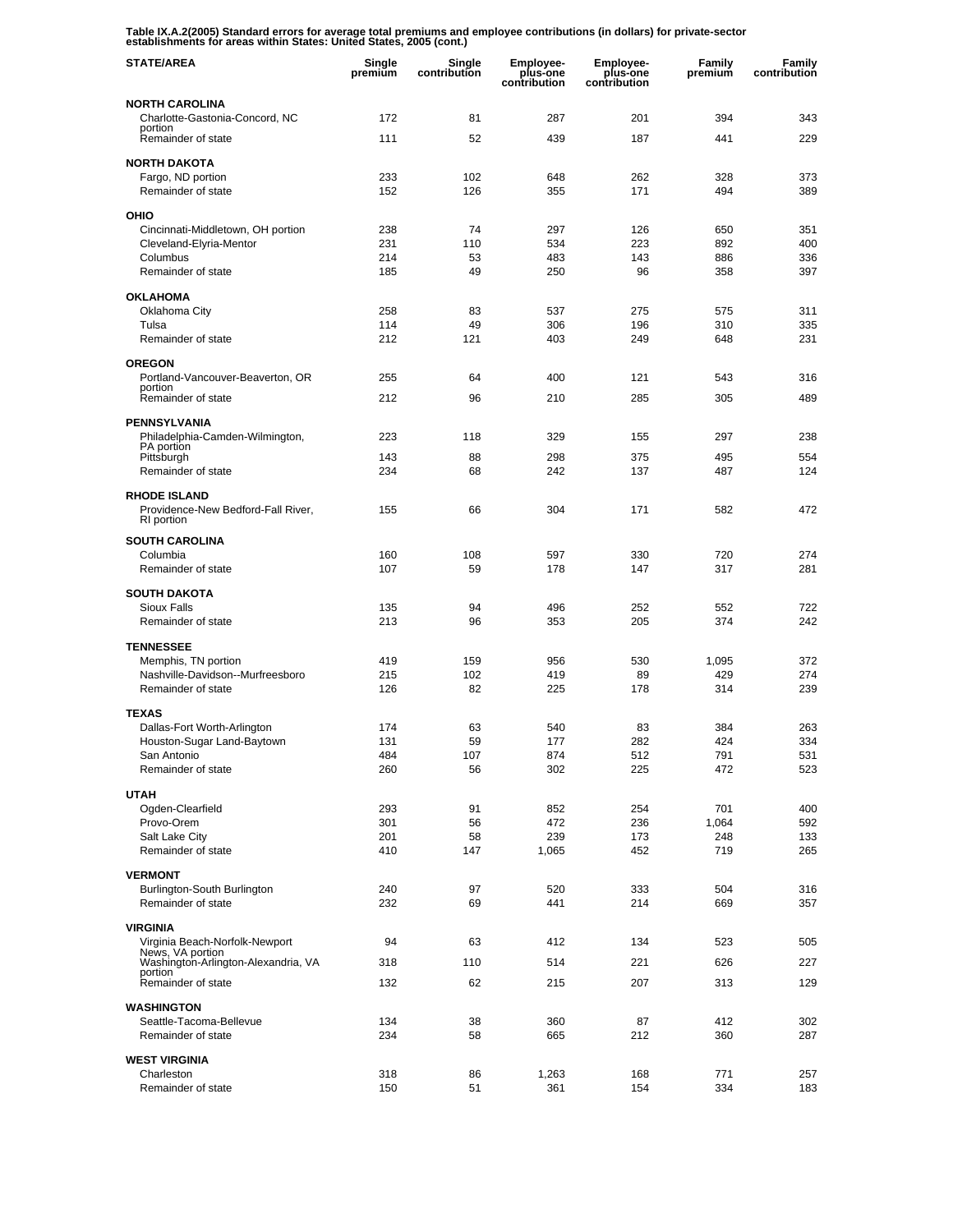**Table IX.A.2(2005) Standard errors for average total premiums and employee contributions (in dollars) for private-sector establishments for areas within States: United States, 2005 (cont.)** 

| <b>STATE/AREA</b>             | Single<br>premium | Single<br>contribution | <b>Employee-</b><br>plus-one<br>contribution | Employee-<br>plus-one<br>contribution | Family<br>premium | Family<br>contribution |
|-------------------------------|-------------------|------------------------|----------------------------------------------|---------------------------------------|-------------------|------------------------|
| <b>WISCONSIN</b>              |                   |                        |                                              |                                       |                   |                        |
| Milwaukee-Waukesha-West Allis | 252               | 82                     | 462                                          | 545*                                  | 636               | 177                    |
| Remainder of state            | 220               | 70                     | 483                                          | 128                                   | 430               | 145                    |
| <b>WYOMING</b>                |                   |                        |                                              |                                       |                   |                        |
| Cheyenne                      | 585               | 162                    | 1.171                                        | 371                                   | 1.792             | 676                    |
| Remainder of state            | 164               | 62                     | 327                                          | 212                                   | 475               | 241                    |

Source: Agency for Healthcare Research and Quality, Center for Financing, Access and Cost Trends. 2005 Medical Expenditure Panel Survey-Insurance Component.

Note: Definition of each area can be found in the Technical Notes and Survey Documentation.

\* Figure does not meet standard of reliability or precision.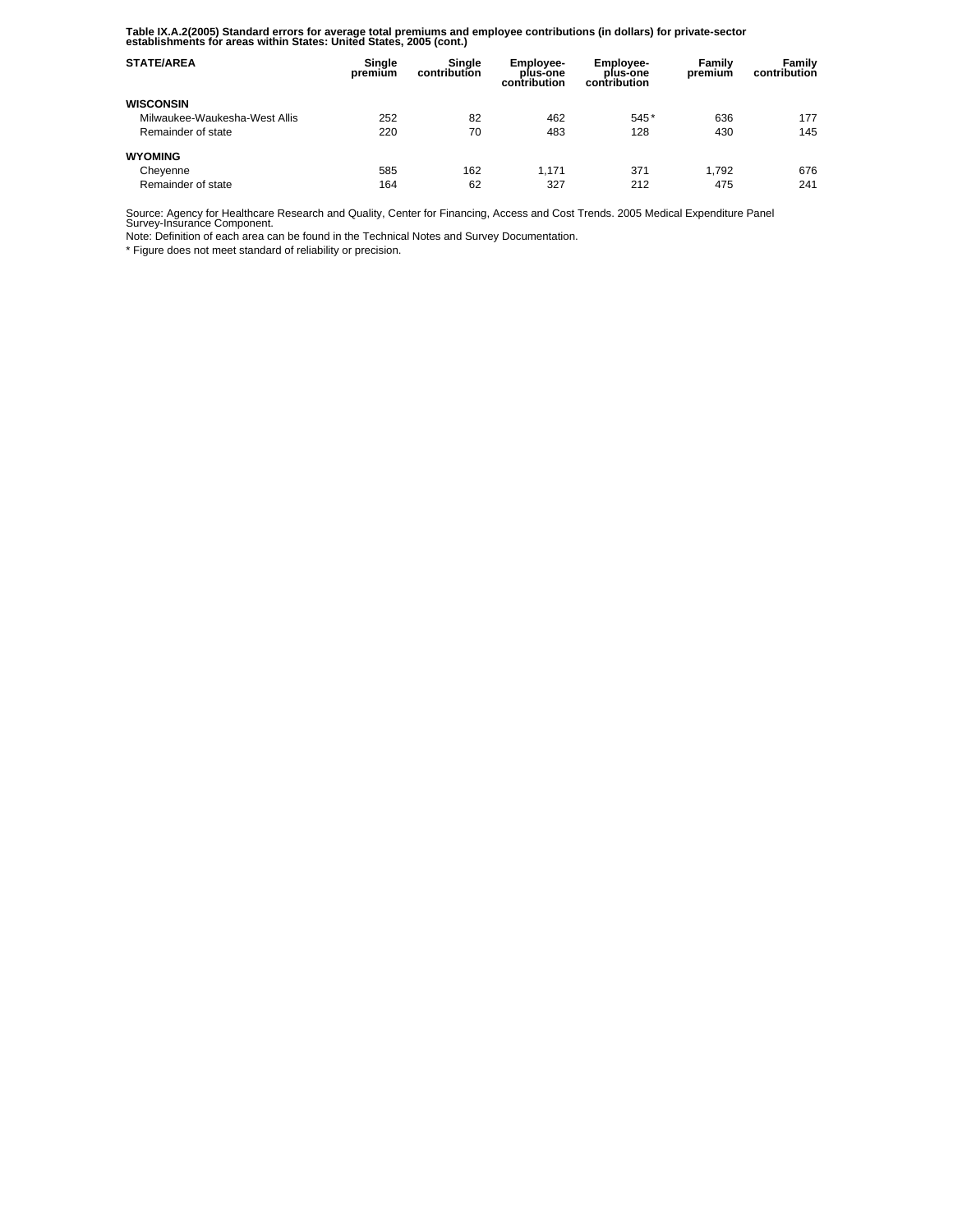**Table IX.B.1(2005) Health insurance offer, eligibility, take up rates for private-sector establishments and employees by firm size for 20 largest metro areas: United States, 2005** 

| <b>METRO AREA</b>                                                                   | <b>Percent of</b><br>establishments<br>that offer health<br>insurance | Percent of<br>employees in<br>establishments<br>that offer health<br>insurance | Percent of<br>employees<br>eligible for health<br>insurance in<br>establishments<br>that offer health<br>insurance | <b>Percent of</b><br>employees<br>eligible for health<br>insurance that are<br>enrolled in health<br>insurance at<br>establishments<br>that offer health<br>insurance | Percent of<br>employees that<br>are enrolled in<br>health insurance<br>at establishments<br>that offer health<br>insurance |
|-------------------------------------------------------------------------------------|-----------------------------------------------------------------------|--------------------------------------------------------------------------------|--------------------------------------------------------------------------------------------------------------------|-----------------------------------------------------------------------------------------------------------------------------------------------------------------------|----------------------------------------------------------------------------------------------------------------------------|
| New York-Northern New Jersey-Long<br>Island, NY-NJ-PA MSA<br>Less than 50 employees | 57.3%                                                                 | 73.8%                                                                          | 82.7%                                                                                                              | 74.3%                                                                                                                                                                 | 61.5%                                                                                                                      |
| 50 or more employees<br>Total                                                       | 95.4%<br>64.7%                                                        | 90.6%<br>85.4%                                                                 | 79.9%<br>80.7%                                                                                                     | 80.2%<br>78.6%                                                                                                                                                        | 64.1%<br>63.4%                                                                                                             |
| Los Angeles-Long Beach-Santa Ana,<br><b>CA MSA</b>                                  |                                                                       |                                                                                |                                                                                                                    |                                                                                                                                                                       |                                                                                                                            |
| Less than 50 employees                                                              | 46.2%                                                                 | 62.2%                                                                          | 85.4%                                                                                                              | 80.4%                                                                                                                                                                 | 68.6%                                                                                                                      |
| 50 or more employees<br>Total                                                       | 96.6%<br>58.3%                                                        | 96.6%<br>87.4%                                                                 | 75.7%<br>77.5%                                                                                                     | 86.1%<br>84.9%                                                                                                                                                        | 65.1%<br>65.8%                                                                                                             |
| Chicago-Naperville-Joliet, IL-IN-WI                                                 |                                                                       |                                                                                |                                                                                                                    |                                                                                                                                                                       |                                                                                                                            |
| MSA<br>Less than 50 employees                                                       | 42.1%                                                                 | 62.9%                                                                          | 80.4%                                                                                                              | 78.7%                                                                                                                                                                 | 63.3%                                                                                                                      |
| 50 or more employees                                                                | 94.4%                                                                 | 94.0%                                                                          | 80.7%                                                                                                              | 81.4%                                                                                                                                                                 | 65.7%                                                                                                                      |
| Total                                                                               | 55.6%                                                                 | 85.9%                                                                          | 80.6%                                                                                                              | 80.9%                                                                                                                                                                 | 65.2%                                                                                                                      |
| Philadelphia-Camden-Wilmington,                                                     |                                                                       |                                                                                |                                                                                                                    |                                                                                                                                                                       |                                                                                                                            |
| <b>PA-NJ-DE-MD MSA</b><br>Less than 50 employees                                    | 55.4%                                                                 | 73.3%                                                                          | 78.0%                                                                                                              | 80.9%                                                                                                                                                                 | 63.1%                                                                                                                      |
| 50 or more employees                                                                | 97.2%                                                                 | 99.7%                                                                          | 77.4%                                                                                                              | 82.8%                                                                                                                                                                 | 64.1%                                                                                                                      |
| Total                                                                               | 66.3%                                                                 | 93.6%                                                                          | 77.5%                                                                                                              | 82.4%                                                                                                                                                                 | 63.9%                                                                                                                      |
| Dallas-Fort Worth-Arlington, TX MSA                                                 |                                                                       |                                                                                |                                                                                                                    |                                                                                                                                                                       |                                                                                                                            |
| Less than 50 employees                                                              | 39.7%                                                                 | 60.2%                                                                          | 90.8%                                                                                                              | 79.6%                                                                                                                                                                 | 72.3%                                                                                                                      |
| 50 or more employees                                                                | 92.7%                                                                 | 95.6%                                                                          | 77.4%                                                                                                              | 80.1%                                                                                                                                                                 | 62.0%                                                                                                                      |
| Total                                                                               | 55.3%                                                                 | 87.9%                                                                          | 79.4%                                                                                                              | 80.0%                                                                                                                                                                 | 63.5%                                                                                                                      |
| Miami-Fort Lauderdale-Miami Beach,<br><b>FL MSA</b>                                 |                                                                       |                                                                                |                                                                                                                    |                                                                                                                                                                       |                                                                                                                            |
| Less than 50 employees                                                              | 38.6%                                                                 | 54.3%                                                                          | 87.9%                                                                                                              | 82.5%                                                                                                                                                                 | 72.6%                                                                                                                      |
| 50 or more employees                                                                | 95.4%                                                                 | 96.4%                                                                          | 83.5%                                                                                                              | 83.0%                                                                                                                                                                 | 69.4%                                                                                                                      |
| Total                                                                               | 50.4%                                                                 | 86.1%                                                                          | 84.2%                                                                                                              | 82.9%                                                                                                                                                                 | 69.8%                                                                                                                      |
| Houston-Sugar Land-Baytown, TX<br>MSA                                               |                                                                       |                                                                                |                                                                                                                    |                                                                                                                                                                       |                                                                                                                            |
| Less than 50 employees                                                              | 35.7%                                                                 | 48.6%                                                                          | 86.9%                                                                                                              | 79.0%                                                                                                                                                                 | 68.7%                                                                                                                      |
| 50 or more employees<br>Total                                                       | 96.1%<br>53.3%                                                        | 97.2%<br>86.0%                                                                 | 85.4%<br>85.6%                                                                                                     | 70.8%<br>71.8%                                                                                                                                                        | 60.4%<br>61.5%                                                                                                             |
|                                                                                     |                                                                       |                                                                                |                                                                                                                    |                                                                                                                                                                       |                                                                                                                            |
| Washington-Arlington-Alexandria,<br>DC-VA-MD-WV MSA<br>Less than 50 employees       | 47.3%                                                                 | 69.1%                                                                          | 87.4%                                                                                                              | 76.8%                                                                                                                                                                 | 67.1%                                                                                                                      |
| 50 or more employees                                                                | 95.8%                                                                 | 92.3%                                                                          | 86.2%                                                                                                              | 81.6%                                                                                                                                                                 | 70.4%                                                                                                                      |
| Total                                                                               | 61.2%                                                                 | 86.2%                                                                          | 86.4%                                                                                                              | 80.6%                                                                                                                                                                 | 69.7%                                                                                                                      |
| Atlanta-Sandy Springs-Marietta, GA<br>MSA                                           |                                                                       |                                                                                |                                                                                                                    |                                                                                                                                                                       |                                                                                                                            |
| Less than 50 employees                                                              | 39.8%                                                                 | 52.0%                                                                          | 89.5%                                                                                                              | 72.5%                                                                                                                                                                 | 64.9%                                                                                                                      |
| 50 or more employees                                                                | 94.6%                                                                 | 98.9%                                                                          | 75.8%                                                                                                              | 83.8%                                                                                                                                                                 | 63.5%<br>63.7%                                                                                                             |
| Total                                                                               | 57.3%                                                                 | 88.4%                                                                          | 77.6%                                                                                                              | 82.1%                                                                                                                                                                 |                                                                                                                            |
| Detroit-Warren-Livonia, MI MSA<br>Less than 50 employees                            | 52.7%                                                                 | 67.4%                                                                          | 80.1%                                                                                                              | 75.2%                                                                                                                                                                 | 60.3%                                                                                                                      |
| 50 or more employees                                                                | 92.9%                                                                 | 96.0%                                                                          | 87.3%                                                                                                              | 81.8%                                                                                                                                                                 | 71.5%                                                                                                                      |
| Total                                                                               | 62.8%                                                                 | 88.0%                                                                          | 85.8%                                                                                                              | 80.5%                                                                                                                                                                 | 69.1%                                                                                                                      |
| Boston-Cambridge-Quincy, MA-NH                                                      |                                                                       |                                                                                |                                                                                                                    |                                                                                                                                                                       |                                                                                                                            |
| MSA<br>Less than 50 employees                                                       | 57.2%                                                                 | 77.1%                                                                          | 78.7%                                                                                                              | 76.6%                                                                                                                                                                 | 60.3%                                                                                                                      |
| 50 or more employees                                                                | 96.7%                                                                 | 97.1%                                                                          | 84.1%                                                                                                              | 76.1%                                                                                                                                                                 | 64.0%                                                                                                                      |
| Total                                                                               | 66.9%                                                                 | 92.1%                                                                          | 83.0%                                                                                                              | 76.2%                                                                                                                                                                 | 63.3%                                                                                                                      |
| San Francisco-Oakland-Fremont, CA<br>MSA                                            |                                                                       |                                                                                |                                                                                                                    |                                                                                                                                                                       |                                                                                                                            |
| Less than 50 employees                                                              | 53.8%                                                                 | 71.4%                                                                          | 76.7%                                                                                                              | 77.6%                                                                                                                                                                 | 59.6%                                                                                                                      |
| 50 or more employees                                                                | 95.5%                                                                 | 93.6%                                                                          | 83.6%                                                                                                              | 84.0%                                                                                                                                                                 | 70.2%                                                                                                                      |
| Total                                                                               | 62.8%                                                                 | 86.3%                                                                          | 81.7%                                                                                                              | 82.4%                                                                                                                                                                 | 67.3%                                                                                                                      |
| Riverside-San Bernardino-Ontario,<br>CA MSA                                         |                                                                       |                                                                                |                                                                                                                    |                                                                                                                                                                       |                                                                                                                            |
| Less than 50 employees                                                              | 61.2%                                                                 | 73.0%                                                                          | 76.4%                                                                                                              | 81.4%                                                                                                                                                                 | 62.2%                                                                                                                      |
| 50 or more employees<br>Total                                                       | 99.4%<br>71.5%                                                        | 97.9%<br>90.5%                                                                 | 76.9%<br>76.8%                                                                                                     | 74.6%<br>76.2%                                                                                                                                                        | 57.4%<br>58.6%                                                                                                             |
|                                                                                     |                                                                       |                                                                                |                                                                                                                    |                                                                                                                                                                       |                                                                                                                            |
| Phoenix-Mesa-Scottsdale, AZ MSA                                                     |                                                                       |                                                                                |                                                                                                                    |                                                                                                                                                                       |                                                                                                                            |
| Less than 50 employees<br>50 or more employees                                      | 41.5%<br>96.4%                                                        | 56.8%<br>96.8%                                                                 | 61.4%<br>73.3%                                                                                                     | 80.2%<br>78.4%                                                                                                                                                        | 49.2%<br>57.5%                                                                                                             |
| Total                                                                               | 59.2%                                                                 | 89.0%                                                                          | 71.9%                                                                                                              | 78.6%                                                                                                                                                                 | 56.4%                                                                                                                      |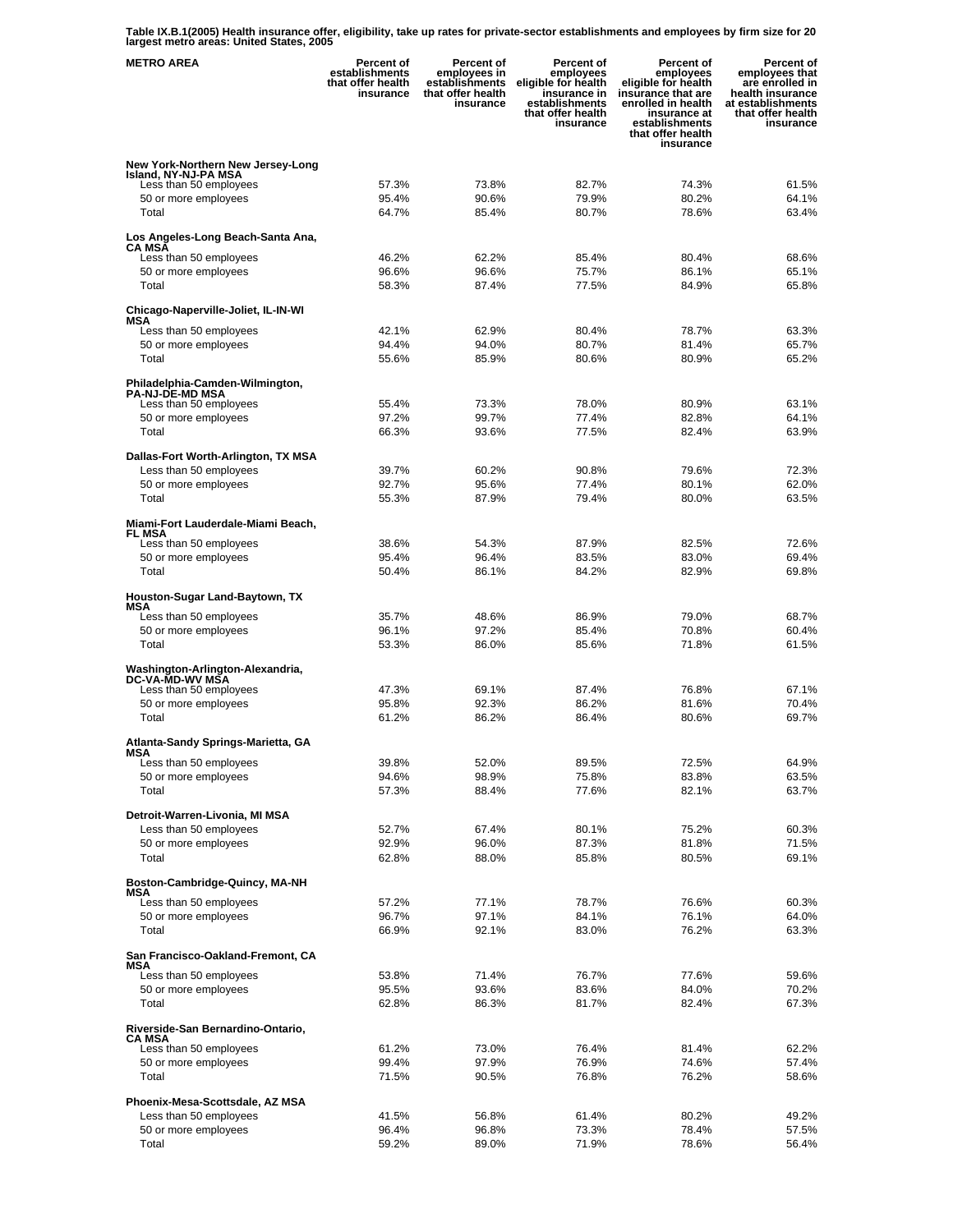**Table IX.B.1(2005) Health insurance offer, eligibility, take up rates for private-sector establishments and employees by firm size for 20 largest metro areas: United States, 2005 (cont.)** 

| <b>METRO AREA</b>                                     | <b>Percent of</b><br>establishments<br>that offer health<br>insurance | <b>Percent of</b><br>employees in<br>establishments<br>that offer health<br>insurance | Percent of<br>employees<br>eligible for health<br>insurance in<br>establishments<br>that offer health<br>insurance | <b>Percent of</b><br>employees<br>eligible for health<br>insūrance that are<br>enrolled in health<br>insurance at<br>establishments<br>that offer health<br>insurance | <b>Percent of</b><br>employees that<br>are enrolled in<br>health insurance<br>at establishments<br>that offer health<br>insurance |
|-------------------------------------------------------|-----------------------------------------------------------------------|---------------------------------------------------------------------------------------|--------------------------------------------------------------------------------------------------------------------|-----------------------------------------------------------------------------------------------------------------------------------------------------------------------|-----------------------------------------------------------------------------------------------------------------------------------|
| Seattle-Tacoma-Bellevue, WA MSA                       |                                                                       |                                                                                       |                                                                                                                    |                                                                                                                                                                       |                                                                                                                                   |
| Less than 50 employees                                | 52.2%                                                                 | 68.7%                                                                                 | 84.2%                                                                                                              | 90.0%                                                                                                                                                                 | 75.8%                                                                                                                             |
| 50 or more employees                                  | 97.0%                                                                 | 99.2%                                                                                 | 79.9%                                                                                                              | 89.5%                                                                                                                                                                 | 71.6%                                                                                                                             |
| Total                                                 | 62.8%                                                                 | 90.8%                                                                                 | 80.8%                                                                                                              | 89.6%                                                                                                                                                                 | 72.5%                                                                                                                             |
| Minneapolis-St. Paul-Bloomington,<br><b>MN-WI MSA</b> |                                                                       |                                                                                       |                                                                                                                    |                                                                                                                                                                       |                                                                                                                                   |
| Less than 50 employees                                | 44.9%                                                                 | 74.2%                                                                                 | 66.6%                                                                                                              | 79.8%                                                                                                                                                                 | 53.1%                                                                                                                             |
| 50 or more employees                                  | 98.4%                                                                 | 98.0%                                                                                 | 75.9%                                                                                                              | 77.8%                                                                                                                                                                 | 59.1%                                                                                                                             |
| Total                                                 | 58.5%                                                                 | 92.1%                                                                                 | 74.0%                                                                                                              | 78.2%                                                                                                                                                                 | 57.9%                                                                                                                             |
| San Diego-Carlsbad-San Marcos, CA<br>MSA              |                                                                       |                                                                                       |                                                                                                                    |                                                                                                                                                                       |                                                                                                                                   |
| Less than 50 employees                                | 42.2%                                                                 | 66.1%                                                                                 | 71.4%                                                                                                              | 80.9%                                                                                                                                                                 | 57.7%                                                                                                                             |
| 50 or more employees                                  | 97.0%                                                                 | 99.1%                                                                                 | 81.7%                                                                                                              | 80.8%                                                                                                                                                                 | 66.1%                                                                                                                             |
| Total                                                 | 55.7%                                                                 | 93.8%                                                                                 | 80.5%                                                                                                              | 80.9%                                                                                                                                                                 | 65.1%                                                                                                                             |
| St. Louis, MO-IL MSA                                  |                                                                       |                                                                                       |                                                                                                                    |                                                                                                                                                                       |                                                                                                                                   |
| Less than 50 employees                                | 43.1%                                                                 | 69.2%                                                                                 | 74.0%                                                                                                              | 84.7%                                                                                                                                                                 | 62.6%                                                                                                                             |
| 50 or more employees                                  | 96.9%                                                                 | 99.9%                                                                                 | 87.1%                                                                                                              | 83.8%                                                                                                                                                                 | 72.9%                                                                                                                             |
| Total                                                 | 55.0%                                                                 | 90.8%                                                                                 | 84.1%                                                                                                              | 84.0%                                                                                                                                                                 | 70.6%                                                                                                                             |
| <b>Baltimore-Towson, MD MSA</b>                       |                                                                       |                                                                                       |                                                                                                                    |                                                                                                                                                                       |                                                                                                                                   |
| Less than 50 employees                                | 52.3%                                                                 | 70.8%                                                                                 | 71.5%                                                                                                              | 71.8%                                                                                                                                                                 | 51.3%                                                                                                                             |
| 50 or more employees                                  | 99.6%                                                                 | 98.5%                                                                                 | 82.9%                                                                                                              | 81.1%                                                                                                                                                                 | 67.2%                                                                                                                             |
| Total                                                 | 66.8%                                                                 | 90.6%                                                                                 | 80.4%                                                                                                              | 79.2%                                                                                                                                                                 | 63.7%                                                                                                                             |
| Tampa-St. Petersburg-Clearwater, FL<br><b>MSA</b>     |                                                                       |                                                                                       |                                                                                                                    |                                                                                                                                                                       |                                                                                                                                   |
| Less than 50 employees                                | 39.8%                                                                 | 61.5%                                                                                 | 84.5%                                                                                                              | 81.0%                                                                                                                                                                 | 68.4%                                                                                                                             |
| 50 or more employees                                  | 95.2%                                                                 | 94.7%                                                                                 | 71.2%                                                                                                              | 80.8%                                                                                                                                                                 | 57.5%                                                                                                                             |
| Total                                                 | 52.7%                                                                 | 87.4%                                                                                 | 73.2%                                                                                                              | 80.8%                                                                                                                                                                 | 59.2%                                                                                                                             |

Source: Agency for Healthcare Research and Quality, Center for Financing, Access and Cost Trends. 2005 Medical Expenditure Panel Survey-Insurance Component.

Note: Definition of each area can be found in the Technical Notes and Survey Documentation.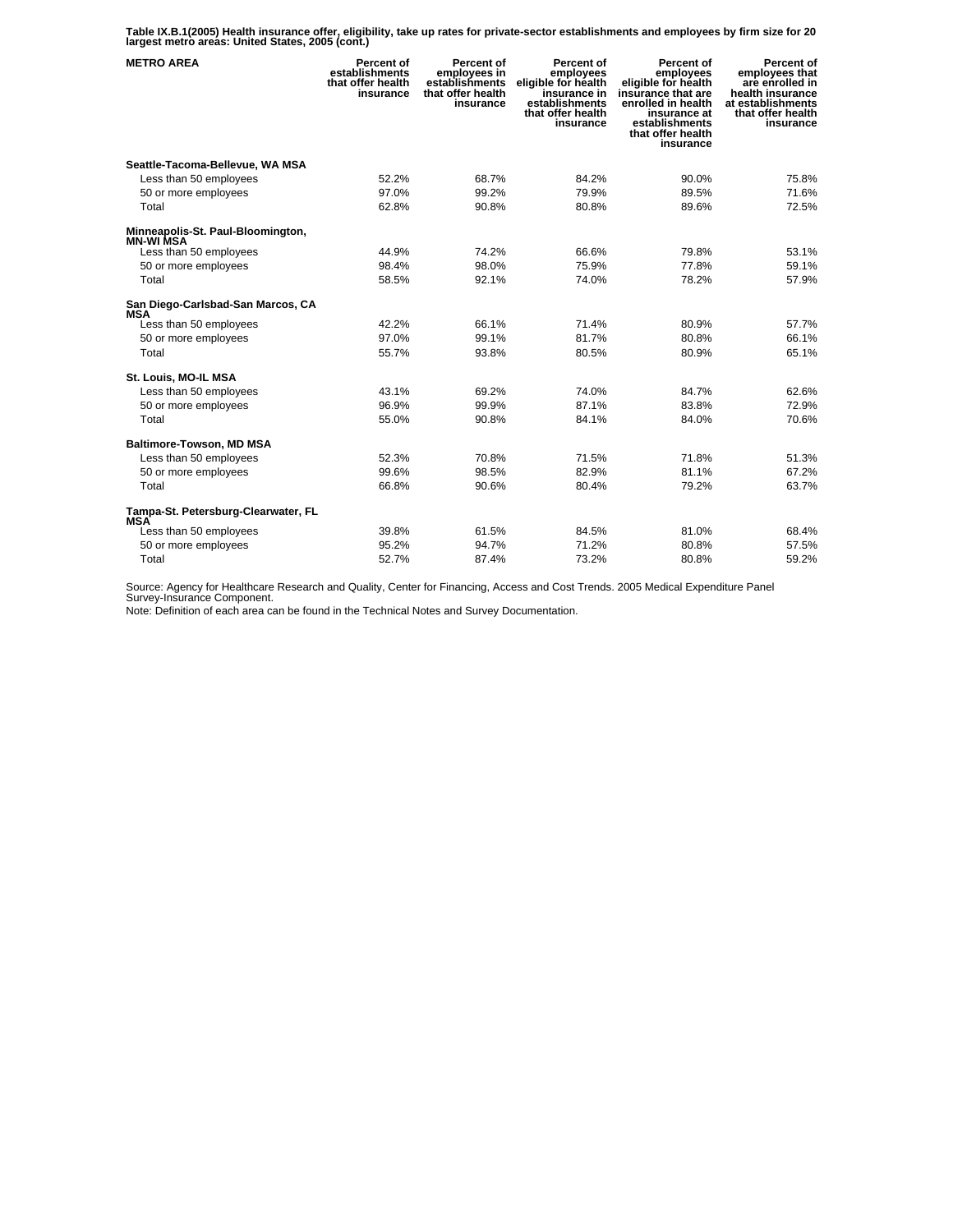**Table IX.B.1(2005) Standard errors for health insurance offer, eligibility, take up rates for private-sector establishments and employees by firm size for 20 largest metro areas: United States, 2005** 

| <b>METRO AREA</b>                                                                   | Percent of<br>establishments<br>that offer health<br>insurance | Percent of<br>employees in<br>establishments<br>that offer health<br>insurance | Percent of<br>employees<br>eligible for health<br>insurance in<br>establishments<br>that offer health<br>insurance | <b>Percent of</b><br>employees<br>eligible for health<br>insurance that are<br>enrolled in health<br>insurance at<br>establishments<br>that offer health<br>insurance | Percent of<br>employees that<br>are enrolled in<br>health insurance<br>at establishments<br>that offer health<br>insurance |
|-------------------------------------------------------------------------------------|----------------------------------------------------------------|--------------------------------------------------------------------------------|--------------------------------------------------------------------------------------------------------------------|-----------------------------------------------------------------------------------------------------------------------------------------------------------------------|----------------------------------------------------------------------------------------------------------------------------|
| New York-Northern New Jersey-Long<br>Island, NY-NJ-PA MSA<br>Less than 50 employees | 4.44%                                                          | 3.77%                                                                          | 3.09%                                                                                                              | 3.19%                                                                                                                                                                 | 3.26%                                                                                                                      |
| 50 or more employees<br>Total                                                       | 3.81%<br>2.18%                                                 | 3.08%<br>2.98%                                                                 | 2.48%<br>1.17%                                                                                                     | 3.06%<br>1.77%                                                                                                                                                        | 3.04%<br>1.03%                                                                                                             |
| Los Angeles-Long Beach-Santa Ana,<br>CA MSÃ<br>Less than 50 employees               | 2.63%                                                          | 2.83%                                                                          | 2.15%                                                                                                              | 2.79%                                                                                                                                                                 | 2.35%                                                                                                                      |
| 50 or more employees                                                                | 1.67%                                                          | 1.48%                                                                          | 2.70%                                                                                                              | 1.53%                                                                                                                                                                 | 2.78%                                                                                                                      |
| Total                                                                               | 2.46%                                                          | 1.83%                                                                          | 2.17%                                                                                                              | 1.51%                                                                                                                                                                 | 2.43%                                                                                                                      |
| Chicago-Naperville-Joliet, IL-IN-WI<br>MSA                                          |                                                                |                                                                                |                                                                                                                    |                                                                                                                                                                       |                                                                                                                            |
| Less than 50 employees                                                              | 3.54%                                                          | 5.79%                                                                          | 2.71%                                                                                                              | 3.82%                                                                                                                                                                 | 3.85%                                                                                                                      |
| 50 or more employees                                                                | 2.09%                                                          | 2.71%                                                                          | 2.71%                                                                                                              | 2.50%                                                                                                                                                                 | 3.29%                                                                                                                      |
| Total                                                                               | 2.96%                                                          | 2.18%                                                                          | 1.88%                                                                                                              | 2.28%                                                                                                                                                                 | 2.77%                                                                                                                      |
| Philadelphia-Camden-Wilmington,<br><b>PA-NJ-DE-MD MSA</b>                           |                                                                |                                                                                |                                                                                                                    |                                                                                                                                                                       |                                                                                                                            |
| Less than 50 employees                                                              | 6.00%                                                          | 7.49%                                                                          | 4.20%                                                                                                              | 7.48%                                                                                                                                                                 | 6.53%                                                                                                                      |
| 50 or more employees                                                                | 3.04%                                                          | 2.91%                                                                          | 2.79%                                                                                                              | 1.72%                                                                                                                                                                 | 2.81%                                                                                                                      |
| Total                                                                               | 2.49%                                                          | 1.45%                                                                          | 2.60%                                                                                                              | 1.36%                                                                                                                                                                 | 2.87%                                                                                                                      |
| Dallas-Fort Worth-Arlington, TX MSA                                                 |                                                                |                                                                                |                                                                                                                    |                                                                                                                                                                       |                                                                                                                            |
| Less than 50 employees<br>50 or more employees                                      | 4.87%<br>2.98%                                                 | 5.24%<br>3.36%                                                                 | 2.75%<br>3.58%                                                                                                     | 2.31%<br>2.79%                                                                                                                                                        | 2.52%<br>4.07%                                                                                                             |
| Total                                                                               | 3.46%                                                          | 2.86%                                                                          | 2.94%                                                                                                              | 2.19%                                                                                                                                                                 | 3.20%                                                                                                                      |
| Miami-Fort Lauderdale-Miami Beach,                                                  |                                                                |                                                                                |                                                                                                                    |                                                                                                                                                                       |                                                                                                                            |
| FL MSA<br>Less than 50 employees                                                    | 3.23%                                                          | 5.53%                                                                          | 2.37%                                                                                                              | 2.61%                                                                                                                                                                 | 3.67%                                                                                                                      |
| 50 or more employees                                                                | 2.27%                                                          | 2.38%                                                                          | 3.80%                                                                                                              | 3.10%                                                                                                                                                                 | 4.29%                                                                                                                      |
| Total                                                                               | 2.86%                                                          | 2.71%                                                                          | 3.12%                                                                                                              | 2.47%                                                                                                                                                                 | 3.52%                                                                                                                      |
| Houston-Sugar Land-Baytown, TX                                                      |                                                                |                                                                                |                                                                                                                    |                                                                                                                                                                       |                                                                                                                            |
| MSA<br>Less than 50 employees                                                       | 3.61%                                                          | 5.52%                                                                          | 4.42%                                                                                                              | 3.34%                                                                                                                                                                 | 4.88%                                                                                                                      |
| 50 or more employees                                                                | 1.92%                                                          | 2.19%                                                                          | 4.02%                                                                                                              | 4.29%                                                                                                                                                                 | 5.23%                                                                                                                      |
| Total                                                                               | 3.82%                                                          | 3.32%                                                                          | 3.14%                                                                                                              | 4.07%                                                                                                                                                                 | 4.62%                                                                                                                      |
| Washington-Arlington-Alexandria,<br>DC-VA-MD-WV MŠA                                 |                                                                |                                                                                |                                                                                                                    |                                                                                                                                                                       |                                                                                                                            |
| Less than 50 employees<br>50 or more employees                                      | 6.02%<br>1.68%                                                 | 4.52%<br>2.22%                                                                 | 2.93%<br>1.38%                                                                                                     | 3.38%<br>1.40%                                                                                                                                                        | 4.10%<br>1.52%                                                                                                             |
| Total                                                                               | 2.86%                                                          | 2.51%                                                                          | 1.13%                                                                                                              | 2.03%                                                                                                                                                                 | 2.04%                                                                                                                      |
| Atlanta-Sandy Springs-Marietta, GA                                                  |                                                                |                                                                                |                                                                                                                    |                                                                                                                                                                       |                                                                                                                            |
| MSA<br>Less than 50 employees                                                       | 5.83%                                                          | 7.98%                                                                          | 2.18%                                                                                                              | 5.35%                                                                                                                                                                 | 6.02%                                                                                                                      |
| 50 or more employees                                                                | 3.01%                                                          | 1.04%                                                                          | 4.44%                                                                                                              | 2.24%                                                                                                                                                                 | 4.71%                                                                                                                      |
| Total                                                                               | 4.65%                                                          | 3.32%                                                                          | 4.13%                                                                                                              | 2.67%                                                                                                                                                                 | 4.76%                                                                                                                      |
| Detroit-Warren-Livonia, MI MSA                                                      |                                                                |                                                                                |                                                                                                                    |                                                                                                                                                                       |                                                                                                                            |
| Less than 50 employees                                                              | 4.52%                                                          | 3.81%                                                                          | 3.67%                                                                                                              | 3.16%                                                                                                                                                                 | 4.01%                                                                                                                      |
| 50 or more employees<br>Total                                                       | 3.97%<br>4.20%                                                 | 1.25%<br>2.07%                                                                 | 3.61%<br>2.30%                                                                                                     | 6.38%<br>4.97%                                                                                                                                                        | 7.13%<br>5.23%                                                                                                             |
| Boston-Cambridge-Quincy, MA-NH                                                      |                                                                |                                                                                |                                                                                                                    |                                                                                                                                                                       |                                                                                                                            |
| MSA<br>Less than 50 employees                                                       | 3.45%                                                          | 4.48%                                                                          | 2.70%                                                                                                              | 3.96%                                                                                                                                                                 | 3.48%                                                                                                                      |
| 50 or more employees                                                                | 1.64%                                                          | 2.04%                                                                          | 3.01%                                                                                                              | 2.50%                                                                                                                                                                 | 3.42%                                                                                                                      |
| Total                                                                               | 2.24%                                                          | 1.75%                                                                          | 2.68%                                                                                                              | 2.23%                                                                                                                                                                 | 2.99%                                                                                                                      |
| San Francisco-Oakland-Fremont, CA                                                   |                                                                |                                                                                |                                                                                                                    |                                                                                                                                                                       |                                                                                                                            |
| MSA<br>Less than 50 employees                                                       | 3.17%                                                          | 3.53%                                                                          | 3.65%                                                                                                              | 3.28%                                                                                                                                                                 | 3.96%                                                                                                                      |
| 50 or more employees                                                                | 1.74%                                                          | 2.93%                                                                          | 3.80%                                                                                                              | 2.02%                                                                                                                                                                 | 3.93%                                                                                                                      |
| Total                                                                               | 2.37%                                                          | 2.21%                                                                          | 3.66%                                                                                                              | 1.73%                                                                                                                                                                 | 3.64%                                                                                                                      |
| Riverside-San Bernardino-Ontario,<br><b>CA MSA</b>                                  |                                                                |                                                                                |                                                                                                                    |                                                                                                                                                                       |                                                                                                                            |
| Less than 50 employees                                                              | 10.11%                                                         | 10.73%                                                                         | 9.45%                                                                                                              | 9.99%                                                                                                                                                                 | 8.52%                                                                                                                      |
| 50 or more employees<br>Total                                                       | 0.66%<br>6.66%                                                 | 1.60%<br>2.15%                                                                 | 7.80%<br>6.29%                                                                                                     | 3.52%<br>3.46%                                                                                                                                                        | 6.91%<br>6.34%                                                                                                             |
|                                                                                     |                                                                |                                                                                |                                                                                                                    |                                                                                                                                                                       |                                                                                                                            |
| Phoenix-Mesa-Scottsdale, AZ MSA                                                     |                                                                |                                                                                |                                                                                                                    |                                                                                                                                                                       |                                                                                                                            |
| Less than 50 employees<br>50 or more employees                                      | 3.68%<br>2.61%                                                 | 7.00%<br>2.50%                                                                 | 7.40%<br>4.03%                                                                                                     | 3.49%<br>2.71%                                                                                                                                                        | 7.85%<br>4.33%                                                                                                             |
| Total                                                                               | 2.59%                                                          | 2.56%                                                                          | 3.42%                                                                                                              | 2.42%                                                                                                                                                                 | 3.71%                                                                                                                      |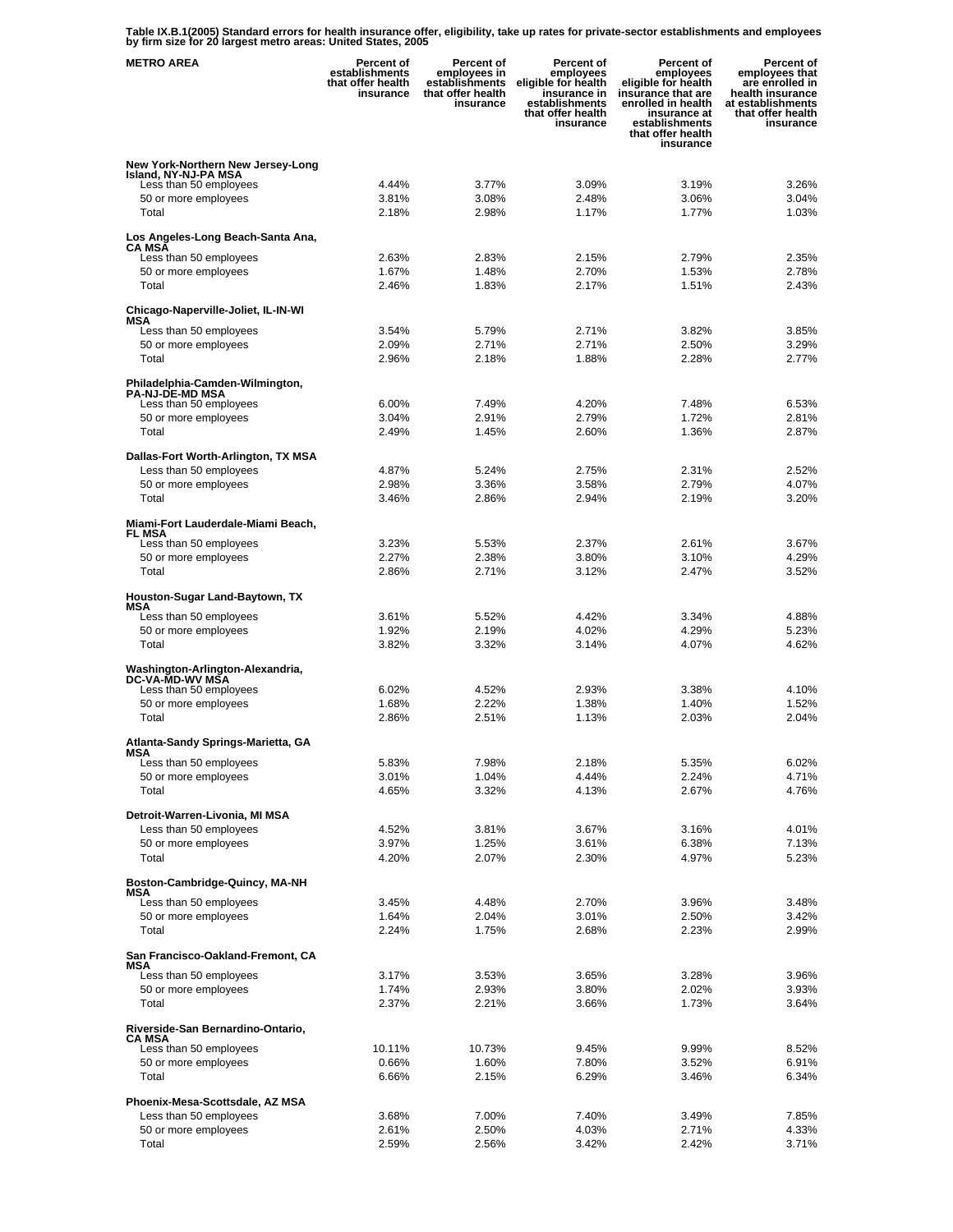**Table IX.B.1(2005) Standard errors for health insurance offer, eligibility, take up rates for private-sector establishments and employees by firm size for 20 largest metro areas: United States, 2005 (cont.)** 

| <b>METRO AREA</b>                                     | Percent of<br>establishments<br>that offer health<br>insurance | Percent of<br>employees in<br>establishments<br>that offer health<br>insurance | Percent of<br>employees<br>eligible for health<br>insurance in<br>establishments<br>that offer health<br>insurance | Percent of<br>employees<br>eligible for health<br>insurance that are<br>enrolled in health<br>insurance at<br>establishments<br>that offer health<br>insurance | Percent of<br>employees that<br>are enrolled in<br>health insurance<br>at establishments<br>that offer health<br>insurance |
|-------------------------------------------------------|----------------------------------------------------------------|--------------------------------------------------------------------------------|--------------------------------------------------------------------------------------------------------------------|----------------------------------------------------------------------------------------------------------------------------------------------------------------|----------------------------------------------------------------------------------------------------------------------------|
| Seattle-Tacoma-Bellevue, WA MSA                       |                                                                |                                                                                |                                                                                                                    |                                                                                                                                                                |                                                                                                                            |
| Less than 50 employees                                | 3.01%                                                          | 4.43%                                                                          | 2.21%                                                                                                              | 1.93%                                                                                                                                                          | 2.74%                                                                                                                      |
| 50 or more employees                                  | 2.11%                                                          | 0.46%                                                                          | 4.57%                                                                                                              | 2.47%                                                                                                                                                          | 4.62%                                                                                                                      |
| Total                                                 | 3.17%                                                          | 2.03%                                                                          | 3.74%                                                                                                              | 2.04%                                                                                                                                                          | 3.64%                                                                                                                      |
| Minneapolis-St. Paul-Bloomington,<br><b>MN-WI MSA</b> |                                                                |                                                                                |                                                                                                                    |                                                                                                                                                                |                                                                                                                            |
| Less than 50 employees                                | 2.40%                                                          | 2.34%                                                                          | 6.60%                                                                                                              | 2.85%                                                                                                                                                          | 6.06%                                                                                                                      |
| 50 or more employees                                  | 1.61%                                                          | 1.54%                                                                          | 3.68%                                                                                                              | 2.37%                                                                                                                                                          | 3.57%                                                                                                                      |
| Total                                                 | 2.98%                                                          | 1.57%                                                                          | 3.23%                                                                                                              | 2.03%                                                                                                                                                          | 2.92%                                                                                                                      |
| San Diego-Carlsbad-San Marcos, CA<br>MSA              |                                                                |                                                                                |                                                                                                                    |                                                                                                                                                                |                                                                                                                            |
| Less than 50 employees                                | 5.60%                                                          | 6.29%                                                                          | 6.10%                                                                                                              | 3.57%                                                                                                                                                          | 6.59%                                                                                                                      |
| 50 or more employees                                  | 3.67%                                                          | 1.10%                                                                          | 6.81%                                                                                                              | 7.47%                                                                                                                                                          | 7.38%                                                                                                                      |
| Total                                                 | 4.31%                                                          | 1.85%                                                                          | 6.30%                                                                                                              | 6.12%                                                                                                                                                          | 6.75%                                                                                                                      |
| St. Louis, MO-IL MSA                                  |                                                                |                                                                                |                                                                                                                    |                                                                                                                                                                |                                                                                                                            |
| Less than 50 employees                                | 11.69%                                                         | 16.42%                                                                         | 17.95%                                                                                                             | 18.57%                                                                                                                                                         | 15.49%                                                                                                                     |
| 50 or more employees                                  | 17.71%                                                         | 18.24%                                                                         | 16.40%                                                                                                             | 16.24%                                                                                                                                                         | 15.00%                                                                                                                     |
| Total                                                 | 4.52%                                                          | 1.52%                                                                          | 1.66%                                                                                                              | 2.95%                                                                                                                                                          | 2.77%                                                                                                                      |
| <b>Baltimore-Towson, MD MSA</b>                       |                                                                |                                                                                |                                                                                                                    |                                                                                                                                                                |                                                                                                                            |
| Less than 50 employees                                | 7.10%                                                          | 6.39%                                                                          | 5.82%                                                                                                              | 2.86%                                                                                                                                                          | 5.24%                                                                                                                      |
| 50 or more employees                                  | 0.38%                                                          | 1.17%                                                                          | 2.30%                                                                                                              | 2.45%                                                                                                                                                          | 3.18%                                                                                                                      |
| Total                                                 | 5.23%                                                          | 1.94%                                                                          | 2.57%                                                                                                              | 1.50%                                                                                                                                                          | 2.87%                                                                                                                      |
| Tampa-St. Petersburg-Clearwater, FL<br><b>MSA</b>     |                                                                |                                                                                |                                                                                                                    |                                                                                                                                                                |                                                                                                                            |
| Less than 50 employees                                | 7.83%                                                          | 8.15%                                                                          | 5.43%                                                                                                              | 6.07%                                                                                                                                                          | 6.74%                                                                                                                      |
| 50 or more employees                                  | 5.71%                                                          | 6.67%                                                                          | 6.39%                                                                                                              | 3.73%                                                                                                                                                          | 5.94%                                                                                                                      |
| Total                                                 | 7.04%                                                          | 4.99%                                                                          | 5.81%                                                                                                              | 3.14%                                                                                                                                                          | 5.51%                                                                                                                      |

Source: Agency for Healthcare Research and Quality, Center for Financing, Access and Cost Trends. 2005 Medical Expenditure Panel Survey-Insurance Component.

Note: Definition of each area can be found in the Technical Notes and Survey Documentation.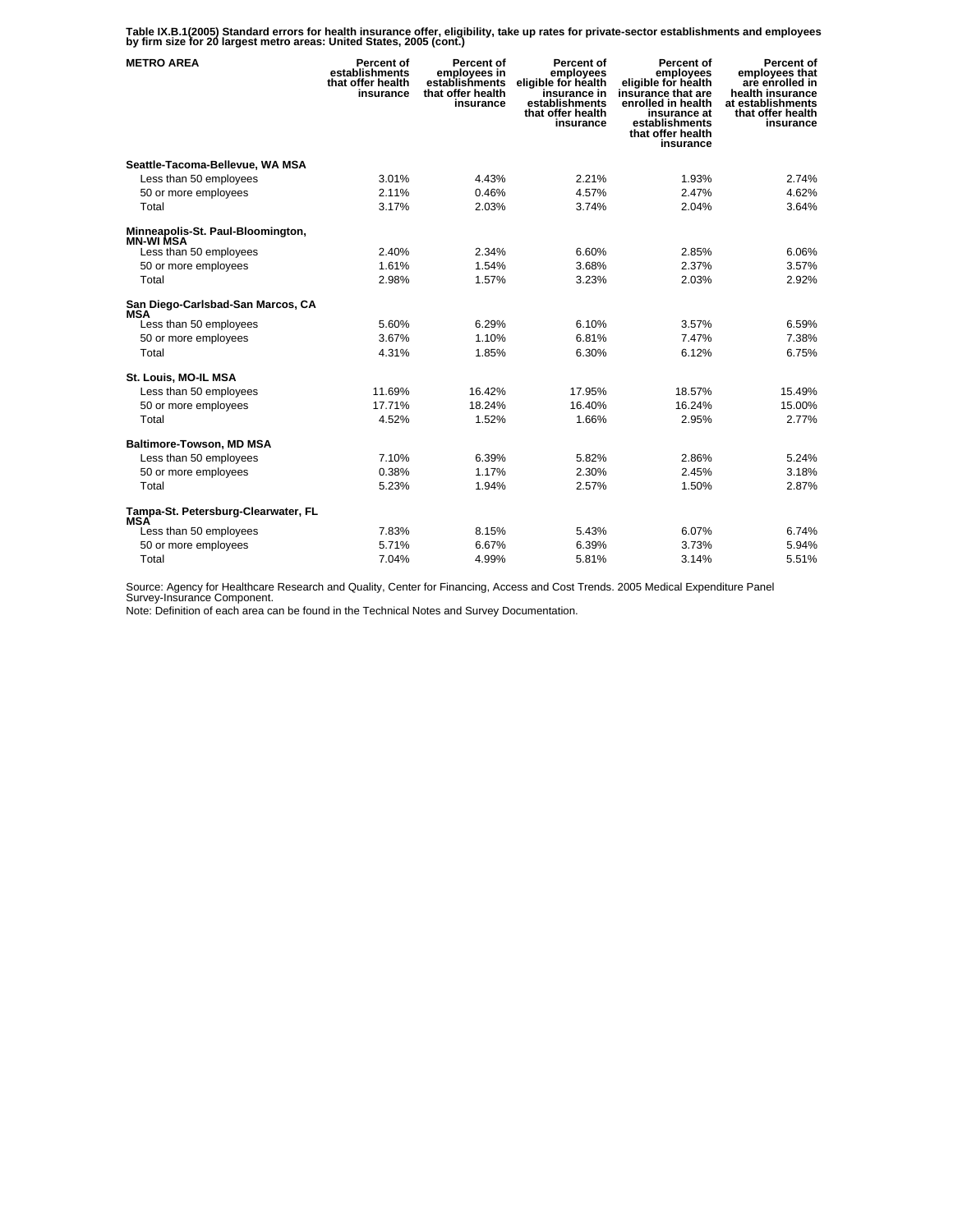**Table IX.B.2(2005) Average total premiums and employee contributions (in dollars) for private-sector establishments by firm size for 20 largest metro areas: United States, 2005** 

| <b>METRO AREA</b>                                         | Single<br>premium | Single<br>contribution | <b>Employee-</b><br>plus-one<br>contribution | Employee-<br>plus-one<br>contribution | Family<br>premium | Family<br>contribution |
|-----------------------------------------------------------|-------------------|------------------------|----------------------------------------------|---------------------------------------|-------------------|------------------------|
| New York-Northern New Jersey-Long<br>Island, NY-NJ-PA MSA |                   |                        |                                              |                                       |                   |                        |
| Less than 50 employees                                    | 4,961             | 599                    | 9,047                                        | 2,033                                 | 12,141            | 2,155                  |
| 50 or more employees                                      | 4,320             | 789                    | 8,602                                        | 1,718                                 | 11,732            | 2,674                  |
| Total                                                     | 4,513             | 732                    | 8,700                                        | 1,787                                 | 11,819            | 2,564                  |
| Los Angeles-Long Beach-Santa Ana,<br><b>CA MSA</b>        |                   |                        |                                              |                                       |                   |                        |
| Less than 50 employees                                    | 3,791             | 480                    | 6,872                                        | 1,661                                 | 10,247            | 3,453                  |
| 50 or more employees                                      | 3,853             | 681                    | 7,195                                        | 1,556                                 | 10,102            | 2,217                  |
| Total                                                     | 3,838             | 632                    | 7,139                                        | 1,574                                 | 10,122            | 2,386                  |
| Chicago-Naperville-Joliet, IL-IN-WI<br>MSA                |                   |                        |                                              |                                       |                   |                        |
| Less than 50 employees                                    | 3,876             | 612                    | 8,473                                        | 2,056                                 | 11,068            | 2,807                  |
| 50 or more employees                                      | 4,127             | 957                    | 7,919                                        | 1,501                                 | 10,602            | 2,127                  |
| Total                                                     | 4,076             | 888                    | 8,025                                        | 1,608                                 | 10,676            | 2,235                  |
| Philadelphia-Camden-Wilmington,<br><b>PA-NJ-DE-MD MSA</b> |                   |                        |                                              |                                       |                   |                        |
| Less than 50 employees                                    | 4,839             | 888                    | 9,403                                        | 2,240                                 | 10,998            | 2,680'                 |
| 50 or more employees                                      | 4,133             | 760                    | 7,763                                        | 1,537                                 | 11,347            | 2,525                  |
| Total                                                     | 4,275             | 786                    | 8,042                                        | 1,657                                 | 11,294            | 2,549                  |
| Dallas-Fort Worth-Arlington, TX MSA                       |                   |                        |                                              |                                       |                   |                        |
| Less than 50 employees                                    | 3,983             | 459                    | 10,844                                       | 1,625                                 | 10,659            | 4,865                  |
| 50 or more employees                                      | 4,124             | 672                    | 8,390                                        | 1,852                                 | 11,620            | 2,332                  |
| Total                                                     | 4,094             | 627                    | 8,734                                        | 1,820                                 | 11,509            | 2,624                  |
| Miami-Fort Lauderdale-Miami Beach,<br>FL MSA              |                   |                        |                                              |                                       |                   |                        |
| Less than 50 employees                                    | 4,337             | 681                    | 7,319                                        | 2,033                                 | 11,224            | 3,114                  |
| 50 or more employees                                      | 3,709             | 1,021                  | 7.118                                        | 2,167                                 | 10,462            | 3,607                  |
| Total                                                     | 3,841             | 950                    | 7,147                                        | 2,147                                 | 10,535            | 3,559                  |
| Houston-Sugar Land-Baytown, TX<br>MSA                     |                   |                        |                                              |                                       |                   |                        |
| Less than 50 employees                                    | 4,860             | 471                    | 7,451                                        | $1,918*$                              | 10,464            | 4,610                  |
| 50 or more employees                                      | 4,030             | 686                    | 7,864                                        | 1,895                                 | 11,750            | 2,817                  |
| Total                                                     | 4,181             | 647                    | 7,835                                        | 1,896                                 | 11,571            | 3,067                  |
| Washington-Arlington-Alexandria,<br>DC-VA-MD-WV MSA       |                   |                        |                                              |                                       |                   |                        |
| Less than 50 employees                                    | 4,086             | 963                    | 7,688                                        | 2,393                                 | 10,157            | 2,909                  |
| 50 or more employees<br>Total                             | 4,299<br>4,248    | 823<br>857             | 7,737<br>7,731                               | 1,607<br>1,705                        | 11,494<br>11,256  | 3,068<br>3,040         |
|                                                           |                   |                        |                                              |                                       |                   |                        |
| Atlanta-Sandy Springs-Marietta, GA<br>MSA                 |                   |                        |                                              |                                       |                   |                        |
| Less than 50 employees                                    | 3,550             | 568                    | 4,581                                        | $1,161*$                              | 9.456             | 2,717                  |
| 50 or more employees<br>Total                             | 3,757             | 674                    | 7,284                                        | 1,726                                 | 10,341            | 2,742                  |
|                                                           | 3,725             | 658                    | 6,926                                        | 1,651                                 | 10,246            | 2,739                  |
| Detroit-Warren-Livonia, MI MSA                            |                   |                        |                                              |                                       |                   |                        |
| Less than 50 employees<br>50 or more employees            | 4,273<br>4,224    | 805<br>759             | 9,583<br>7,900                               | 1,125<br>1,375                        | 11,177<br>10,819  | 1,947<br>1,935         |
| Total                                                     | 4,236             | 770                    | 8,125                                        | 1,342                                 | 10,877            | 1,937                  |
|                                                           |                   |                        |                                              |                                       |                   |                        |
| Boston-Cambridge-Quincy, MA-NH<br>MSA                     |                   |                        |                                              |                                       |                   |                        |
| Less than 50 employees                                    | 4,442             | 943                    | 9,455                                        | $2,289*$                              | 11,485            | $2,708*$               |
| 50 or more employees<br>Total                             | 4,202<br>4,258    | 870<br>887             | 7,897<br>8,054                               | 1,842<br>1,887                        | 11,340<br>11,366  | 3,097<br>3,026         |
| San Francisco-Oakland-Fremont, CA                         |                   |                        |                                              |                                       |                   |                        |
| MSA                                                       |                   | 283*                   | 6,887                                        |                                       | 9,650             | 1,516*                 |
| Less than 50 employees<br>50 or more employees            | 3,687<br>3,761    | 641                    | 8,018                                        | 1,967<br>1,623                        | 11,315            | 1,955                  |
| Total                                                     | 3,739             | 535                    | 7,787                                        | 1,693                                 | 11,061            | 1,888                  |
|                                                           |                   |                        |                                              |                                       |                   |                        |
| Riverside-San Bernardino-Ontario,<br><b>CA MSA</b>        |                   |                        |                                              |                                       |                   |                        |
| Less than 50 employees<br>50 or more employees            | 3,727<br>2,522    | 626*<br>540*           | 6,061<br>7,003                               | $1,291*$                              | 8,903<br>10,505   | $4,027*$<br>3,409      |
| Total                                                     | 2,829             | 561                    | 6,658                                        | 2,038<br>1,764                        | 10,196            | 3,528                  |
|                                                           |                   |                        |                                              |                                       |                   |                        |
| Phoenix-Mesa-Scottsdale, AZ MSA<br>Less than 50 employees | 3,476             | 716                    | 7,853                                        | 2,161                                 | 9,434             | 4,001                  |
| 50 or more employees                                      | 4,499             | 756                    | 7,607                                        | 1,817                                 | 10,358            | 2,698                  |
| Total                                                     | 4,378             | 752                    | 7,626                                        | 1,844                                 | 10,259            | 2,839                  |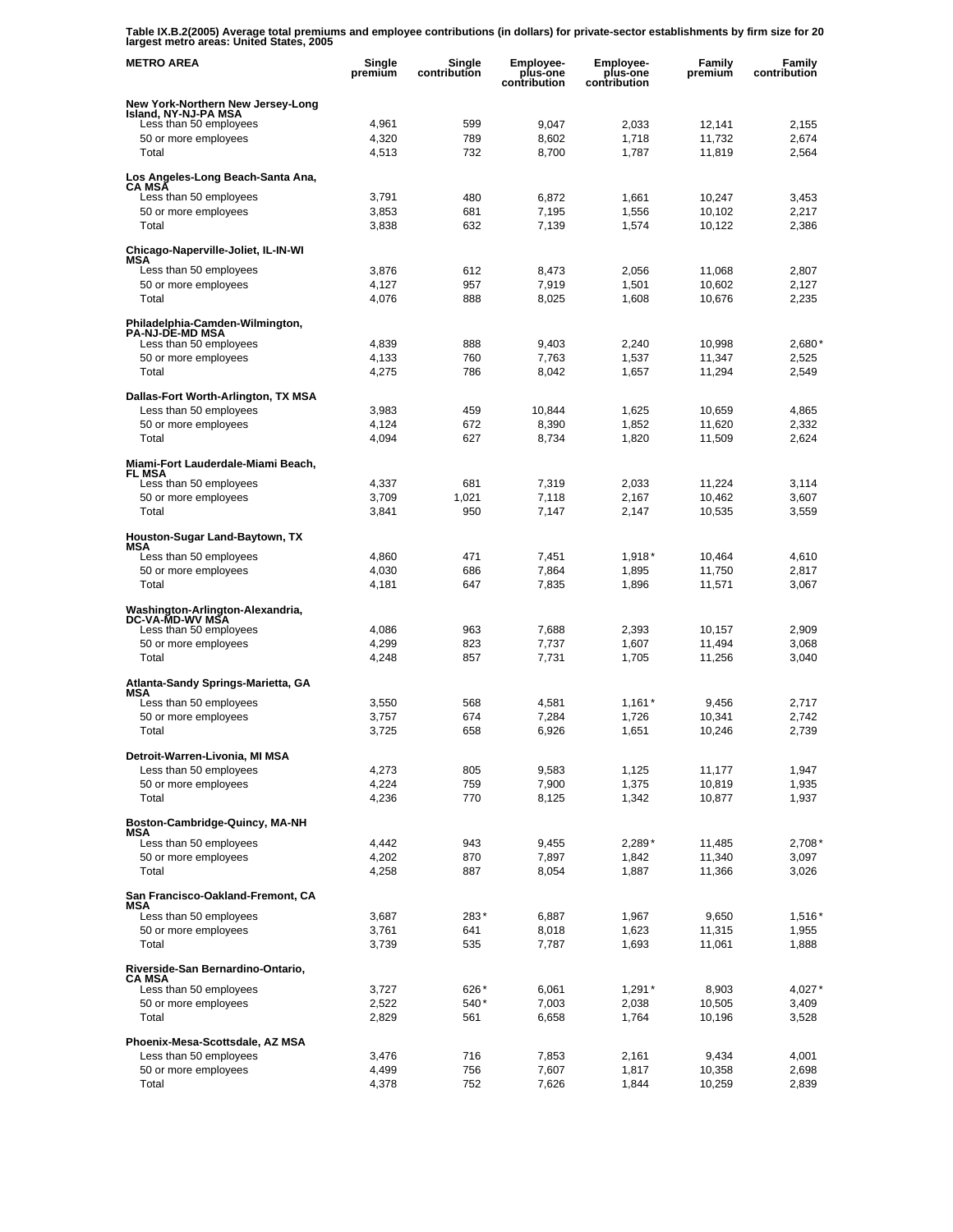**Table IX.B.2(2005) Average total premiums and employee contributions (in dollars) for private-sector establishments by firm size for 20 largest metro areas: United States, 2005 (cont.)** 

| <b>METRO AREA</b>                                     | Single<br>premium | Single<br>contribution | <b>Employee-</b><br>plus-one<br>contribution | Employee-<br>plus-one<br>contribution | Family<br>premium | Family<br>contribution |
|-------------------------------------------------------|-------------------|------------------------|----------------------------------------------|---------------------------------------|-------------------|------------------------|
| Seattle-Tacoma-Bellevue, WA MSA                       |                   |                        |                                              |                                       |                   |                        |
| Less than 50 employees                                | 3.635             | 297                    | 7.283                                        | $1.335*$                              | 9.991             | 3,299                  |
| 50 or more employees                                  | 4,217             | 443                    | 7,893                                        | 1,481                                 | 11,069            | 1,922                  |
| Total                                                 | 4,055             | 402                    | 7,782                                        | 1,454                                 | 10,898            | 2,141                  |
| Minneapolis-St. Paul-Bloomington,<br><b>MN-WI MSA</b> |                   |                        |                                              |                                       |                   |                        |
| Less than 50 employees                                | 3.856             | 783                    | 7.567                                        | 2.757                                 | 10.537            | 3.642                  |
| 50 or more employees                                  | 3,983             | 909                    | 7,909                                        | 1,874                                 | 10,842            | 2,580                  |
| Total                                                 | 3,958             | 885                    | 7,856                                        | 2.010                                 | 10.786            | 2,773                  |
| San Diego-Carlsbad-San Marcos, CA<br><b>MSA</b>       |                   |                        |                                              |                                       |                   |                        |
| Less than 50 employees                                | 3,511             | $618*$                 | 6.778                                        | 1,088*                                | 8.540             | 2,867*                 |
| 50 or more employees                                  | 4.128             | 640                    | 8.531                                        | 1.723                                 | 12.141            | 2,182                  |
| Total                                                 | 4,040             | 637                    | 8,430                                        | 1,686                                 | 11,880            | 2,232                  |
| St. Louis, MO-IL MSA                                  |                   |                        |                                              |                                       |                   |                        |
| Less than 50 employees                                | $3.604*$          | 634*                   | $5.715*$                                     | $2.544*$                              | 9.895             | $1.544*$               |
| 50 or more employees                                  | 3,939             | 655                    | 7,382                                        | 1,569                                 | 9.788             | 2,433                  |
| Total                                                 | 3,862             | 650                    | 7,108                                        | 1,729                                 | 9,808             | 2,270                  |
| <b>Baltimore-Towson, MD MSA</b>                       |                   |                        |                                              |                                       |                   |                        |
| Less than 50 employees                                | 4,389             | 781                    | 9.384                                        | 2.942                                 | 13.357            | 4.274                  |
| 50 or more employees                                  | 3,453             | 1,072                  | 6,111                                        | 1,733                                 | 9,568             | 3,038                  |
| Total                                                 | 3,657             | 1,009                  | 6,638                                        | 1,927                                 | 10,035            | 3,190                  |
| Tampa-St. Petersburg-Clearwater, FL<br><b>MSA</b>     |                   |                        |                                              |                                       |                   |                        |
| Less than 50 employees                                | 5,350             | $921*$                 | 11,794                                       | $1,902*$                              | 15,282            | 2,788*                 |
| 50 or more employees                                  | 4,278             | 906                    | 8,199                                        | 2,236                                 | 11,479            | 2,614                  |
| Total                                                 | 4,483             | 909                    | 8,805                                        | 2,179                                 | 12.090            | 2,642                  |

Source: Agency for Healthcare Research and Quality, Center for Financing, Access and Cost Trends. 2005 Medical Expenditure Panel Survey-Insurance Component.

Note: Definition of each area can be found in the Technical Notes and Survey Documentation.

\* Figure does not meet standard of reliability or precision.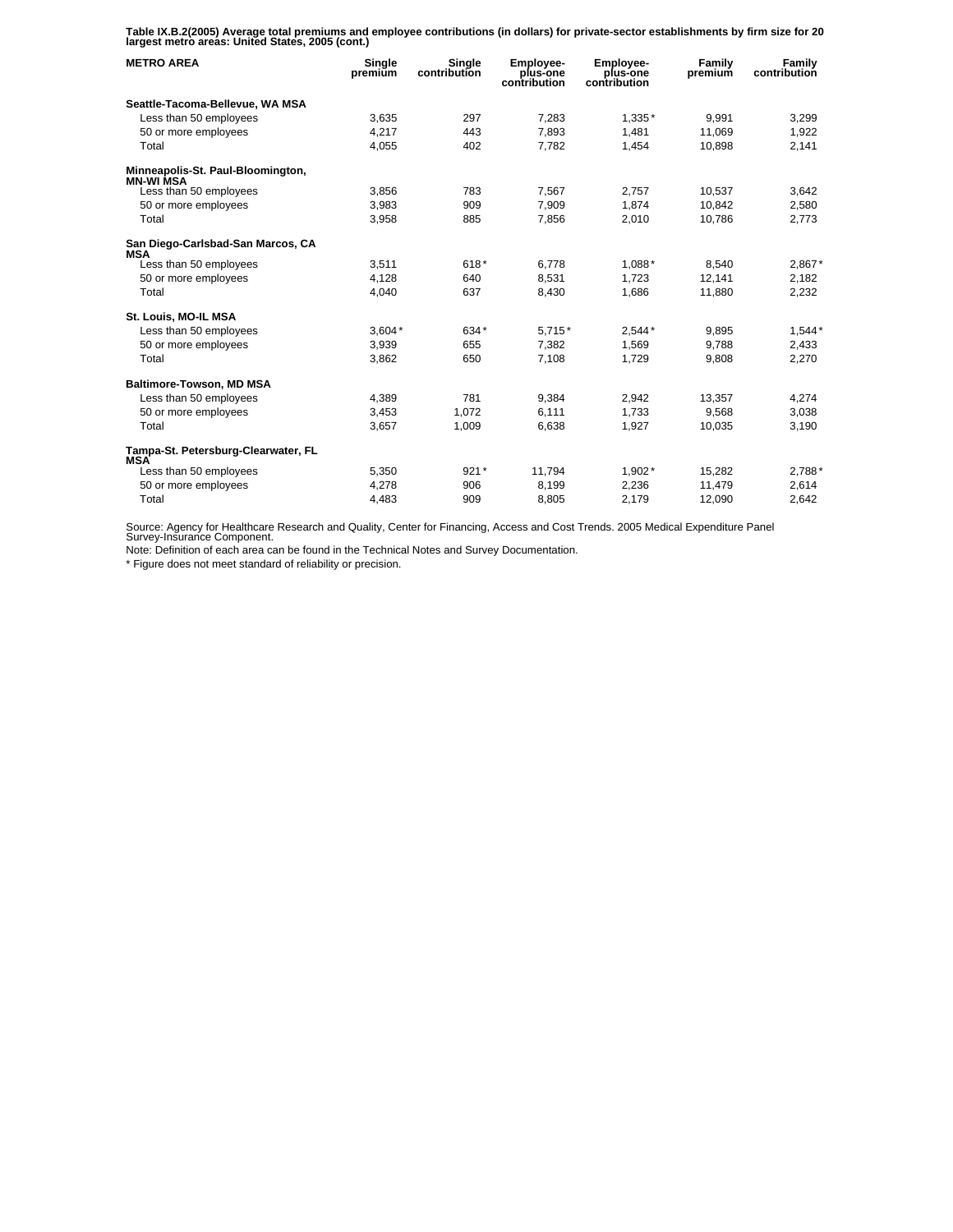**Table IX.B.2(2005) Standard errors for average total premiums and employee contributions (in dollars) for private-sector establishments by firm size for 20 largest metro areas: United States, 2005** 

| <b>METRO AREA</b>                                             | Single<br>premium | Single<br>contribution | <b>Employee-</b><br>plus-one<br>contribution | Employee-<br>plus-one<br>contribution | Family<br>premium | Family<br>contribution |
|---------------------------------------------------------------|-------------------|------------------------|----------------------------------------------|---------------------------------------|-------------------|------------------------|
| New York-Northern New Jersey-Long                             |                   |                        |                                              |                                       |                   |                        |
| Island, NY-NJ-PA MSA<br>Less than 50 employees                | 212               | 107                    | 384                                          | 305                                   | 557               | 436                    |
| 50 or more employees                                          | 183               | 89                     | 810                                          | 222                                   | 825               | 301                    |
| Total                                                         | 92                | 56                     | 312                                          | 149                                   | 300               | 216                    |
| Los Angeles-Long Beach-Santa Ana,<br><b>CA MSA</b>            |                   |                        |                                              |                                       |                   |                        |
| Less than 50 employees<br>50 or more employees                | 160<br>119        | 76<br>84               | 230<br>178                                   | 272<br>139                            | 545<br>200        | 443<br>141             |
| Total                                                         | 100               | 59                     | 177                                          | 125                                   | 179               | 146                    |
| Chicago-Naperville-Joliet, IL-IN-WI<br>MSA                    |                   |                        |                                              |                                       |                   |                        |
| Less than 50 employees                                        | 177               | 129                    | 353                                          | 387                                   | 642               | 371                    |
| 50 or more employees<br>Total                                 | 175<br>145        | 217<br>182             | 252<br>203                                   | 107<br>161                            | 346<br>352        | 144<br>134             |
|                                                               |                   |                        |                                              |                                       |                   |                        |
| Philadelphia-Camden-Wilmington,<br><b>PA-NJ-DE-MD MSA</b>     |                   |                        |                                              |                                       |                   |                        |
| Less than 50 employees                                        | 538               | 154                    | 1,145                                        | 495                                   | 1,140             | 1,372'                 |
| 50 or more employees<br>Total                                 | 258<br>175        | 82<br>104              | 361<br>194                                   | 185<br>128                            | 566<br>239        | 311<br>175             |
|                                                               |                   |                        |                                              |                                       |                   |                        |
| Dallas-Fort Worth-Arlington, TX MSA<br>Less than 50 employees | 248               | 114                    | 2,009                                        | 356                                   | 1,402             | 1,174                  |
| 50 or more employees                                          | 182               | 65                     | 359                                          | 99                                    | 430               | 232                    |
| Total                                                         | 174               | 63                     | 540                                          | 83                                    | 384               | 263                    |
| Miami-Fort Lauderdale-Miami Beach,<br><b>FL MSA</b>           |                   |                        |                                              |                                       |                   |                        |
| Less than 50 employees                                        | 339               | 169                    | 432                                          | 303                                   | 564               | 651                    |
| 50 or more employees                                          | 151               | 101                    | 263                                          | 191                                   | 511               | 273                    |
| Total                                                         | 166               | 110                    | 251                                          | 164                                   | 480               | 311                    |
| Houston-Sugar Land-Baytown, TX<br>MSA                         |                   |                        |                                              |                                       |                   |                        |
| Less than 50 employees                                        | 390               | 117                    | 1,340                                        | 616*                                  | 1,400             | 1,042                  |
| 50 or more employees<br>Total                                 | 95<br>131         | 82<br>59               | 167<br>177                                   | 264<br>282                            | 359<br>424        | 337<br>334             |
|                                                               |                   |                        |                                              |                                       |                   |                        |
| Washington-Arlington-Alexandria,<br>DC-VA-MD-WV MSA           |                   |                        |                                              |                                       |                   |                        |
| Less than 50 employees                                        | 189               | 164                    | 430                                          | 394                                   | 829               | 526                    |
| 50 or more employees<br>Total                                 | 122<br>96         | 108<br>88              | 294<br>205                                   | 251<br>148                            | 399<br>363        | 402<br>259             |
|                                                               |                   |                        |                                              |                                       |                   |                        |
| Atlanta-Sandy Springs-Marietta, GA<br>MSA                     |                   |                        |                                              |                                       |                   |                        |
| Less than 50 employees                                        | 303               | 147                    | 718                                          | $374*$                                | 777               | 575                    |
| 50 or more employees<br>Total                                 | 210<br>171        | 69<br>61               | 676<br>330                                   | 163<br>81                             | 586<br>477        | 140<br>148             |
|                                                               |                   |                        |                                              |                                       |                   |                        |
| Detroit-Warren-Livonia, MI MSA<br>Less than 50 employees      | 168               | 187                    | 606                                          | 281                                   | 360               | 407                    |
| 50 or more employees                                          | 228               | 135                    | 761                                          | 223                                   | 557               | 295                    |
| Total                                                         | 139               | 141                    | 682                                          | 202                                   | 392               | 282                    |
| Boston-Cambridge-Quincy, MA-NH                                |                   |                        |                                              |                                       |                   |                        |
| MSA<br>Less than 50 employees                                 | 192               | 171                    | 1,939                                        | 743*                                  | 444               | 1,093*                 |
| 50 or more employees                                          | 107               | 64                     | 306                                          | 223                                   | 257               | 397                    |
| Total                                                         | 83                | 50                     | 301                                          | 209                                   | 237               | 298                    |
| San Francisco-Oakland-Fremont, CA<br>MSA                      |                   |                        |                                              |                                       |                   |                        |
| Less than 50 employees                                        | 205               | $132*$                 | 470                                          | 415                                   | 710               | 465*                   |
| 50 or more employees                                          | 279               | 73                     | 364                                          | 216                                   | 512               | 363                    |
| Total                                                         | 201               | 61                     | 314                                          | 210                                   | 486               | 301                    |
| Riverside-San Bernardino-Ontario,<br>CA MSA                   |                   |                        |                                              |                                       |                   |                        |
| Less than 50 employees                                        | 488               | $377*$                 | 1,332                                        | 431*                                  | 1,756             | $1,237*$               |
| 50 or more employees<br>Total                                 | 365<br>345        | $212*$<br>127          | 443<br>451                                   | 268<br>325                            | 594<br>642        | 537<br>621             |
|                                                               |                   |                        |                                              |                                       |                   |                        |
| Phoenix-Mesa-Scottsdale, AZ MSA                               |                   |                        |                                              |                                       |                   |                        |
| Less than 50 employees<br>50 or more employees                | 546<br>507        | 133<br>63              | 1,636<br>401                                 | 442<br>166                            | 599<br>297        | 527<br>270             |
| Total                                                         | 474               | 46                     | 392                                          | 159                                   | 269               | 230                    |
|                                                               |                   |                        |                                              |                                       |                   |                        |